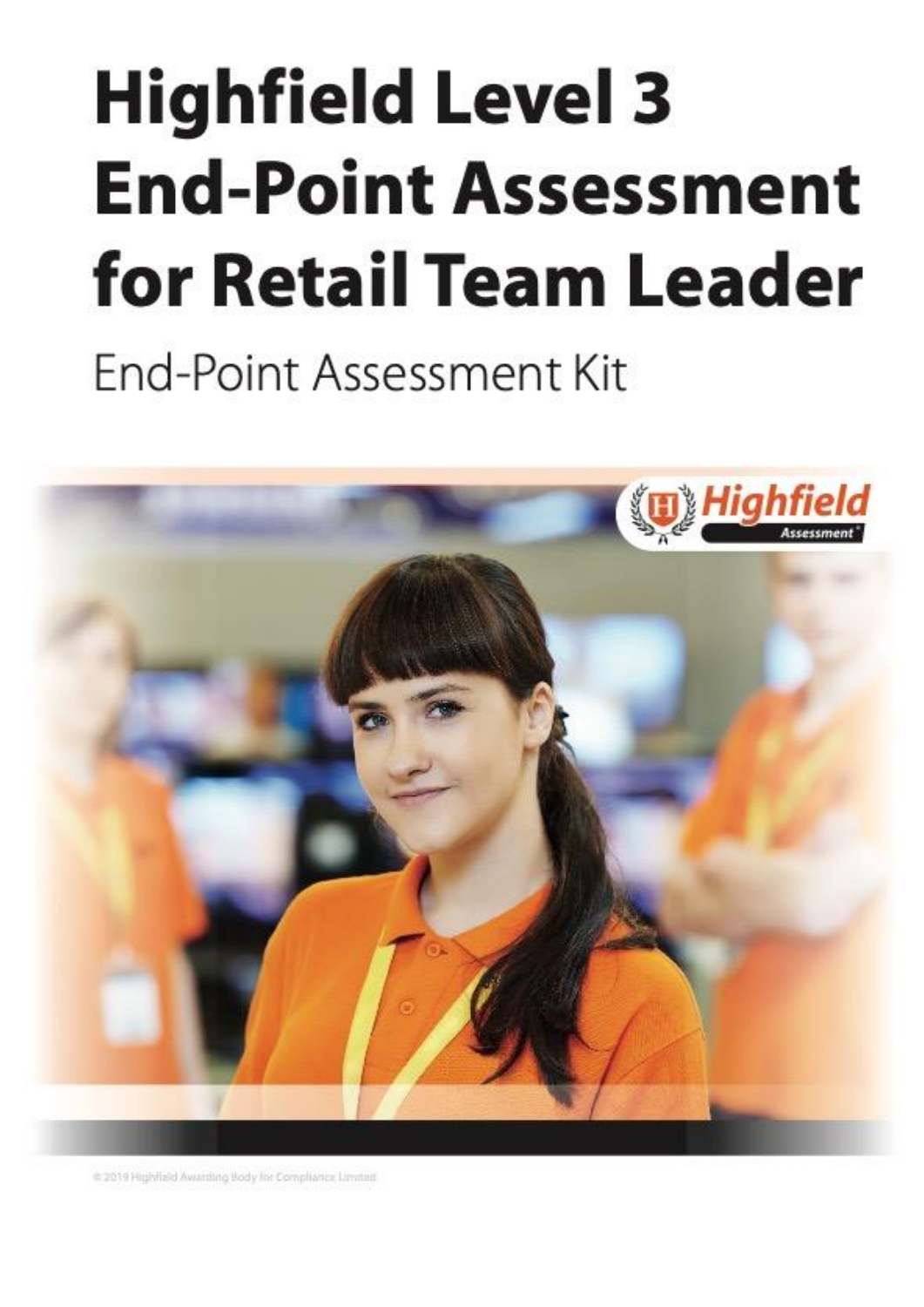# **Highfield Level 3 End-Point Assessment for Retail Team Leader**

# EPA-Kit

# Contents

Please click on the headings below to navigate to the associated section of the EPA kit.

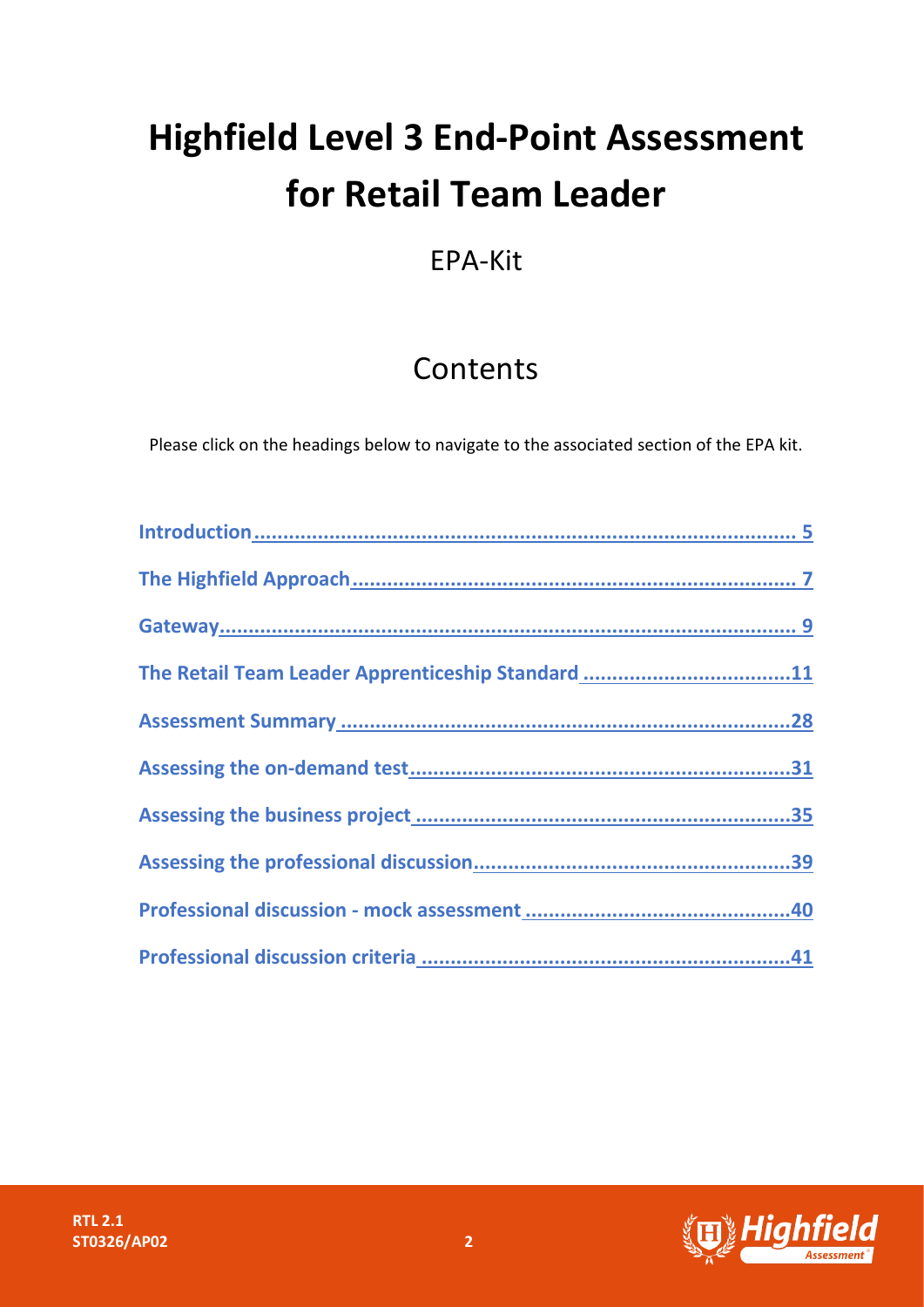# **How to use this EPA kit**

Welcome to the Highfield end-point assessment kit for the Level 3 Retail Team Leader Apprenticeship Standard.

Highfield is an independent end-point assessment organisation that has been approved to offer and carry out the independent end-point assessments for the Level 3 Retail Team Leader Apprenticeship Standard. Highfield internally quality assure all end-point assessments in accordance with its IQA process. Additionally all end-point assessments are externally quality assured by the relevant EQA organisation.

This guide is designed to outline all you need to know about the end-point assessments for this standard, and will also provide an overview of the on-programme delivery requirements. In addition, advice and guidance for trainers on how to prepare apprentices for the end-point assessment is included. The approaches suggested are not the only way in which an apprentice may be prepared for their assessments, but trainers may find them helpful as a starting point.

Highfield also offers the Highfield Retail Team Leader Apprenti-kit that is a comprehensive learning resource which is designed to be used on-programme.

For more information, please go to the Highfield Products website. Please note that the use of this kit is not a prerequisite for apprentices undertaking the Retail Team Leader end-point assessment.

#### **Key facts**

| Retail Team Leader<br>3                                         |
|-----------------------------------------------------------------|
| Minimum of 12 months                                            |
| Pass/distinction                                                |
| 3 months                                                        |
| On-demand test, business project and professional<br>discussion |
|                                                                 |



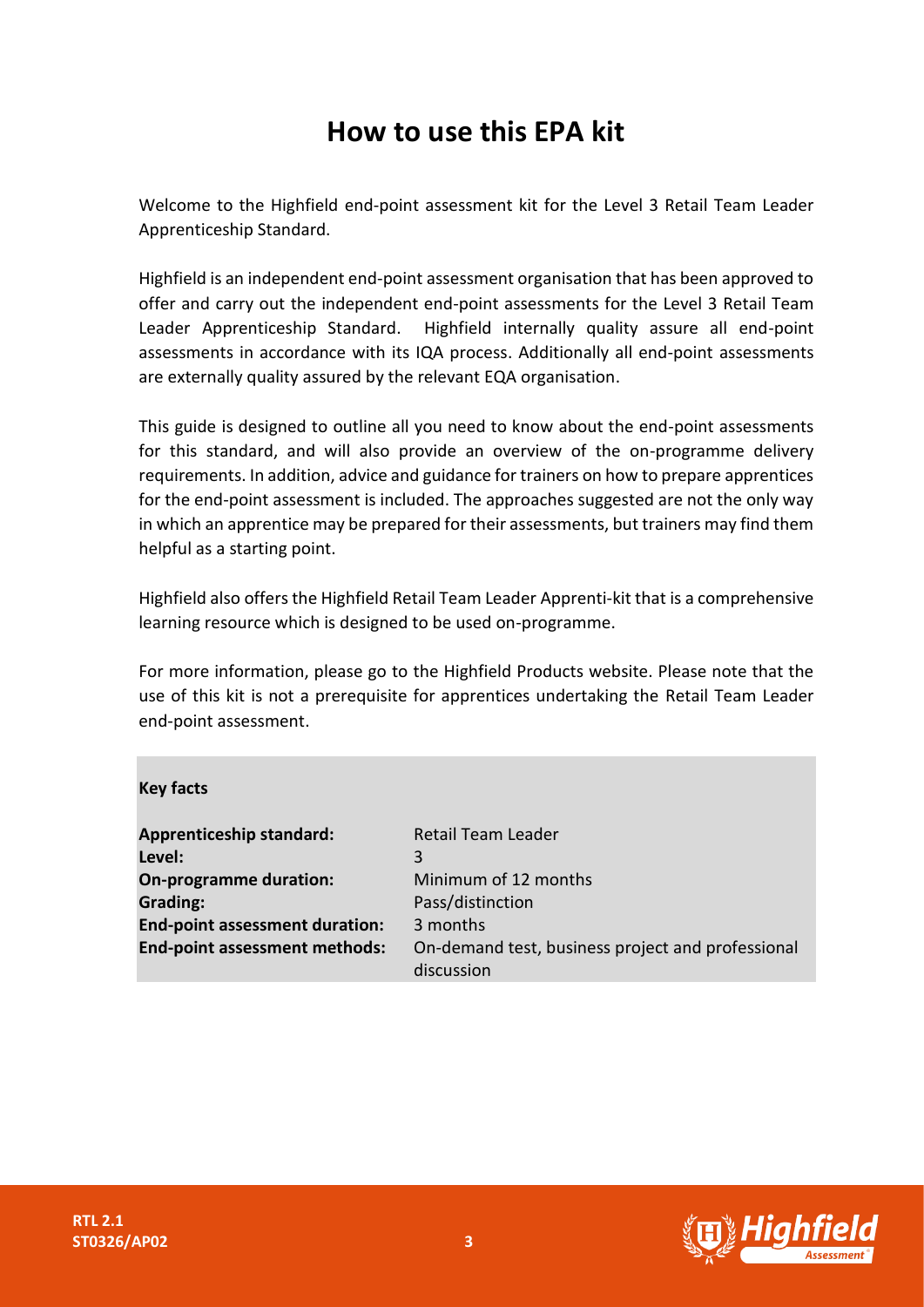#### **In this guide, you will find:**

- a section focused on delivery, where the standard and assessment criteria are presented in a suggested format that is suitable for delivery
- guidance on how to prepare the apprentice for gateway
- detailed information on which part of the standard is assessed by which assessment method
- a section focused on the end-point assessment method where the assessment criteria are presented in a format suitable for carrying out 'mock' assessments
- suggestions on how to prepare the apprentice for each part of the end-point assessment

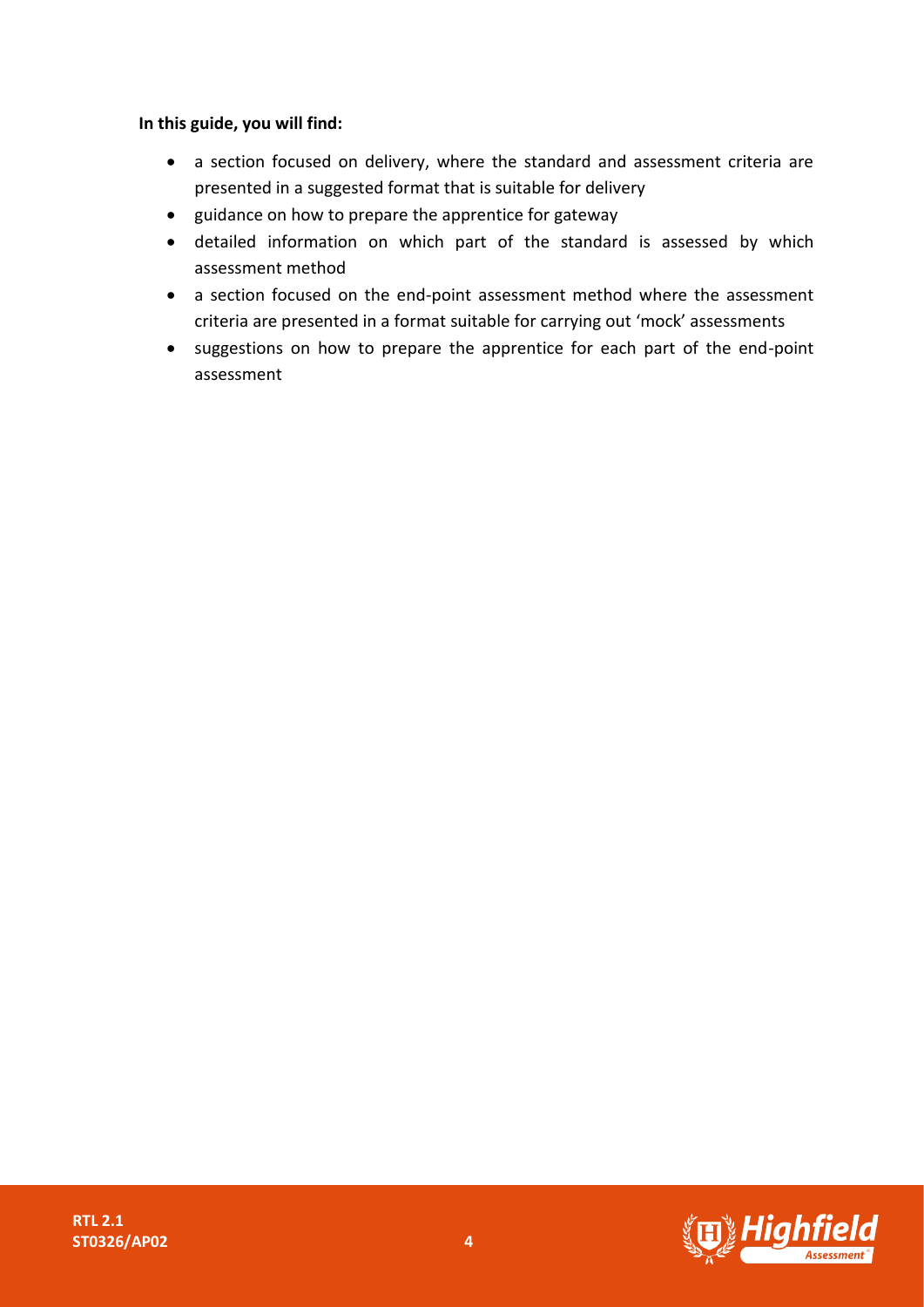# **Introduction**

### <span id="page-4-0"></span>**Standard overview**

Retail team leaders offer a critical support to managers, delivering exceptional customer service and a positive experience to customers, and may have to deputise for managers in their absence. The role is dynamic and in one day can involve a variety of different functions. Most significantly, retail team leaders guide and coordinate the work of the team to complete tasks, identify and explore opportunities that drive sales, ensuring team members maintain business standards in relation to merchandising, service and promotional activities, in line with procedures. Retail team leaders gain the most from their team on a day to day basis, ensuring they are fully trained and work effectively and to the best of their ability.

## **On-programme requirements**

Although learning, development and on-programme assessment is flexible, and the process is not prescribed, the following is the recommended baseline expectation for an apprentice to achieve full competence in line with the retail team leader standard.

Throughout the period of learning and development, and at least every 2 months, the apprentice should meet with the on-programme assessor to record their progress against the standard using on-programme progression documentation. At these reviews, evidence should be discussed and recorded by the apprentice. Once the apprentice is deemed competent, the relevant section(s) of the standard should be signed off by the on-programme assessor and employer.

The maintenance of an on-programme record is important to support the apprentice, onprogramme assessor and employer in monitoring the progress of learning and development and to determine when the apprentice has achieved full competence in their job role and is ready for the end-point assessment. The on-programme assessment log is not a portfolio of evidence, but a record of what the apprentice can do following periods of training, development and assessment. A minimum of 6 meetings and completed records are recommended, to show ongoing competence across the entire standard, over a minimum of a 12-month period prior to starting the end-point assessment.

Further guidance and support on planning and managing a retail team leader apprentice's training and development journey is available from the Retail Apprenticeship Board via People1st.co.uk.

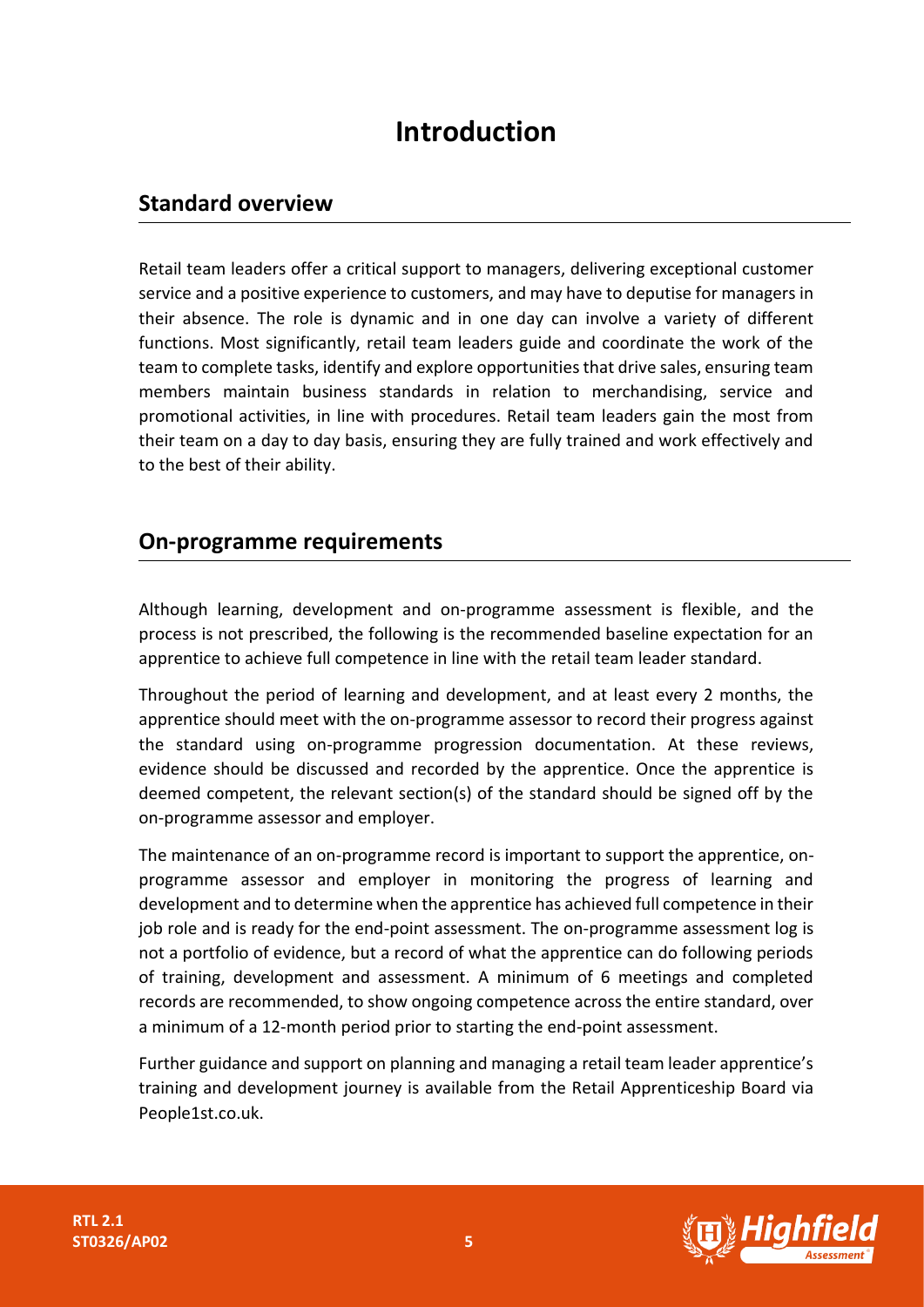# **Additional, relevant on-programme qualification**

There are no mandatory qualifications for apprentices for this standard. Employers may wish to choose the Level 3 Certificate in Retail Team Leading (RQF) or the Highfield Level 3 Diploma in Retail Team Leading (RQF) to help structure the on-programme delivery.

## **Readiness for end-point assessment**

In order for an apprentice to be ready for the end-point assessments:

- they must have successfully completed the Level 2 English and maths components of the apprenticeship
- the employer must be confident that the apprentice has developed all the knowledge, skills and behaviours defined in the apprenticeship standard. To ensure this, the apprentice must attend a formal meeting with their employer to complete the gateway readiness report
- the apprentice and the employer should then engage with Highfield to agree a plan and schedule for each assessment activity to ensure all components can be completed within a 3-month end-assessment window. Further information about the gateway process is covered later in this kit.

## **Order of end-point assessments**

There is no stipulated order of assessment methods. This will be discussed with the apprentice, training provider and/or employer with our scheduling team when scheduling the assessments to ensure that the learner is provided with the best opportunity to attempt the assessment.



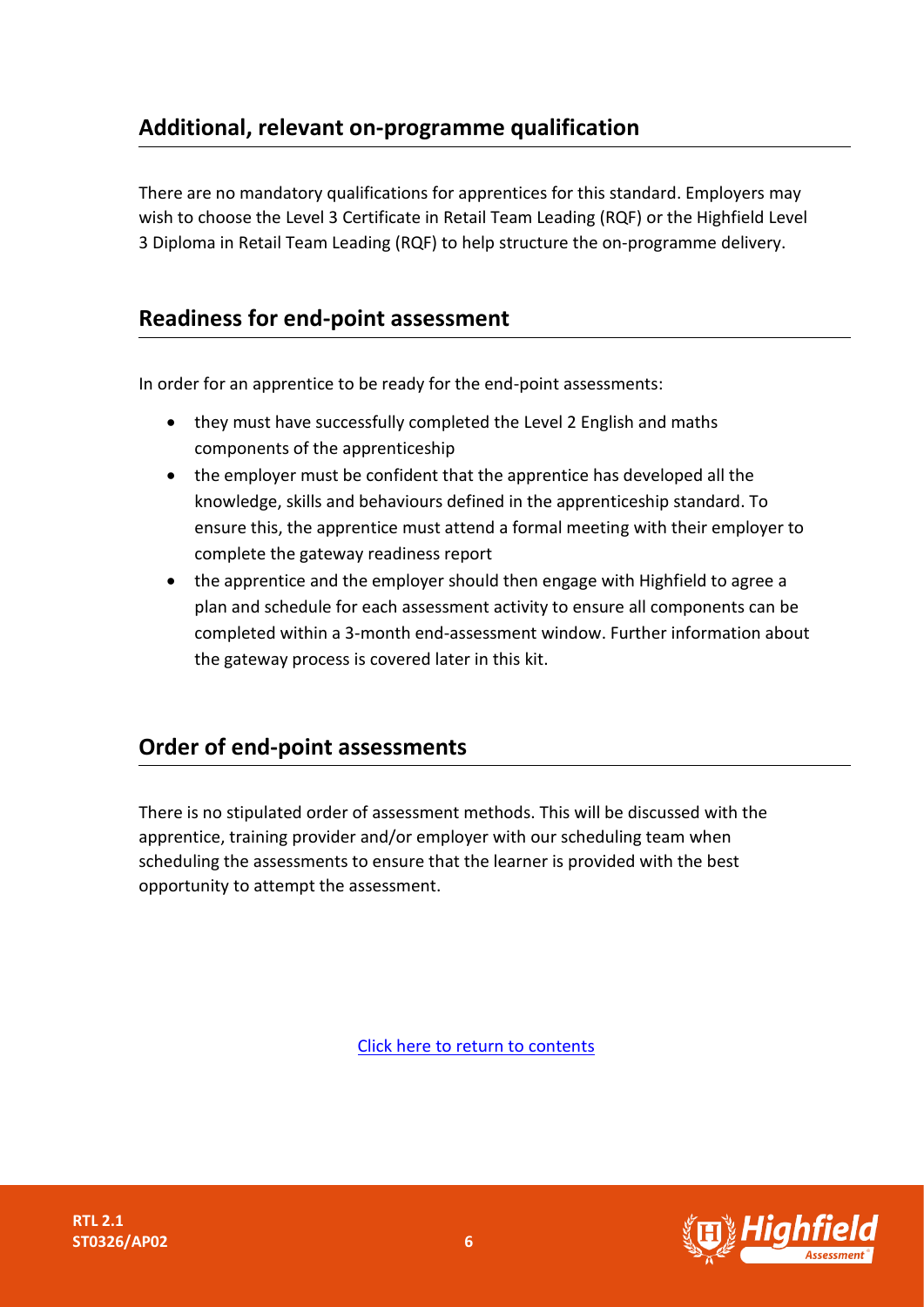# <span id="page-6-0"></span>**The Highfield Approach**

This section describes the approach Highfield has adopted in the development of this endpoint assessment in terms of its interpretation of the requirements of the end-point assessment plan and other relevant documents.

#### **Documents used in developing this end-point assessment**

Standard (2016)

[https://www.instituteforapprenticeships.org/apprenticeship-standards/retail-team](https://www.instituteforapprenticeships.org/apprenticeship-standards/retail-team-leader/)[leader/](https://www.instituteforapprenticeships.org/apprenticeship-standards/retail-team-leader/)

End-point assessment plan (2019 ST0326 AP02)

[https://www.instituteforapprenticeships.org/media/2731/st0326\\_retail-team](https://www.instituteforapprenticeships.org/media/2731/st0326_retail-team-leader_level-3_assessment-plan-for-publication_18022019.pdf)[leader\\_level-3\\_assessment-plan-for-publication\\_18022019.pdf](https://www.instituteforapprenticeships.org/media/2731/st0326_retail-team-leader_level-3_assessment-plan-for-publication_18022019.pdf)

| Common approach                    | People 1 <sup>st</sup> - Edition 3, March 2018 |
|------------------------------------|------------------------------------------------|
| <b>Employer Occupational Brief</b> | People 1 <sup>st</sup> - October 2016          |

#### **Specific considerations**

As per People 1<sup>st</sup> EPAO update April 2018, the order of assessments has been relaxed, so therefore assessments can be completed in any order.

#### **Changes to the standard**

The Retail Team Leader Apprenticeship Standard has been updated in line with Assessment Plan ST0326/AP02. The following changes have been made:

#### Professional discussion

The criteria for this assessment method have changed and the criteria has been integrated into the following:

- Stock
- Developing self and others
- Diversity
- Customer
- Leadership
- Marketing
- Product and Service
- Technology

**RTL 2.1 ST0326/AP02 7**

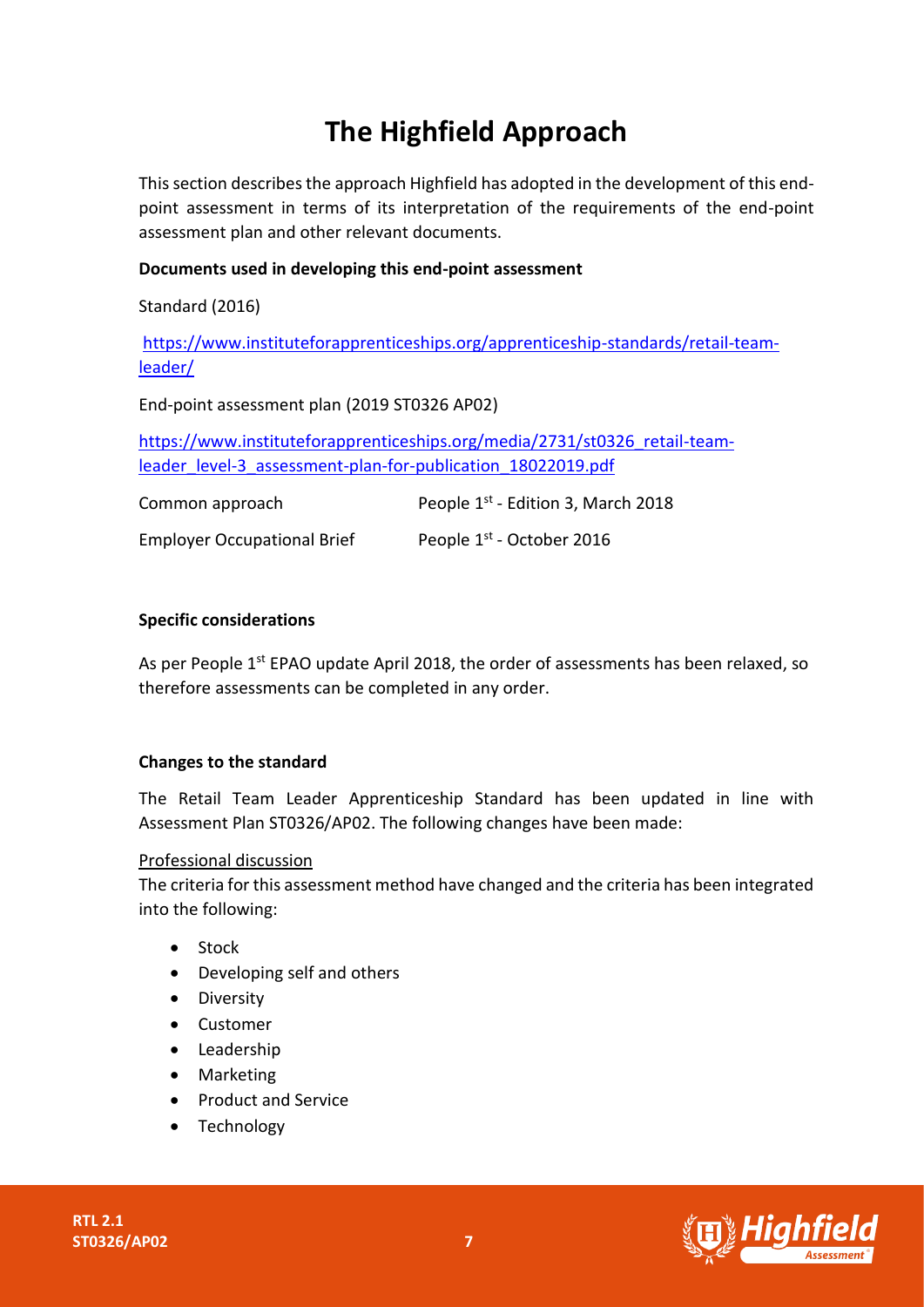#### **Units**

The following have been added to the standard:

#### o **Professional discussion**

- Stock
- Developing self and others
- Diversity
- Customer
- Leadership
- Marketing
- Product and service
- Technology

#### o **Business project**

- Business
- Sales and promotion



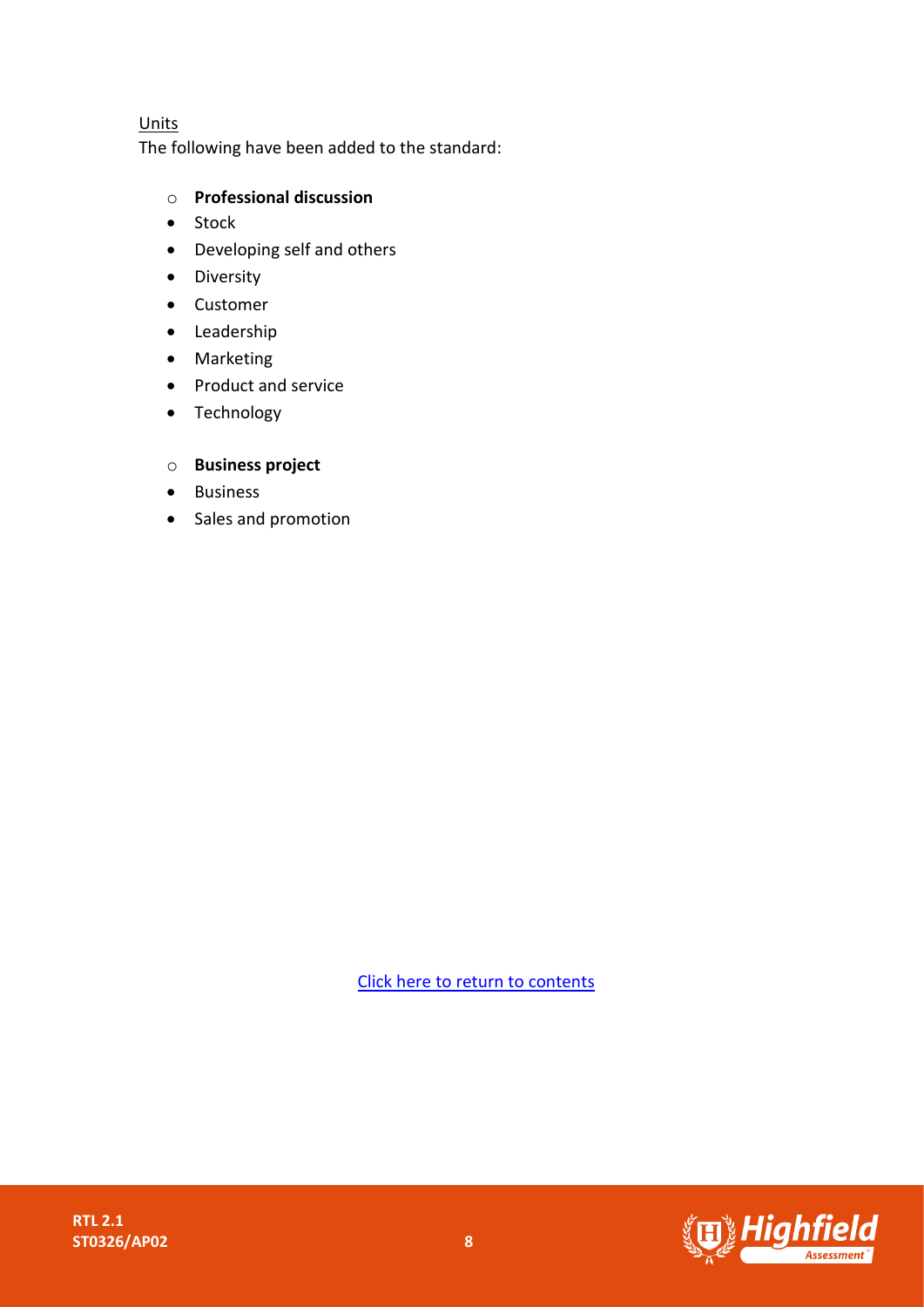# **Gateway**

## <span id="page-8-0"></span>**How to prepare for gateway**

After apprentices have completed their on-programme learning they should be ready to pass through 'gateway' to their end-point assessment.

Gateway is a meeting that should be arranged between the apprentice, their employer and training provider to determine that the apprentice is ready to undertake their endpoint assessment. The apprentice should prepare for this meeting by bringing along workbased evidence, including:

- customer feedback
- recordings
- manager statements
- witness statements

As well as evidence from others, such as:

- mid and end-of-year performance reviews
- feedback to show how they have met the apprenticeship standards while onprogramme

In advance of gateway, apprentices will need to have:

- achieved Level 2 English
- achieved Level 2 maths
- synopsis of their proposed business project

Therefore, apprentices should be advised by employers and providers to gather this evidence throughout their on-programme training. It is recommended that employers and providers complete regular checks and reviews of this evidence to ensure the apprentice is progressing and achieving the standards before the formal gateway meeting is arranged.

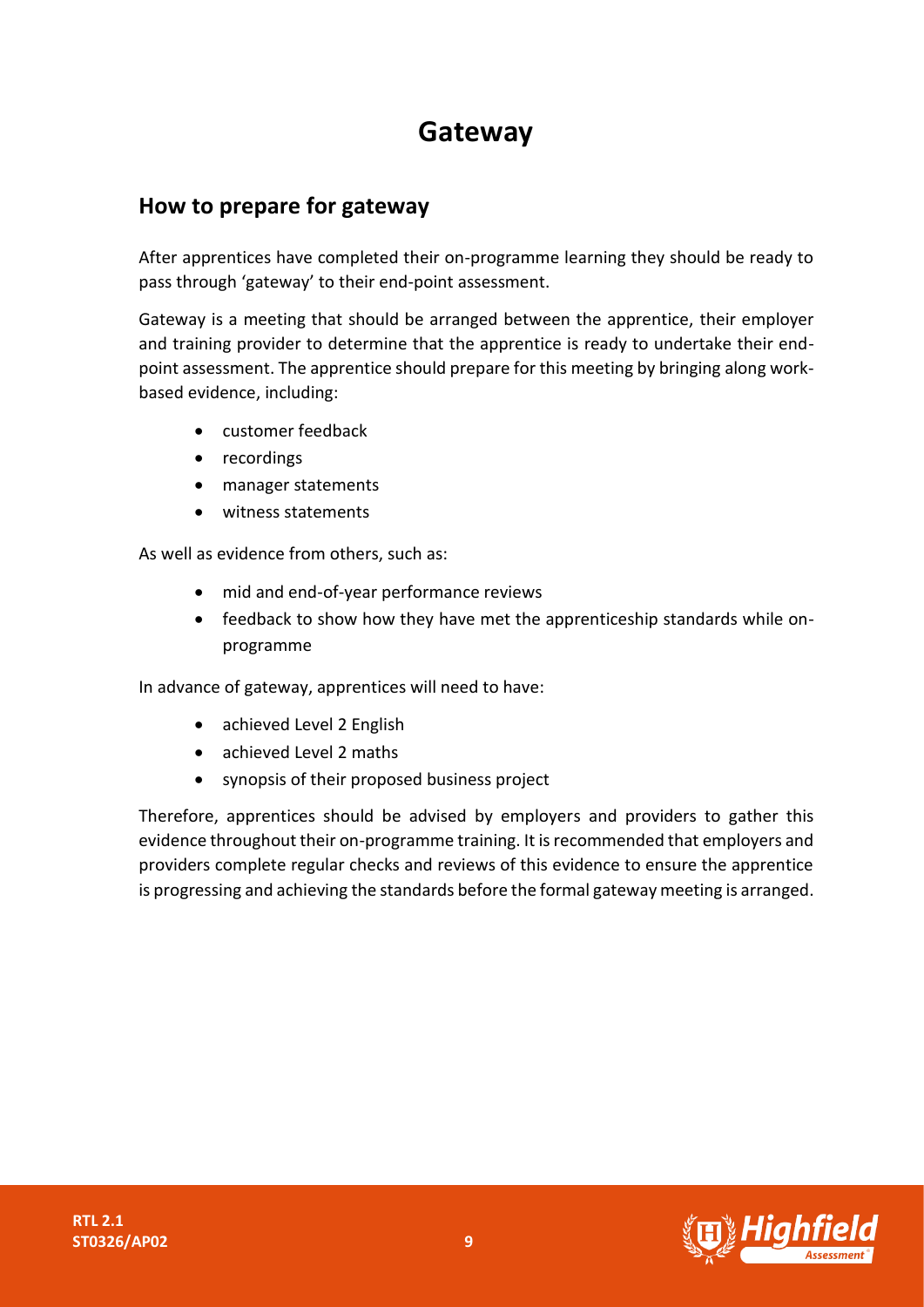# **The gateway meeting**

The gateway meeting should last around 1 hour and must be completed on or after the apprenticeship on-programme end date. It should be attended by the apprentice and the relevant people who have worked with the apprentice on-programme, such as the line manager/employer or mentor, the on-programme trainer/training provider and/or a senior manager (as appropriate to the business).

During the meeting, the apprentice, employer and training provider will discuss the apprentice's progress to date and confirm if the apprentice has met the full criteria of the apprenticeship standard during their on-programme training. The **gateway readiness report** should be used to log the outcomes of the meeting and should be agreed by all 3 parties. This report is available to download from the Highfield Assessment website.

The report should then be submitted to Highfield to initiate the end-point assessment process. If you require any support completing the gateway readiness report, please contact your employer engagement manager at Highfield Assessment.

**Please note:** a copy of the standard should be made available to all attendees during the gateway meeting.

#### **Reasonable adjustments and special considerations**

Highfield Assessment has measures in place for apprentices who require additional support. Please refer to the Highfield Assessment's Reasonable Adjustments Policy for further information/guidance.

#### **ID requirements**

Highfield Assessment will need to ensure that the person undertaking an assessment is indeed the person they are claiming to be. All employers are therefore required to ensure that each apprentice has their identification with them on the day of the assessment so the end-point assessor can check.

Highfield Assessment will accept the following as proof of an apprentice's identity:

- a valid passport (any nationality)
- a signed UK photocard driving license
- a valid warrant card issued by HM forces or the police
- another photographic ID card, e.g. employee ID card or travel card

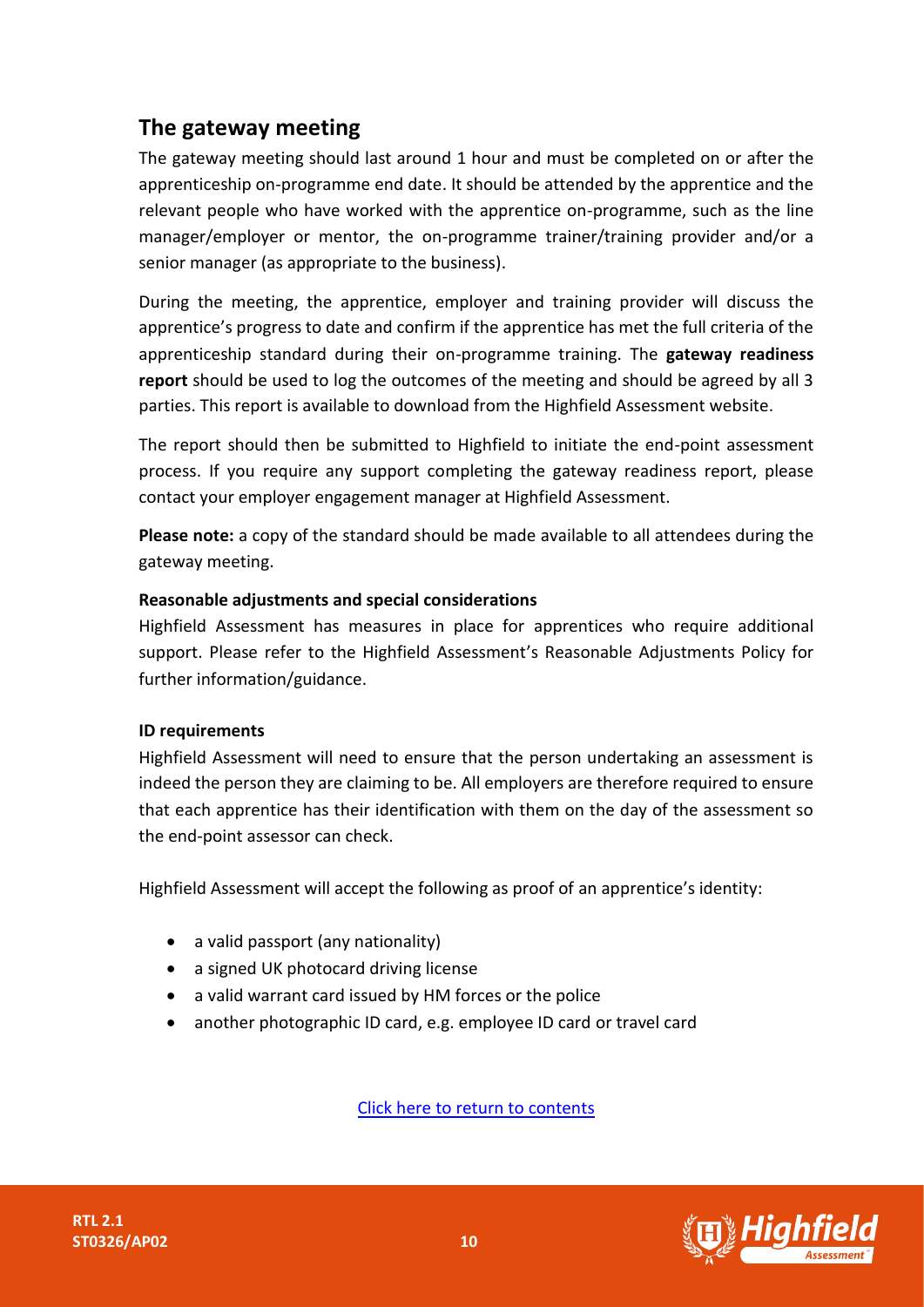# **The Retail Team Leader Apprenticeship Standard**

The following pages contain the Level 3 retail team leader apprenticeship standard and the assessment criteria in a format that is suitable for delivery.

<span id="page-10-0"></span>

| <b>Financial</b>                                                                                         |                                                                                        |                                       |  |  |
|----------------------------------------------------------------------------------------------------------|----------------------------------------------------------------------------------------|---------------------------------------|--|--|
| <b>Knowledge</b><br><b>Skills</b>                                                                        |                                                                                        | <b>Behaviour</b>                      |  |  |
| Understand how own actions and those of                                                                  | Support the achievement of financial targets                                           |                                       |  |  |
| the team can contribute to the overall                                                                   | by planning and monitoring resources. Use                                              | Demonstrate commercial awareness and  |  |  |
| financial performance of the business by                                                                 | resources effectively and efficiently to meet                                          | act responsibly and with integrity to |  |  |
| increasing sales e.g. through product<br>positioning, and minimising costs through                       | expected demand. Oversee the areas that<br>impact on financial performance in own area | protect the financial position of the |  |  |
| effective stock control and prevention of                                                                | of the business in line with business                                                  | business                              |  |  |
| theft                                                                                                    | procedures                                                                             |                                       |  |  |
| <b>On-demand test</b>                                                                                    |                                                                                        |                                       |  |  |
| Criteria covered in on-demand test                                                                       |                                                                                        |                                       |  |  |
| FN1<br>Principles of establishing, monitoring and reviewing sales targets                                |                                                                                        |                                       |  |  |
| Key costs for a retail team, including fixed and variable, stock, staff and overheads<br>FN <sub>2</sub> |                                                                                        |                                       |  |  |
| Turnover, gross and net profit<br>FN <sub>3</sub>                                                        |                                                                                        |                                       |  |  |
| Ways to minimise costs and wastage<br>FN4                                                                |                                                                                        |                                       |  |  |
| FN <sub>5</sub><br>VAT                                                                                   |                                                                                        |                                       |  |  |
| <b>Amplification and guidance</b>                                                                        |                                                                                        |                                       |  |  |
| <b>Key costs</b>                                                                                         |                                                                                        |                                       |  |  |
| $\circ$ stock, cost of the premises, equipment, staff wages, promotional materials, tax                  |                                                                                        |                                       |  |  |
| Turnover, gross and net profit                                                                           |                                                                                        |                                       |  |  |
| actual definitions of the above<br>$\circ$                                                               |                                                                                        |                                       |  |  |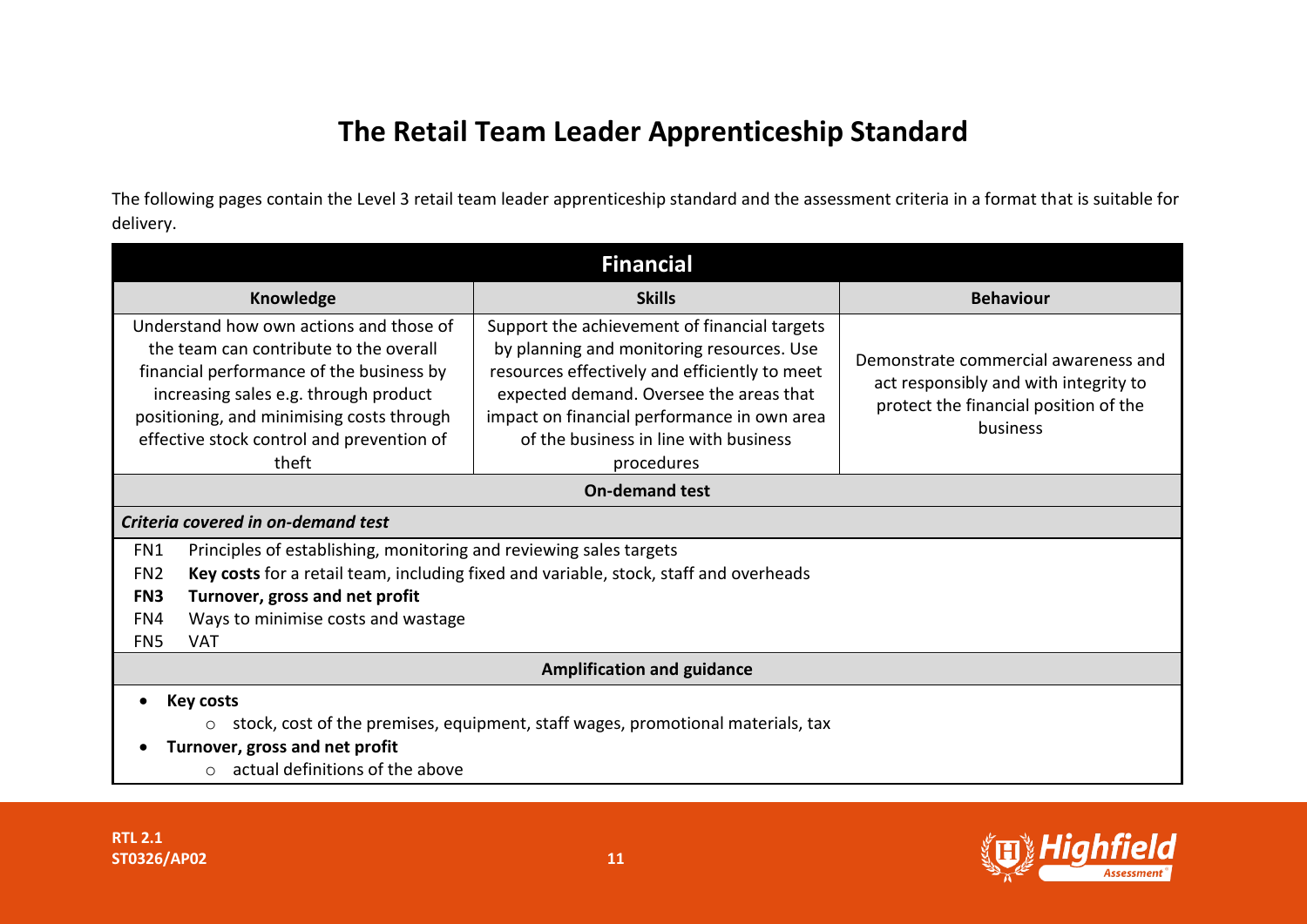| <b>Communication</b>                                                                                                                                                                                                                                                                                                                                                                                                                                                                                                                                         |                  |                                                                                                                                                                                                                       |  |  |
|--------------------------------------------------------------------------------------------------------------------------------------------------------------------------------------------------------------------------------------------------------------------------------------------------------------------------------------------------------------------------------------------------------------------------------------------------------------------------------------------------------------------------------------------------------------|------------------|-----------------------------------------------------------------------------------------------------------------------------------------------------------------------------------------------------------------------|--|--|
| Knowledge                                                                                                                                                                                                                                                                                                                                                                                                                                                                                                                                                    | <b>Behaviour</b> |                                                                                                                                                                                                                       |  |  |
| Understand how to support effective<br>Adapt style of communication according to<br>communication, quickly determining the<br>the audience, monitor the effectiveness of<br>situation and needs of individuals and how<br>and encourage excellent communications<br>to respond in the most appropriate way<br>across all operations that achieve the best<br>using a variety of techniques and methods,<br>result for the business including verbal,<br>for example face to face and/or remotely to<br>written and on-line communications<br>include on-line |                  | Demonstrate positive verbal and body<br>language using concise and clear methods<br>of communication, taking on board other<br>peoples' points of view and responding in<br>a way that is considerate to the audience |  |  |
| <b>On-demand test</b>                                                                                                                                                                                                                                                                                                                                                                                                                                                                                                                                        |                  |                                                                                                                                                                                                                       |  |  |
| Criteria covered in on-demand test                                                                                                                                                                                                                                                                                                                                                                                                                                                                                                                           |                  |                                                                                                                                                                                                                       |  |  |
| The variety of methods of communication available and how to use these effectively depending on the situation and audience<br>CO <sub>1</sub>                                                                                                                                                                                                                                                                                                                                                                                                                |                  |                                                                                                                                                                                                                       |  |  |
| Verbal/non-verbal/written, face to face, on-line, via telephone, brand standard/corporate image<br>CO <sub>2</sub>                                                                                                                                                                                                                                                                                                                                                                                                                                           |                  |                                                                                                                                                                                                                       |  |  |
| CO <sub>3</sub>                                                                                                                                                                                                                                                                                                                                                                                                                                                                                                                                              |                  | How to establish the needs of individuals (team members and customers)                                                                                                                                                |  |  |
| <b>Principles of active listening</b><br>CO <sub>4</sub>                                                                                                                                                                                                                                                                                                                                                                                                                                                                                                     |                  |                                                                                                                                                                                                                       |  |  |
| The importance of feedback<br>CO <sub>5</sub>                                                                                                                                                                                                                                                                                                                                                                                                                                                                                                                |                  |                                                                                                                                                                                                                       |  |  |
| <b>Amplification and guidance</b>                                                                                                                                                                                                                                                                                                                                                                                                                                                                                                                            |                  |                                                                                                                                                                                                                       |  |  |
| Variety of methods of communication<br>$\bullet$                                                                                                                                                                                                                                                                                                                                                                                                                                                                                                             |                  |                                                                                                                                                                                                                       |  |  |
| for example, face to face, remote, spoken, written, manual, electronic methods, non-verbal, feedback                                                                                                                                                                                                                                                                                                                                                                                                                                                         |                  |                                                                                                                                                                                                                       |  |  |
| <b>Principles of active listening</b><br>$\bullet$                                                                                                                                                                                                                                                                                                                                                                                                                                                                                                           |                  |                                                                                                                                                                                                                       |  |  |
| for example, physical attention, paraphrasing, reflecting, clarifying, encouraging, medal mission medal                                                                                                                                                                                                                                                                                                                                                                                                                                                      |                  |                                                                                                                                                                                                                       |  |  |

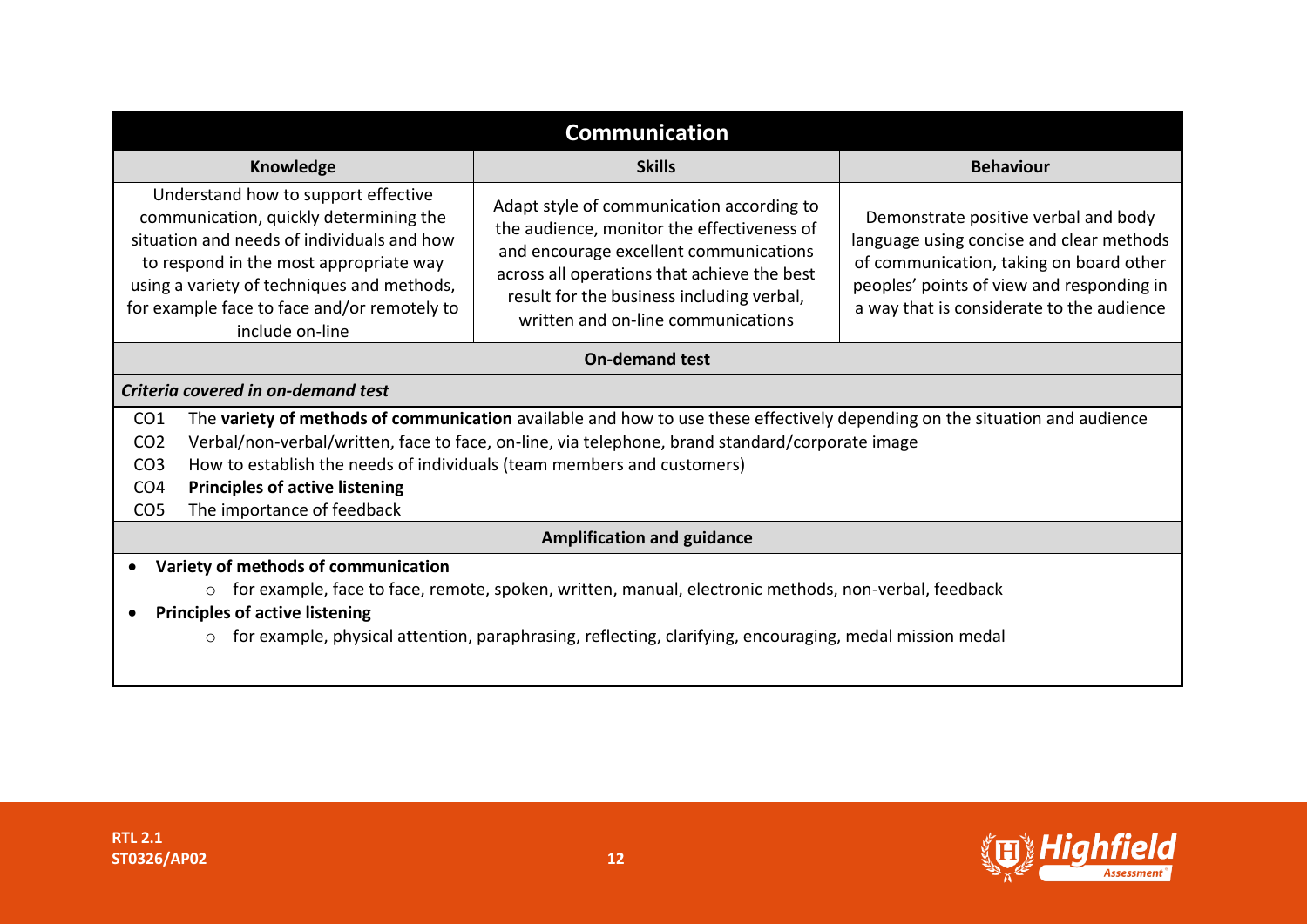| <b>Merchandising</b>                                                                                                                                                                                                                                                                                                                                                 |               |                                                                                                       |  |  |
|----------------------------------------------------------------------------------------------------------------------------------------------------------------------------------------------------------------------------------------------------------------------------------------------------------------------------------------------------------------------|---------------|-------------------------------------------------------------------------------------------------------|--|--|
| Knowledge                                                                                                                                                                                                                                                                                                                                                            | <b>Skills</b> | <b>Behaviour</b>                                                                                      |  |  |
| Ensure team replenish and maintain<br>Know methods of merchandising throughout<br>merchandising according to business<br>the retail operation, including point of sale,<br>requirements, the retail calendar and local<br>the retail calendar and local needs e.g.<br>needs e.g. geographical, topical or weather<br>geographical, topical or weather based<br>based |               | Communicate and encourage the<br>merchandising principles, standards and<br>commerciality to the team |  |  |
| <b>On-demand test</b>                                                                                                                                                                                                                                                                                                                                                |               |                                                                                                       |  |  |
| Criteria covered in on-demand test                                                                                                                                                                                                                                                                                                                                   |               |                                                                                                       |  |  |
| ME1<br>Key principles of the retail calendar<br><b>Principles of merchandising</b><br>ME <sub>2</sub><br>How local needs can influence merchandising<br>ME3<br>The importance of following merchandising plans<br>ME4                                                                                                                                                |               |                                                                                                       |  |  |
| <b>Amplification and guidance</b>                                                                                                                                                                                                                                                                                                                                    |               |                                                                                                       |  |  |
| Key principles of the retail calendar<br>key dates, busier times of the year depending on the type of retail business                                                                                                                                                                                                                                                |               |                                                                                                       |  |  |
| <b>Principles of merchandising</b><br>for example, less is more, pyramid principle, odd rather than even, repetition, floor plans, displays of stock<br>$\bigcirc$                                                                                                                                                                                                   |               |                                                                                                       |  |  |

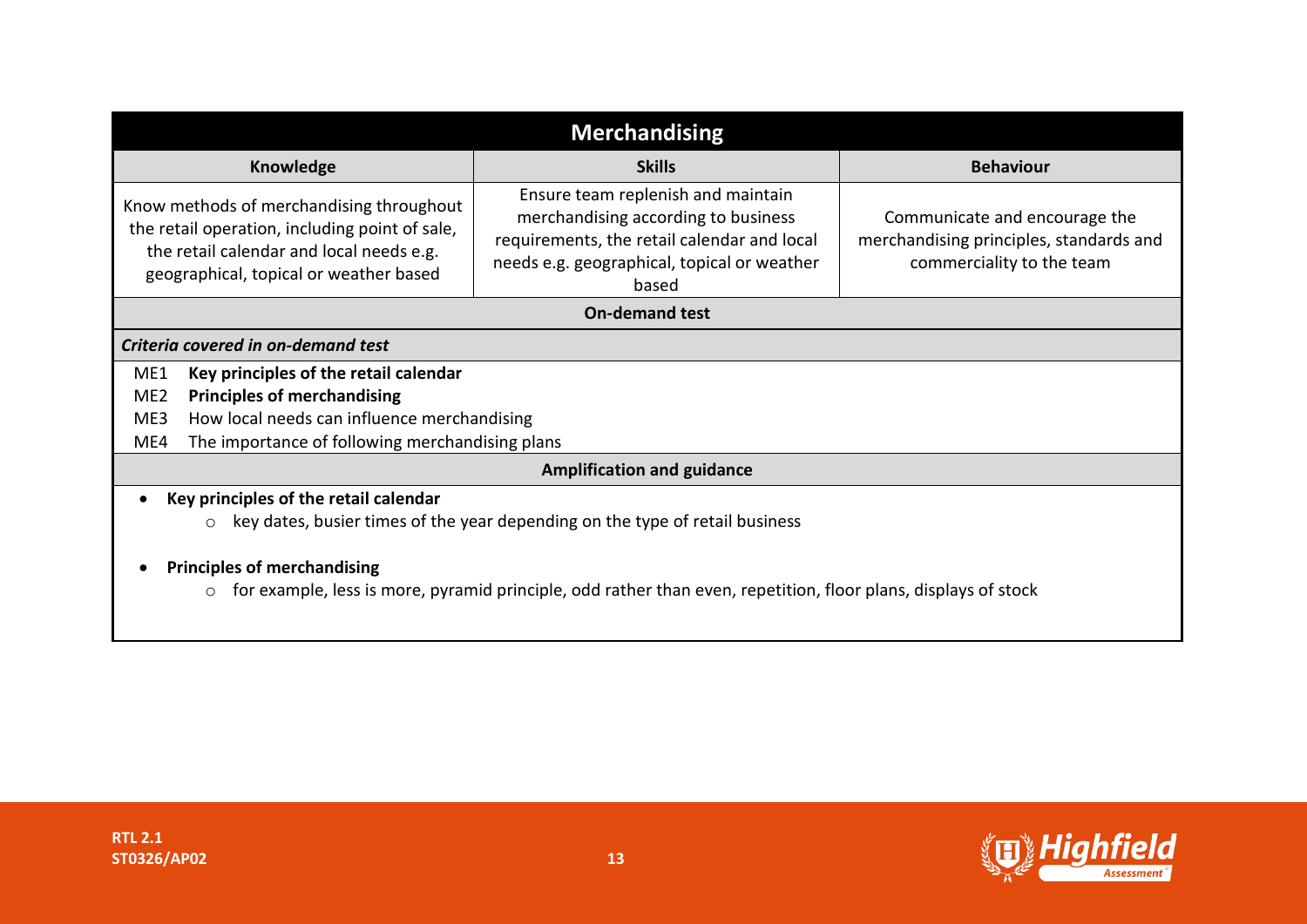| <b>Stock</b>                                                                                                                                                                                                                                                                                                                                                                                                                                                                                           |                  |                                                                                                                                                                                            |  |  |
|--------------------------------------------------------------------------------------------------------------------------------------------------------------------------------------------------------------------------------------------------------------------------------------------------------------------------------------------------------------------------------------------------------------------------------------------------------------------------------------------------------|------------------|--------------------------------------------------------------------------------------------------------------------------------------------------------------------------------------------|--|--|
| Knowledge                                                                                                                                                                                                                                                                                                                                                                                                                                                                                              | <b>Behaviour</b> |                                                                                                                                                                                            |  |  |
| Understand the principles of stock control<br>Ensure team complies with stock procedures<br>from sourcing to sale/supply. Understand<br>to minimise stock damage or loss, maximise<br>the management of stock levels, security,<br>income and comply with legal requirements;<br>restrictions (e.g. age restricted products),<br>and take appropriate action to sell stock that<br>wastage and effective systems for recording<br>is near the end of its product, promotional or<br>shelf life<br>them |                  | Take a proactive approach and lead the<br>team to effective stock management,<br>ensuring stock is accessible and available<br>in line with quality requirements, where<br>and when needed |  |  |
| <b>On-demand test</b>                                                                                                                                                                                                                                                                                                                                                                                                                                                                                  |                  |                                                                                                                                                                                            |  |  |
| Criteria covered in on-demand test                                                                                                                                                                                                                                                                                                                                                                                                                                                                     |                  |                                                                                                                                                                                            |  |  |
| ST <sub>1</sub><br>The principles of stock control                                                                                                                                                                                                                                                                                                                                                                                                                                                     |                  |                                                                                                                                                                                            |  |  |
| The stock journey, from supply to sale<br>ST <sub>2</sub>                                                                                                                                                                                                                                                                                                                                                                                                                                              |                  |                                                                                                                                                                                            |  |  |
| Why storage conditions are important for effective stock control<br>ST <sub>3</sub>                                                                                                                                                                                                                                                                                                                                                                                                                    |                  |                                                                                                                                                                                            |  |  |
| How to manage stock levels<br>ST <sub>4</sub>                                                                                                                                                                                                                                                                                                                                                                                                                                                          |                  |                                                                                                                                                                                            |  |  |
| ST <sub>5</sub><br>Legal requirements relating to stock control, movement and sale (e.g. age restricted, fireworks)                                                                                                                                                                                                                                                                                                                                                                                    |                  |                                                                                                                                                                                            |  |  |
| <b>Professional discussion</b>                                                                                                                                                                                                                                                                                                                                                                                                                                                                         |                  |                                                                                                                                                                                            |  |  |
| Criteria covered in the professional discussion                                                                                                                                                                                                                                                                                                                                                                                                                                                        |                  |                                                                                                                                                                                            |  |  |
| ST <sub>6</sub><br>Explain how to lead the team in effective stock management to meet legal and business requirement                                                                                                                                                                                                                                                                                                                                                                                   |                  |                                                                                                                                                                                            |  |  |

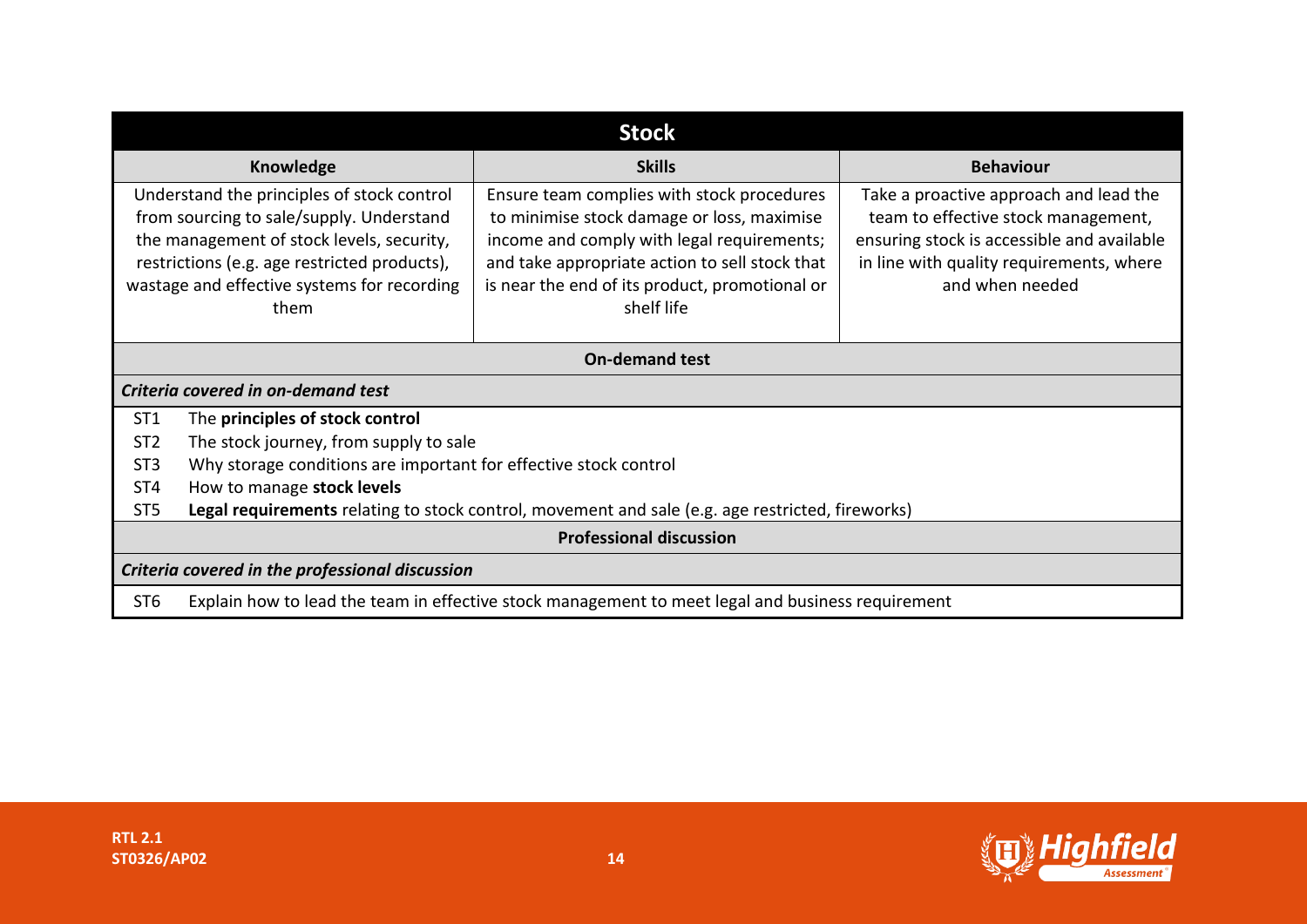#### **Amplification and guidance**

#### • **Principles of stock control**

o for example, rotation of stock, space, security, sell-by and best-before dates, frequency of use etc

#### • **Stock levels**

- o efficient management
- o returned stock
- o wastage

#### • **Legal requirements**

o for example, age restricted, fireworks, solvents

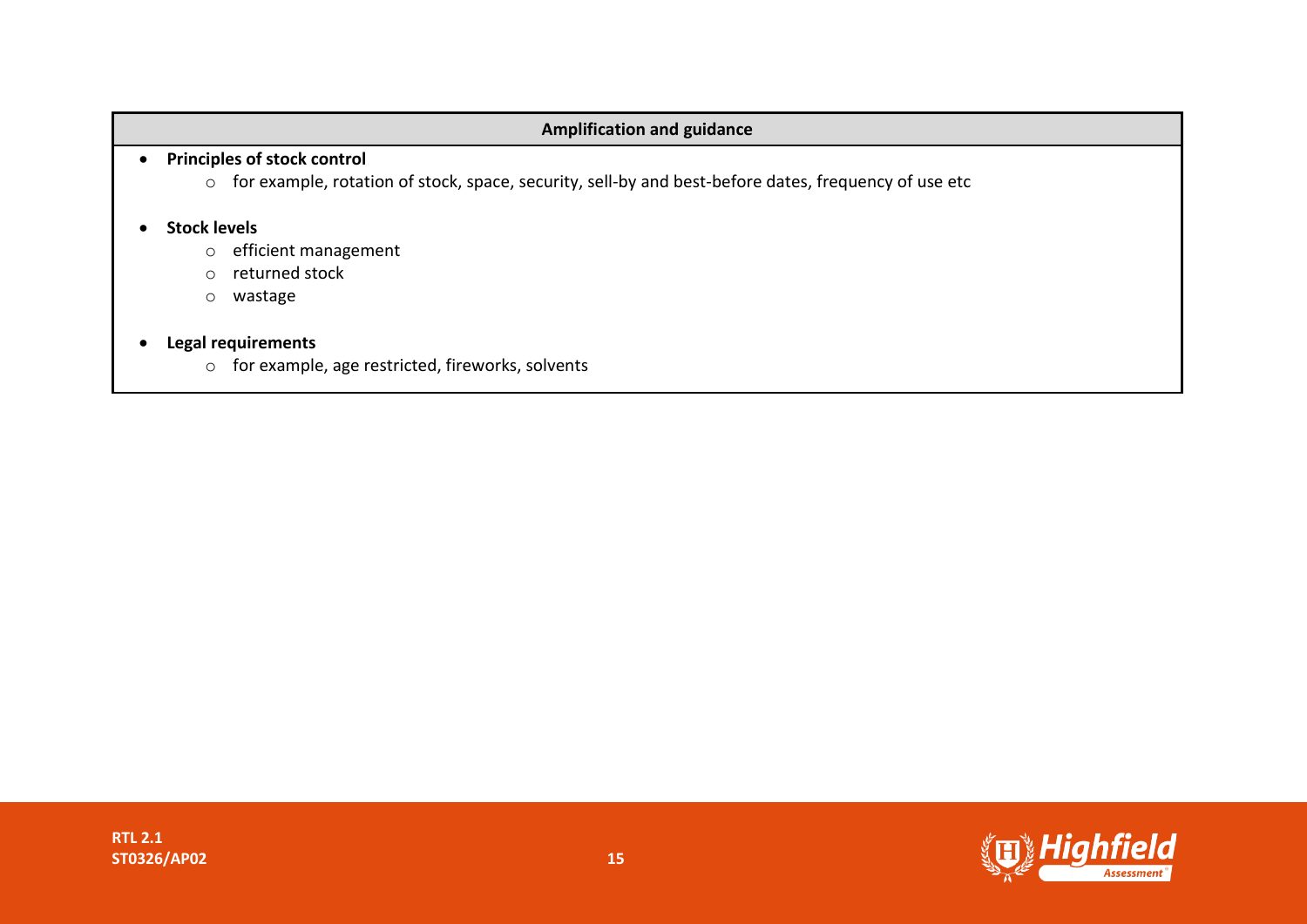| Developing self and others                                                                                                                                                                                                                                                                       |                       |                                                                                                                                                                                                                                |                                                                                                                                                                           |  |
|--------------------------------------------------------------------------------------------------------------------------------------------------------------------------------------------------------------------------------------------------------------------------------------------------|-----------------------|--------------------------------------------------------------------------------------------------------------------------------------------------------------------------------------------------------------------------------|---------------------------------------------------------------------------------------------------------------------------------------------------------------------------|--|
| Knowledge                                                                                                                                                                                                                                                                                        |                       | <b>Skills</b>                                                                                                                                                                                                                  | <b>Behaviour</b>                                                                                                                                                          |  |
| Understand the knowledge, skills and<br>behaviours required of self and others to<br>develop a high performing team in the<br>business. Understand team dynamics and<br>the importance of enabling team members<br>to appreciate their role in the wider<br>organisation and in meeting business |                       | Plan, organise, prioritise and oversee own<br>and team members' activities, supporting<br>their induction, training, development and<br>coaching, and delegating tasks fairly and<br>appropriately to meet business objectives | Take responsibility for own performance,<br>learning and development. Develop<br>positive relationships with team members,<br>embracing new and better ways of<br>working |  |
| objectives                                                                                                                                                                                                                                                                                       |                       |                                                                                                                                                                                                                                |                                                                                                                                                                           |  |
|                                                                                                                                                                                                                                                                                                  | <b>On-demand test</b> |                                                                                                                                                                                                                                |                                                                                                                                                                           |  |
| Criteria covered in on-demand test                                                                                                                                                                                                                                                               |                       |                                                                                                                                                                                                                                |                                                                                                                                                                           |  |
| DS1<br>Team dynamics<br>Performance reviews, SMART planning and target setting to meet team and individual objectives<br>DS <sub>2</sub><br>Motivation and monitoring of team members to achieve objectives<br>DS3                                                                               |                       |                                                                                                                                                                                                                                |                                                                                                                                                                           |  |
| <b>Professional discussion</b>                                                                                                                                                                                                                                                                   |                       |                                                                                                                                                                                                                                |                                                                                                                                                                           |  |
| Criteria covered in professional discussion                                                                                                                                                                                                                                                      |                       |                                                                                                                                                                                                                                |                                                                                                                                                                           |  |
| To pass, the following must be evidenced<br>To gain a distinction, the following must be evidenced                                                                                                                                                                                               |                       |                                                                                                                                                                                                                                |                                                                                                                                                                           |  |
| Demonstrate how own and team development is planned<br>DS4<br>and managed detailing the benefits of development to<br>individuals and the business                                                                                                                                               |                       | DS5                                                                                                                                                                                                                            | Measure individual and team development and performance                                                                                                                   |  |

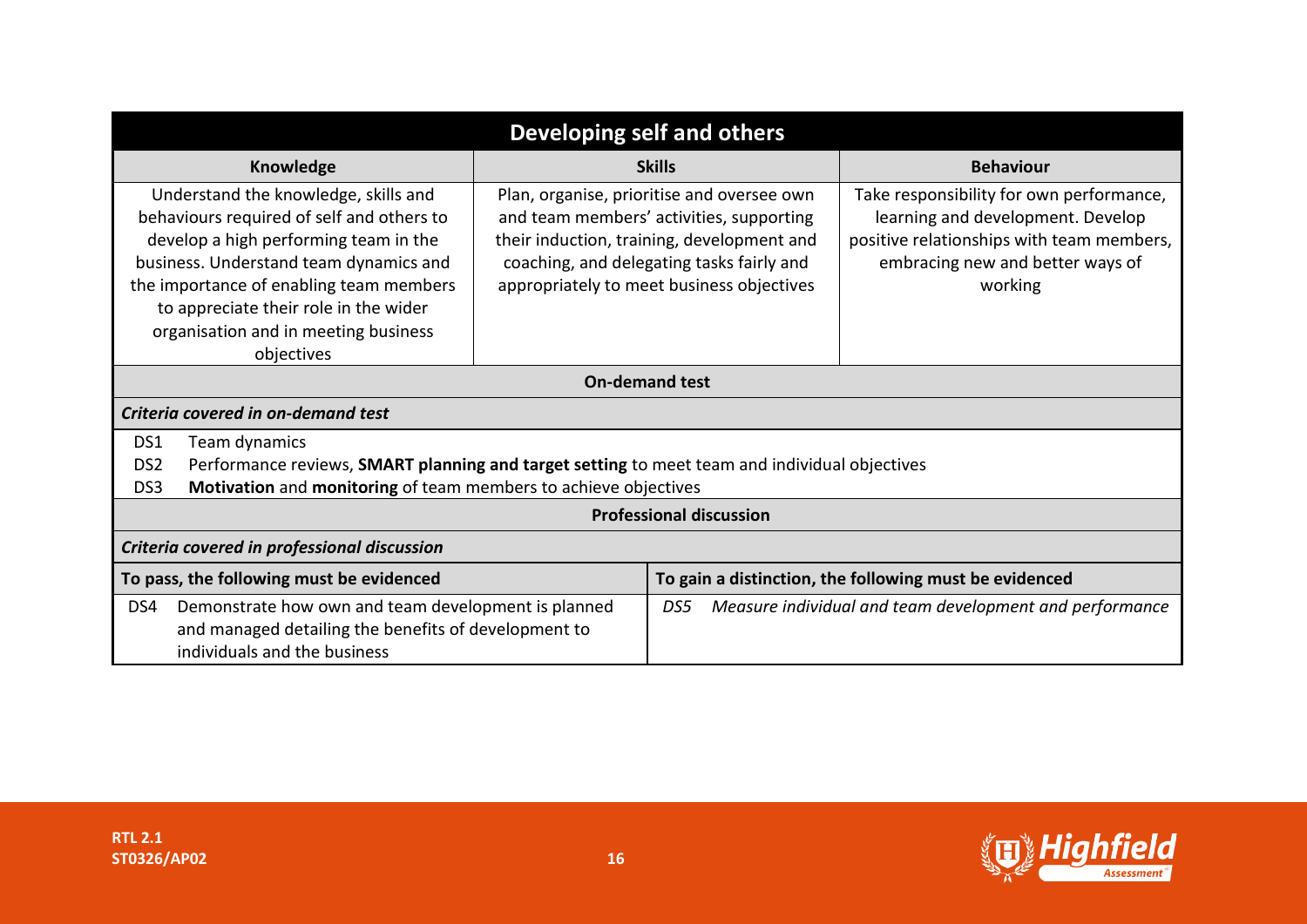#### **Amplification and Guidance**

#### • **Motivation**

- o individual, team, methods
- **SMART planning and target setting**
	- o Definition and use of
- **Monitoring**
	- o methods e.g. personal development plans, feedback, training

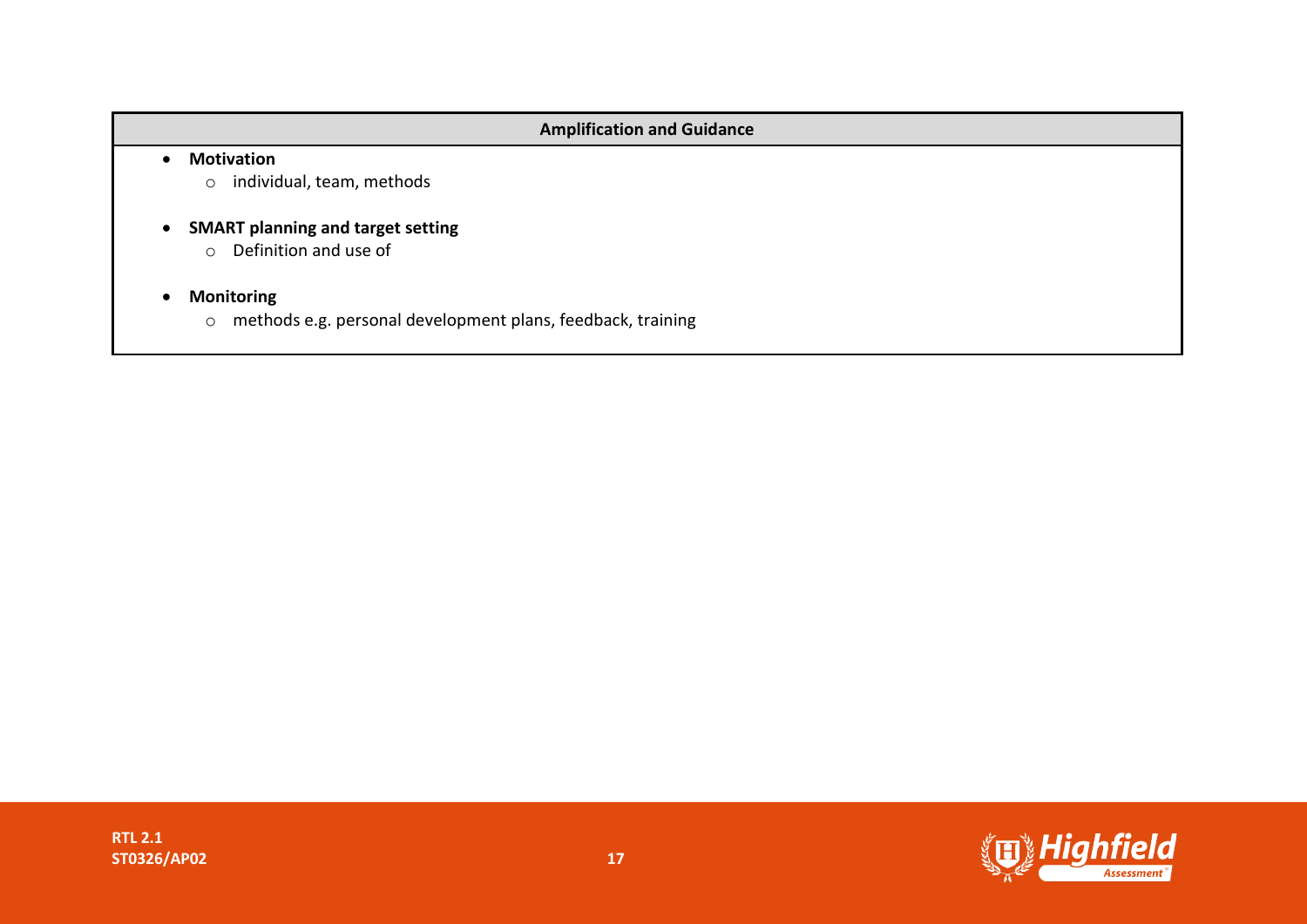| <b>Team performance</b>                                                                                                                                                                                                                                                                                                                                                                                                     |                  |                                                                                                                                  |  |  |
|-----------------------------------------------------------------------------------------------------------------------------------------------------------------------------------------------------------------------------------------------------------------------------------------------------------------------------------------------------------------------------------------------------------------------------|------------------|----------------------------------------------------------------------------------------------------------------------------------|--|--|
| Knowledge                                                                                                                                                                                                                                                                                                                                                                                                                   | <b>Behaviour</b> |                                                                                                                                  |  |  |
| Lead the team on a daily basis, setting targets<br>Know how to identify and develop excellent<br>and reviewing progress against them.<br>team performance. Understand how the<br>Motivate team members, provide coaching<br>performance of the team contributes to the<br>and on job training. Identify conflict within<br>the team and work to resolve this with<br>overall success of the business<br>support from others |                  | Positively and confidently challenge poor<br>performance and reward excellent<br>performance in line with business<br>procedures |  |  |
| <b>On-demand test</b>                                                                                                                                                                                                                                                                                                                                                                                                       |                  |                                                                                                                                  |  |  |
| Criteria covered in on-demand test                                                                                                                                                                                                                                                                                                                                                                                          |                  |                                                                                                                                  |  |  |
| TE1<br>Benefits of team building<br>Identification and resolution of conflict within a team<br>TE <sub>2</sub>                                                                                                                                                                                                                                                                                                              |                  |                                                                                                                                  |  |  |
| <b>Amplification and guidance</b>                                                                                                                                                                                                                                                                                                                                                                                           |                  |                                                                                                                                  |  |  |
| <b>Resolution of conflict</b><br>for example, negotiation skills, active listening, showing empathy, mediation<br>$\circ$                                                                                                                                                                                                                                                                                                   |                  |                                                                                                                                  |  |  |

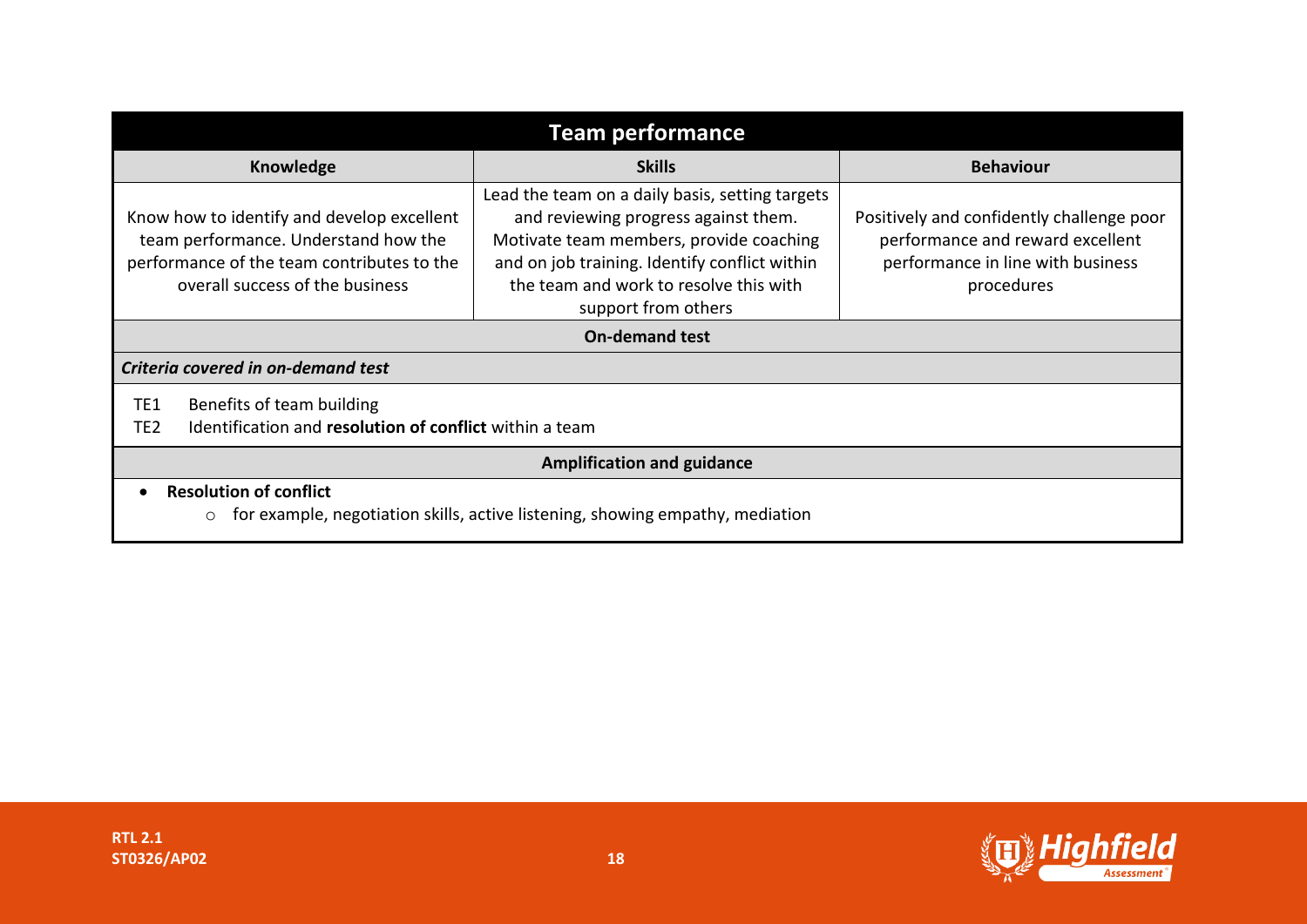| <b>Legal and governance</b>                                                                                                                                                                                                                                                                                                                                    |                                                                                                                                                                                                                                                 |                                                                                                                    |  |  |
|----------------------------------------------------------------------------------------------------------------------------------------------------------------------------------------------------------------------------------------------------------------------------------------------------------------------------------------------------------------|-------------------------------------------------------------------------------------------------------------------------------------------------------------------------------------------------------------------------------------------------|--------------------------------------------------------------------------------------------------------------------|--|--|
| <b>Skills</b><br>Knowledge                                                                                                                                                                                                                                                                                                                                     |                                                                                                                                                                                                                                                 | <b>Behaviour</b>                                                                                                   |  |  |
| Understand the importance of business<br>compliance to legal requirements and<br>supporting the team to operate in line with<br>business policy and procedures                                                                                                                                                                                                 | Ensure self and team always comply with<br>legal requirements, respond quickly to<br>identified risks and ensure they are dealt with<br>in line with business procedures and reported<br>to the appropriate member(s) of the<br>management team | Be responsible, advocate and adhere to<br>the importance of working legally in the<br>best interests of all people |  |  |
|                                                                                                                                                                                                                                                                                                                                                                | <b>On-demand test</b>                                                                                                                                                                                                                           |                                                                                                                    |  |  |
| Criteria covered in on-demand test                                                                                                                                                                                                                                                                                                                             |                                                                                                                                                                                                                                                 |                                                                                                                    |  |  |
| LG1<br>LG <sub>2</sub>                                                                                                                                                                                                                                                                                                                                         | Legal requirements relating to a range of retail operations<br>Health and safety supervision and risk analysis                                                                                                                                  |                                                                                                                    |  |  |
|                                                                                                                                                                                                                                                                                                                                                                | <b>Amplification and Guidance</b>                                                                                                                                                                                                               |                                                                                                                    |  |  |
| <b>Legal requirements</b><br>sale of goods, trading standards<br>$\circ$<br>food safety, fire safety<br>$\circ$<br>employment law<br>$\circ$<br>health and safety and management of health and safety<br>$\circ$<br>risk assessments<br>$\circ$<br><b>RIDDOR</b><br>$\circ$<br><b>GDPR</b><br>$\bigcirc$<br>licensing<br>$\circ$<br>consumer rights<br>$\circ$ |                                                                                                                                                                                                                                                 |                                                                                                                    |  |  |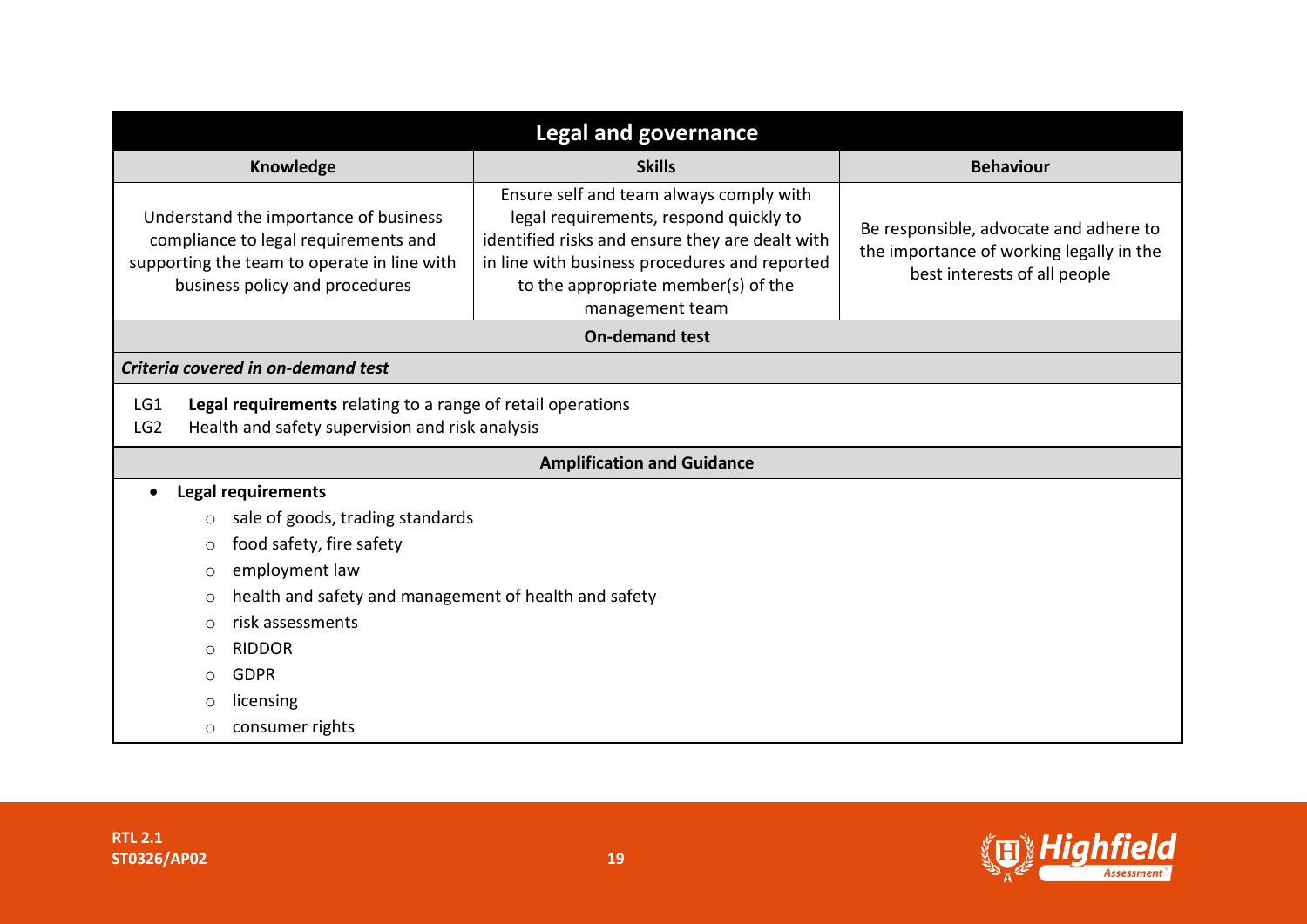| <b>Diversity</b>                                                                                                                                                                                         |                                                 |                                          |  |  |
|----------------------------------------------------------------------------------------------------------------------------------------------------------------------------------------------------------|-------------------------------------------------|------------------------------------------|--|--|
| Knowledge                                                                                                                                                                                                | <b>Behaviour</b>                                |                                          |  |  |
| Understand how to work with and support                                                                                                                                                                  | Ensure team members are aware of and            | Operate in an empathic, fair and         |  |  |
| people from a wide range of backgrounds                                                                                                                                                                  | follow business policies relating to diversity. | professional manner with all individuals |  |  |
| and cultures and the business policy on                                                                                                                                                                  | Make reasonable adjustments as required for     | regardless of background and             |  |  |
| diversity                                                                                                                                                                                                | customers or team members                       | circumstances                            |  |  |
|                                                                                                                                                                                                          | <b>On-demand test</b>                           |                                          |  |  |
| Criteria covered in on-demand test                                                                                                                                                                       |                                                 |                                          |  |  |
| The range of cultures, characteristics and individual requirements that can affect team members and customers and how and<br>DI1<br>why these may affect the operations/products in a retail environment |                                                 |                                          |  |  |
| <b>Professional discussion</b>                                                                                                                                                                           |                                                 |                                          |  |  |
| Criteria covered in professional discussion                                                                                                                                                              |                                                 |                                          |  |  |
| Describe how the team work positively, professionally within a diverse culture<br>D <sub>12</sub>                                                                                                        |                                                 |                                          |  |  |
| <b>Amplification and guidance</b>                                                                                                                                                                        |                                                 |                                          |  |  |
| The range of cultures, characteristics and individual requirements<br>advantages of employing a diverse workforce, application of principles of diversity to the retail sector                           |                                                 |                                          |  |  |
| $\circ$                                                                                                                                                                                                  |                                                 |                                          |  |  |
| how can diversity have a positive impact on the retail sector?<br>$\circ$                                                                                                                                |                                                 |                                          |  |  |
| Diverse culture                                                                                                                                                                                          |                                                 |                                          |  |  |
| definition of diversity<br>$\circ$                                                                                                                                                                       |                                                 |                                          |  |  |

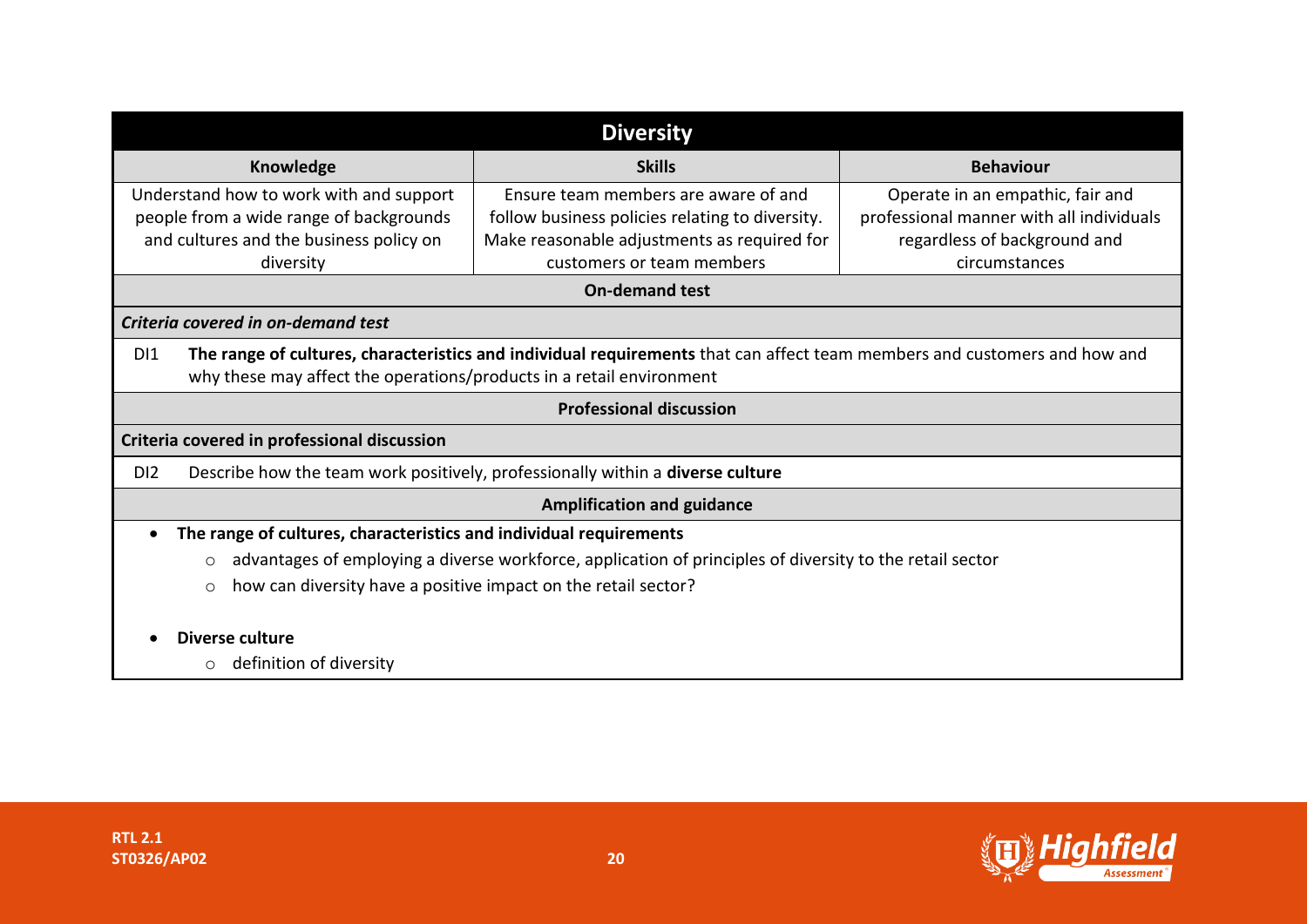| <b>Customer</b>                                                                                                                                                                                                                                                                                                                                                                                                                               |                                                                                                                                                                                                                                                                                             |     |                                                                                                                                                                                                                    |  |
|-----------------------------------------------------------------------------------------------------------------------------------------------------------------------------------------------------------------------------------------------------------------------------------------------------------------------------------------------------------------------------------------------------------------------------------------------|---------------------------------------------------------------------------------------------------------------------------------------------------------------------------------------------------------------------------------------------------------------------------------------------|-----|--------------------------------------------------------------------------------------------------------------------------------------------------------------------------------------------------------------------|--|
| Knowledge                                                                                                                                                                                                                                                                                                                                                                                                                                     | <b>Skills</b>                                                                                                                                                                                                                                                                               |     | <b>Behaviour</b>                                                                                                                                                                                                   |  |
| Understand the customer profile of the<br>business, their purchasing habits across a<br>retail calendar year and how to meet and<br>exceed their needs. Know the best ways to<br>drive the team to increase sales, secure<br>customer loyalty and attain business targets                                                                                                                                                                     | Monitor customers' enquiries and service<br>requirements; coach and support team<br>members to use appropriate methods e.g.<br>face to face or remote such as on-line<br>facilities, to deliver consistent and<br>exceptional service that provides customers<br>with a positive experience |     | Act as a role model to champion excellent<br>customer service by always looking to<br>improve customers' experience through a<br>welcoming and professional approach<br>which builds strong customer relationships |  |
| <b>Professional discussion</b>                                                                                                                                                                                                                                                                                                                                                                                                                |                                                                                                                                                                                                                                                                                             |     |                                                                                                                                                                                                                    |  |
| Criteria covered in professional discussion                                                                                                                                                                                                                                                                                                                                                                                                   |                                                                                                                                                                                                                                                                                             |     |                                                                                                                                                                                                                    |  |
| To pass, the following must be evidenced<br>To gain a distinction, the following must be evidenced                                                                                                                                                                                                                                                                                                                                            |                                                                                                                                                                                                                                                                                             |     |                                                                                                                                                                                                                    |  |
| Describe the organisation's customer profile, how their<br>CU1<br>purchasing habits are monitored across the retail calendar<br>and explain how the team are supported to ensure<br>year<br>individual needs are met or exceeded<br>their<br>State how they act as a role model to motivate the team to<br>CU <sub>2</sub><br>increase sales, merchandise products effectively, attract<br>customer loyalty and meet business / brand targets |                                                                                                                                                                                                                                                                                             | CU3 | Evaluate customer feedback to justify evidence that<br>customer expectations are met or exceeded                                                                                                                   |  |

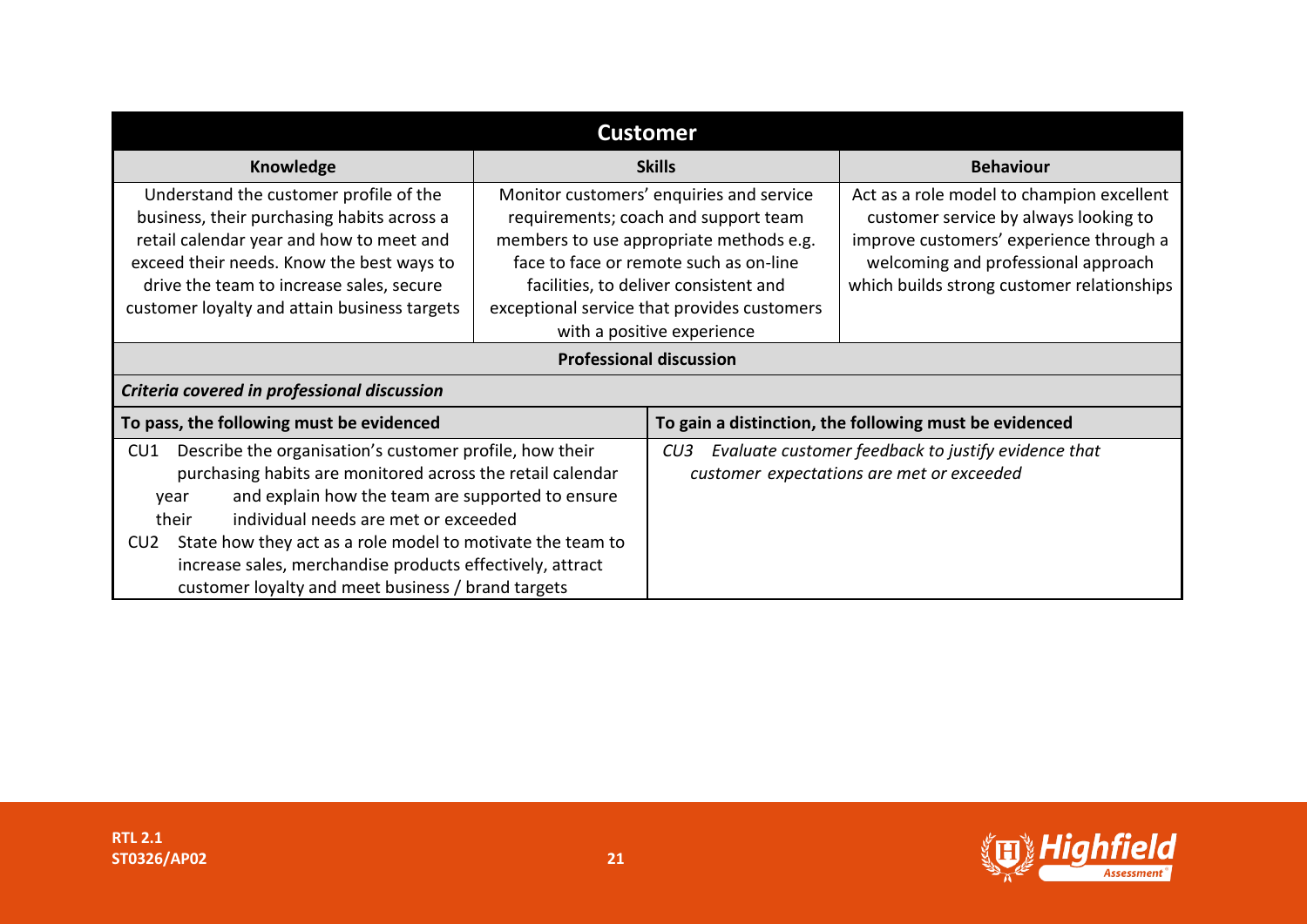| Leadership                                                                                                                                                                                                                               |                                                                                                                                                                                                                                                                                     |                                   |                                                                                                                                                                                                  |  |  |  |
|------------------------------------------------------------------------------------------------------------------------------------------------------------------------------------------------------------------------------------------|-------------------------------------------------------------------------------------------------------------------------------------------------------------------------------------------------------------------------------------------------------------------------------------|-----------------------------------|--------------------------------------------------------------------------------------------------------------------------------------------------------------------------------------------------|--|--|--|
| <b>Knowledge</b>                                                                                                                                                                                                                         |                                                                                                                                                                                                                                                                                     | <b>Skills</b>                     | <b>Behaviour</b>                                                                                                                                                                                 |  |  |  |
| Understand how to organise the team on a<br>daily basis to achieve objectives, and<br>recognise the importance of contingency<br>planning to meet business requirements;<br>know limits of authority when deputising for<br>line manager | Use available information to coordinate the<br>work of the team so that the right people and<br>resources are in the right place at the right<br>time to ensure consistent brand / business<br>standards are delivered. Deputise for line<br>manager within limits of own authority |                                   | Display decisive thinking when making<br>decisions that are in the best interest of<br>the business. Use sound judgement; take<br>prompt action in the case of problems<br>relating to resources |  |  |  |
|                                                                                                                                                                                                                                          | <b>Professional discussion</b>                                                                                                                                                                                                                                                      |                                   |                                                                                                                                                                                                  |  |  |  |
| Criteria covered in the professional discussion                                                                                                                                                                                          |                                                                                                                                                                                                                                                                                     |                                   |                                                                                                                                                                                                  |  |  |  |
| To pass, the following must be evidenced                                                                                                                                                                                                 | To gain a distinction, the following must be evidenced                                                                                                                                                                                                                              |                                   |                                                                                                                                                                                                  |  |  |  |
| Describe how to organise day-to-day activities, plan for<br>LE1<br>contingencies and escalate to the manager as appropriate                                                                                                              |                                                                                                                                                                                                                                                                                     | LE <sub>2</sub>                   | <b>Analyse data</b> evidence to support the meeting of<br>organisation's targets and objectives                                                                                                  |  |  |  |
|                                                                                                                                                                                                                                          |                                                                                                                                                                                                                                                                                     | <b>Amplification and guidance</b> |                                                                                                                                                                                                  |  |  |  |
| Analyse data<br>to help meet targets and objectives for example sales reports, wastage, staffing<br>$\circ$                                                                                                                              |                                                                                                                                                                                                                                                                                     |                                   |                                                                                                                                                                                                  |  |  |  |

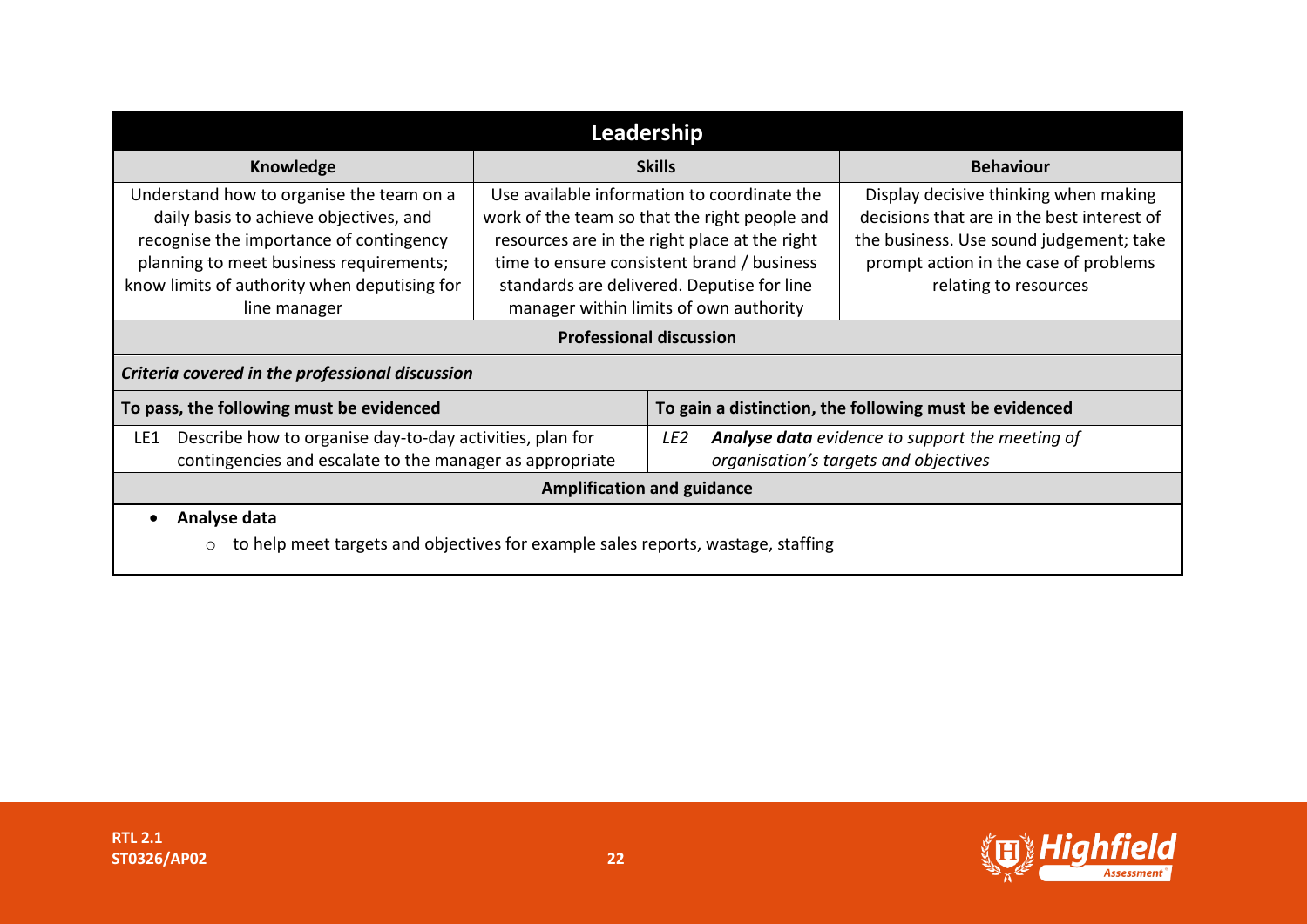| <b>Marketing</b>                                                                                                                                                                                                                                                                                             |                                                                                                                                                                                       |                                                                                                                                                                                                                          |  |  |  |  |
|--------------------------------------------------------------------------------------------------------------------------------------------------------------------------------------------------------------------------------------------------------------------------------------------------------------|---------------------------------------------------------------------------------------------------------------------------------------------------------------------------------------|--------------------------------------------------------------------------------------------------------------------------------------------------------------------------------------------------------------------------|--|--|--|--|
| Knowledge                                                                                                                                                                                                                                                                                                    | <b>Skills</b>                                                                                                                                                                         | <b>Behaviour</b>                                                                                                                                                                                                         |  |  |  |  |
| Understand how the brand / business is<br>positioned externally, particularly in relation<br>to local and online competitors and how its<br>products / services meet consumer trends.<br>Understand how own actions, and those of<br>the team can impact on customers'<br>perception of the brand / business | Support the team to ensure they understand<br>and engage in the marketing activities and<br>plans of the business and help ensure that<br>customers have the best possible experience | Proactively seek to understand local<br>consumer trends, competitors' offers and<br>promotions, and customer needs and<br>expectations, report to manager, seek<br>feedback and take action in area of<br>responsibility |  |  |  |  |
| <b>Professional discussion</b>                                                                                                                                                                                                                                                                               |                                                                                                                                                                                       |                                                                                                                                                                                                                          |  |  |  |  |
| Criteria covered in the professional discussion                                                                                                                                                                                                                                                              |                                                                                                                                                                                       |                                                                                                                                                                                                                          |  |  |  |  |
| MA1 Explain the position of the business / brand and how the team can impact the reputation within the market                                                                                                                                                                                                |                                                                                                                                                                                       |                                                                                                                                                                                                                          |  |  |  |  |
|                                                                                                                                                                                                                                                                                                              | <b>Amplification and guidance</b>                                                                                                                                                     |                                                                                                                                                                                                                          |  |  |  |  |
| <b>Position</b><br>within retail market e.g. price, product, customer service<br>$\circ$                                                                                                                                                                                                                     |                                                                                                                                                                                       |                                                                                                                                                                                                                          |  |  |  |  |
| Impact<br>brand reputation e.g. charity events, community events<br>$\circ$                                                                                                                                                                                                                                  |                                                                                                                                                                                       |                                                                                                                                                                                                                          |  |  |  |  |

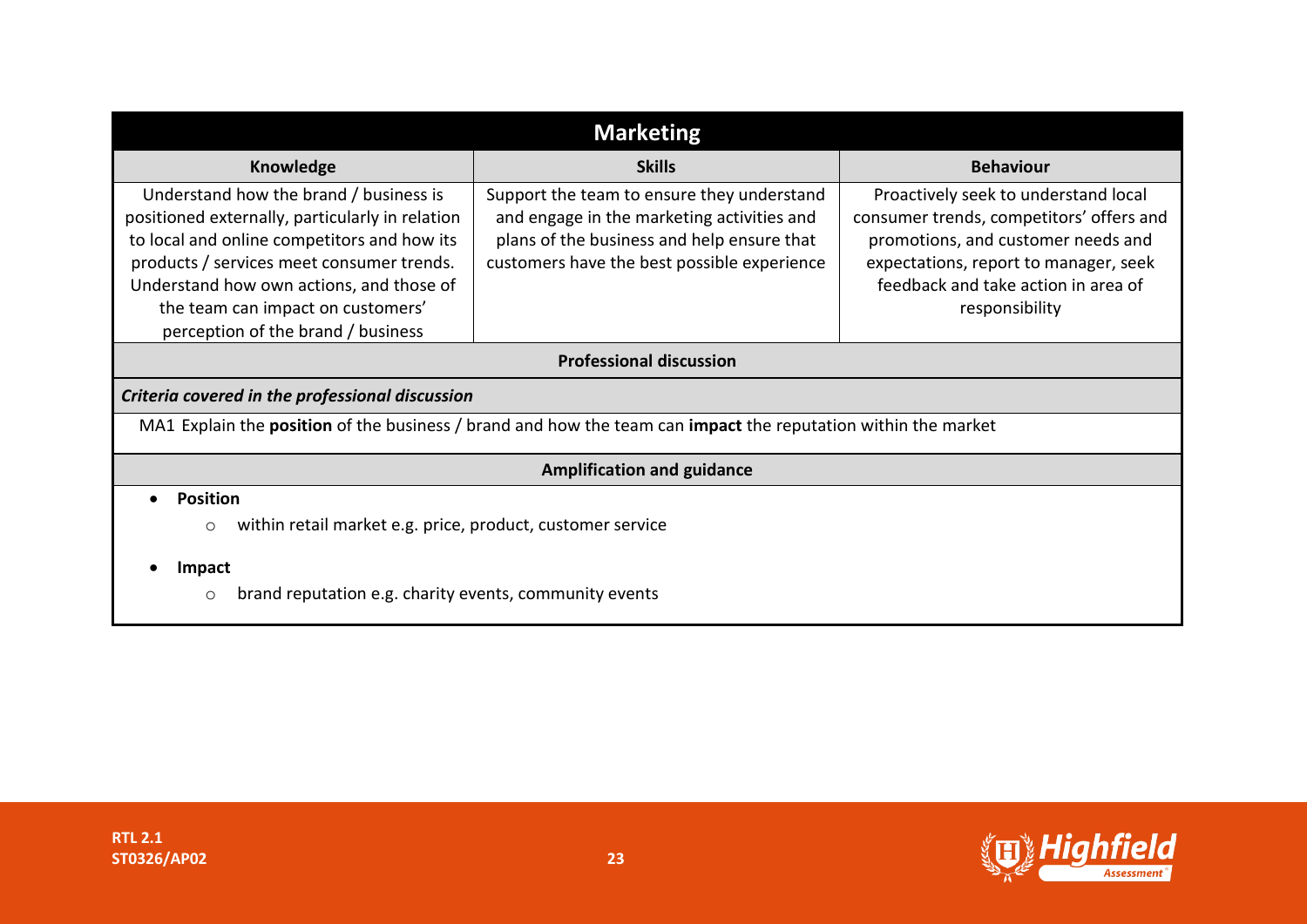| <b>Product and service</b>                                                                                                                                                                                                                                                                                                                                                                                                                                                                                                                                                                                              |                                                                                                                                                   |                                                                                                                  |  |  |  |  |
|-------------------------------------------------------------------------------------------------------------------------------------------------------------------------------------------------------------------------------------------------------------------------------------------------------------------------------------------------------------------------------------------------------------------------------------------------------------------------------------------------------------------------------------------------------------------------------------------------------------------------|---------------------------------------------------------------------------------------------------------------------------------------------------|------------------------------------------------------------------------------------------------------------------|--|--|--|--|
| <b>Knowledge</b>                                                                                                                                                                                                                                                                                                                                                                                                                                                                                                                                                                                                        | <b>Skills</b>                                                                                                                                     | <b>Behaviour</b>                                                                                                 |  |  |  |  |
| Know and promote the features and benefits<br>Maximise opportunities to increase sales by<br>of products / services, their unique selling<br>ensuring team know and understand the<br>points, the skills required to sell them, where<br>features, benefits, unique selling points and<br>items fit into product ranges, associated<br>other relevant information relating to<br>products and services, where to find detailed<br>products, product ranges and services offered<br>information if required and other relevant<br>by the business<br>information such as delivery lead time,<br>accessibility and source |                                                                                                                                                   | Promote all products and services<br>confidently, demonstrating excellent<br>knowledge and understanding of them |  |  |  |  |
|                                                                                                                                                                                                                                                                                                                                                                                                                                                                                                                                                                                                                         | <b>Technology</b>                                                                                                                                 |                                                                                                                  |  |  |  |  |
| Knowledge                                                                                                                                                                                                                                                                                                                                                                                                                                                                                                                                                                                                               | <b>Behaviour</b>                                                                                                                                  |                                                                                                                  |  |  |  |  |
| Understand how current and emerging<br>technologies support retail operations and<br>sales whether customer facing or remote,<br>and how best to operate them to achieve an<br>efficient and effective service                                                                                                                                                                                                                                                                                                                                                                                                          | Oversee the appropriate use of technology in<br>line with business policy and follow the<br>appropriate procedures to deal with service<br>issues | Is an advocate for the effective and<br>efficient use of technology                                              |  |  |  |  |
|                                                                                                                                                                                                                                                                                                                                                                                                                                                                                                                                                                                                                         | <b>Professional discussion</b>                                                                                                                    |                                                                                                                  |  |  |  |  |
| Criteria covered in the professional discussion                                                                                                                                                                                                                                                                                                                                                                                                                                                                                                                                                                         |                                                                                                                                                   |                                                                                                                  |  |  |  |  |
| Demonstrate understanding of the full range of products / services offered by the brand / business and how technology is used to<br>PT <sub>1</sub><br>promote these to the customer                                                                                                                                                                                                                                                                                                                                                                                                                                    |                                                                                                                                                   |                                                                                                                  |  |  |  |  |
| <b>Amplification and guidance</b>                                                                                                                                                                                                                                                                                                                                                                                                                                                                                                                                                                                       |                                                                                                                                                   |                                                                                                                  |  |  |  |  |
| <b>Technology</b><br>e.g. social media, leaflet drops, mailing lists, promotional magazine                                                                                                                                                                                                                                                                                                                                                                                                                                                                                                                              |                                                                                                                                                   |                                                                                                                  |  |  |  |  |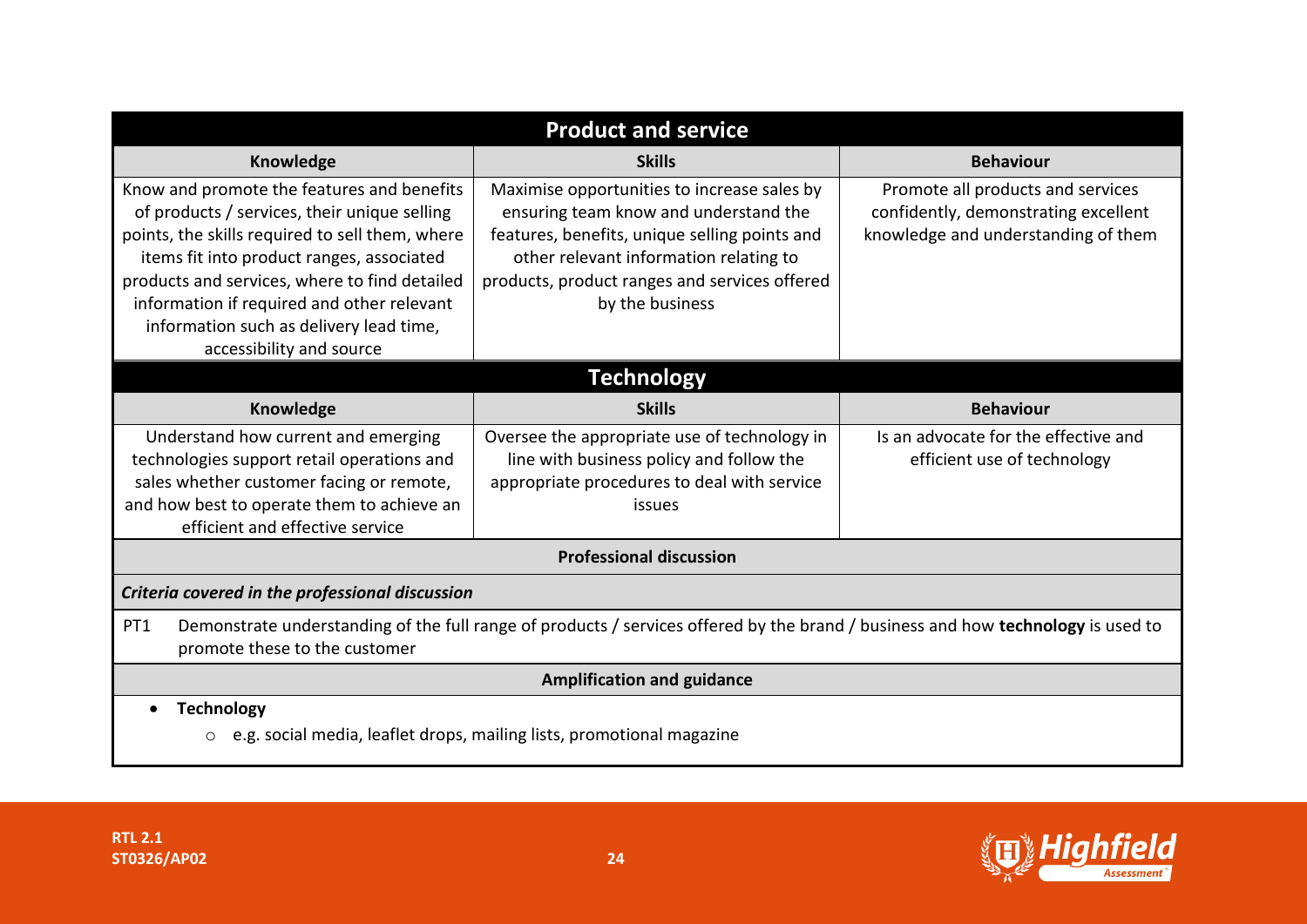| <b>Business</b>                                                                                                                                                                                                                                         |                                                                                                                                                                                                                          |               |                          |                                                                                                                                                                              |
|---------------------------------------------------------------------------------------------------------------------------------------------------------------------------------------------------------------------------------------------------------|--------------------------------------------------------------------------------------------------------------------------------------------------------------------------------------------------------------------------|---------------|--------------------------|------------------------------------------------------------------------------------------------------------------------------------------------------------------------------|
| Knowledge                                                                                                                                                                                                                                               |                                                                                                                                                                                                                          | <b>Skills</b> |                          | <b>Behaviour</b>                                                                                                                                                             |
| Understand the purpose of the business<br>including its vision, objectives and brand /<br>business standards, how they compare to its<br>competitors and how own role, and the<br>team, help to achieve them                                            | Work with the team to maintain brand /<br>business standards at all times and identify<br>and address any potential risks according to<br>business procedures                                                            |               |                          | Demonstrate personal responsibility for<br>meeting the objectives of the team and the<br>business                                                                            |
|                                                                                                                                                                                                                                                         | <b>Sales and promotion</b>                                                                                                                                                                                               |               |                          |                                                                                                                                                                              |
| Knowledge                                                                                                                                                                                                                                               |                                                                                                                                                                                                                          | <b>Skills</b> |                          | <b>Behaviour</b>                                                                                                                                                             |
| Understand the factors which can determine<br>and affect sales and promotions throughout<br>the retail year and how to coordinate and<br>implement them to support business<br>objectives                                                               | Communicate sales targets to the team and<br>support them, recognising and acting on<br>opportunities to maximise revenue, for<br>example through link selling and drawing<br>customers' attention to promotional offers |               |                          | Proactive in looking for cost effective sales<br>opportunities and ways to enhance revenue                                                                                   |
| <b>Business project</b>                                                                                                                                                                                                                                 |                                                                                                                                                                                                                          |               |                          |                                                                                                                                                                              |
| To pass, the following must be evidenced                                                                                                                                                                                                                |                                                                                                                                                                                                                          |               |                          | To gain a distinction, the following must be evidenced                                                                                                                       |
| BP1<br>Give a general introduction and background to<br>department, team or area of work, including how this<br>relates to the rest of the business unit (if applicable)<br>Outline the problem, challenge or opportunity identified<br>BP <sub>2</sub> |                                                                                                                                                                                                                          | <b>BP11</b>   | profile)                 | Give a detailed introduction and background of the<br>department, team or working area wider business unit (e.g.<br>other departments, head office, local community/customer |
| BP3<br>State the aims and objectives of the project<br>BP4<br>Identify how the potential changes would lead to                                                                                                                                          |                                                                                                                                                                                                                          | <b>BP12</b>   |                          | Outline the current situation which has led to the<br>identification of a challenge or opportunity                                                                           |
| measurable improvements and benefits to the<br>department, team or area of working                                                                                                                                                                      |                                                                                                                                                                                                                          | <b>BP13</b>   | to the current situation | Provide detailed aims and objectives for the project, linking                                                                                                                |
| Consult relevant stakeholders (e.g. customers, team<br>BP <sub>5</sub><br>members, managers) to inform the results and<br>recommendations                                                                                                               |                                                                                                                                                                                                                          | <b>BP14</b>   | the organisation         | Identification of measurable improvements and benefits to                                                                                                                    |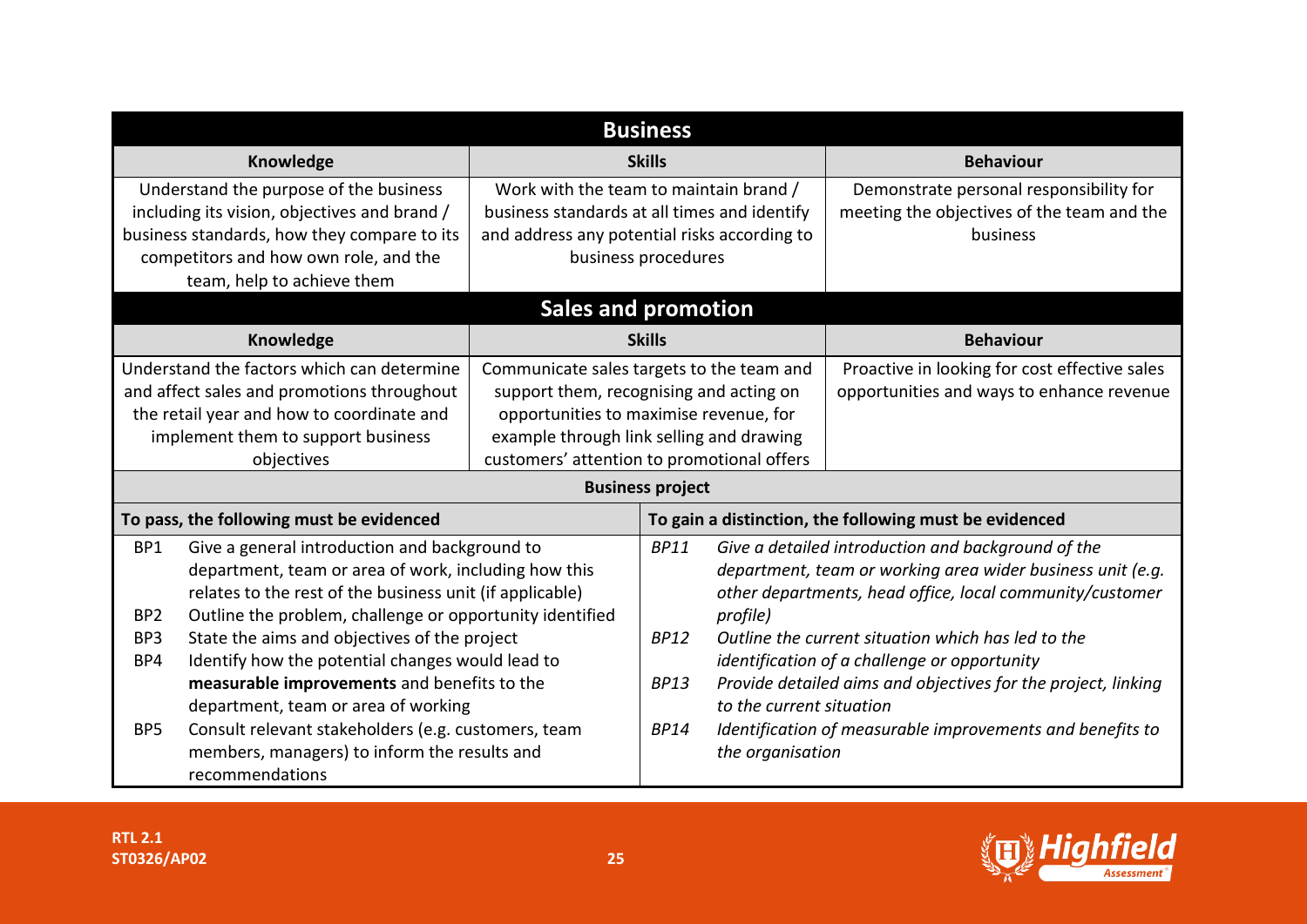| BP <sub>6</sub><br>BP7<br>BP8<br>BP <sub>9</sub> | Provide an indication of costs associated with the<br>proposed recommendations<br>Identify applicable legislation and ensure the proposal<br>complies where necessary<br>Provide research methodology to demonstrate a logical,<br>coherent approach<br>Make clear recommendations for implementation | <b>BP15</b><br><b>BP16</b><br><b>BP17</b><br>BP18 | Provide evidence of wide consultation and show how<br>responses have been included in the recommendation<br>Review the project to ensure it meets organisational and<br>legal requirements<br>Show a range of qualitative and quantitative research has<br>been used effectively<br>Detailed recommendations for implementation |  |
|--------------------------------------------------|-------------------------------------------------------------------------------------------------------------------------------------------------------------------------------------------------------------------------------------------------------------------------------------------------------|---------------------------------------------------|---------------------------------------------------------------------------------------------------------------------------------------------------------------------------------------------------------------------------------------------------------------------------------------------------------------------------------|--|
| <b>BP10</b>                                      | Concise validation and justification of recommendation                                                                                                                                                                                                                                                | <b>BP19</b><br><b>BP20</b>                        | Detailed validation and justification of recommendations<br>Proposed timeframes for implementation                                                                                                                                                                                                                              |  |
| <b>Amplification and guidance</b>                |                                                                                                                                                                                                                                                                                                       |                                                   |                                                                                                                                                                                                                                                                                                                                 |  |

#### • **Measurable improvement**

o for example increased – store profit, customer base, average transaction value (ATV), units per transaction (UPT), basket size, footfall, footfall conversion rate, lowered costs, customer satisfaction, staff productivity

#### • **Costs**

- o for example financial and non-financial
- o financial -- wages, rent, HLP (heating, lighting, energy bills), stationary, consumables
- o non-financial opportunity cost, attrition (staff turnover)

#### • **Proposed recommendations**

o for example, goals and aims, scope, what will be delivered, risks, timescales

#### • **Qualitative and quantitative**

- o qualitative e.g. use a range of methods (interview, observations, document), collected in the workplace
- o quantitative e.g. use data and information in a numerical context which can be utilised in graphs and tables

#### • **Recommendations for implementation**

o for example, roles of stakeholders involved, deadlines, scope, review and meetings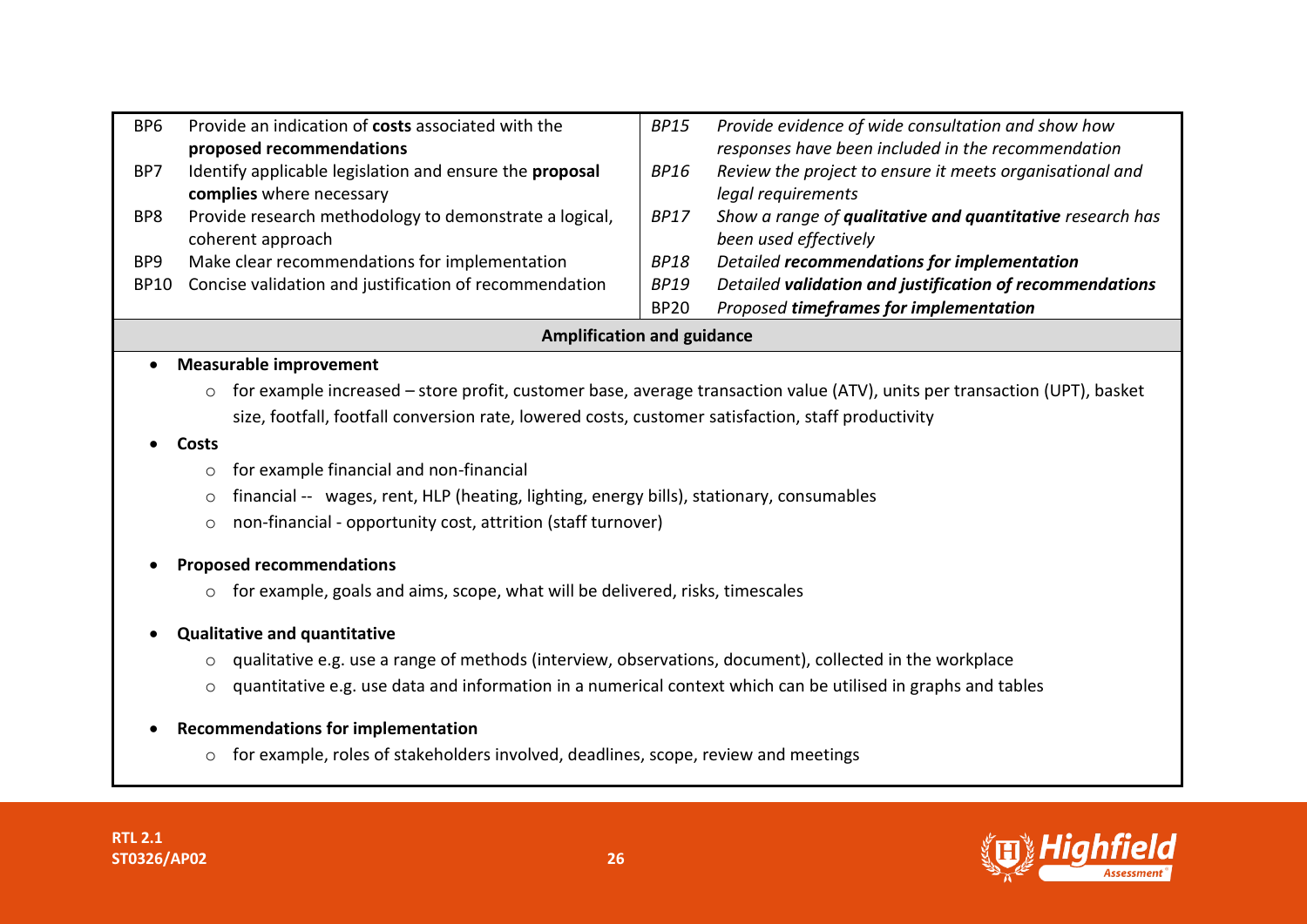#### • **Validation and justification of recommendations**

o for example, management support, define the focus of recommendation, budgeting constraints, contingency planning and risk assessment

#### • **Timeframes for implementation**

o for example, proposed timescales for each element of the project, what will be done and when by whom, timeline relating to goals, expected improvements at each stage / milestone

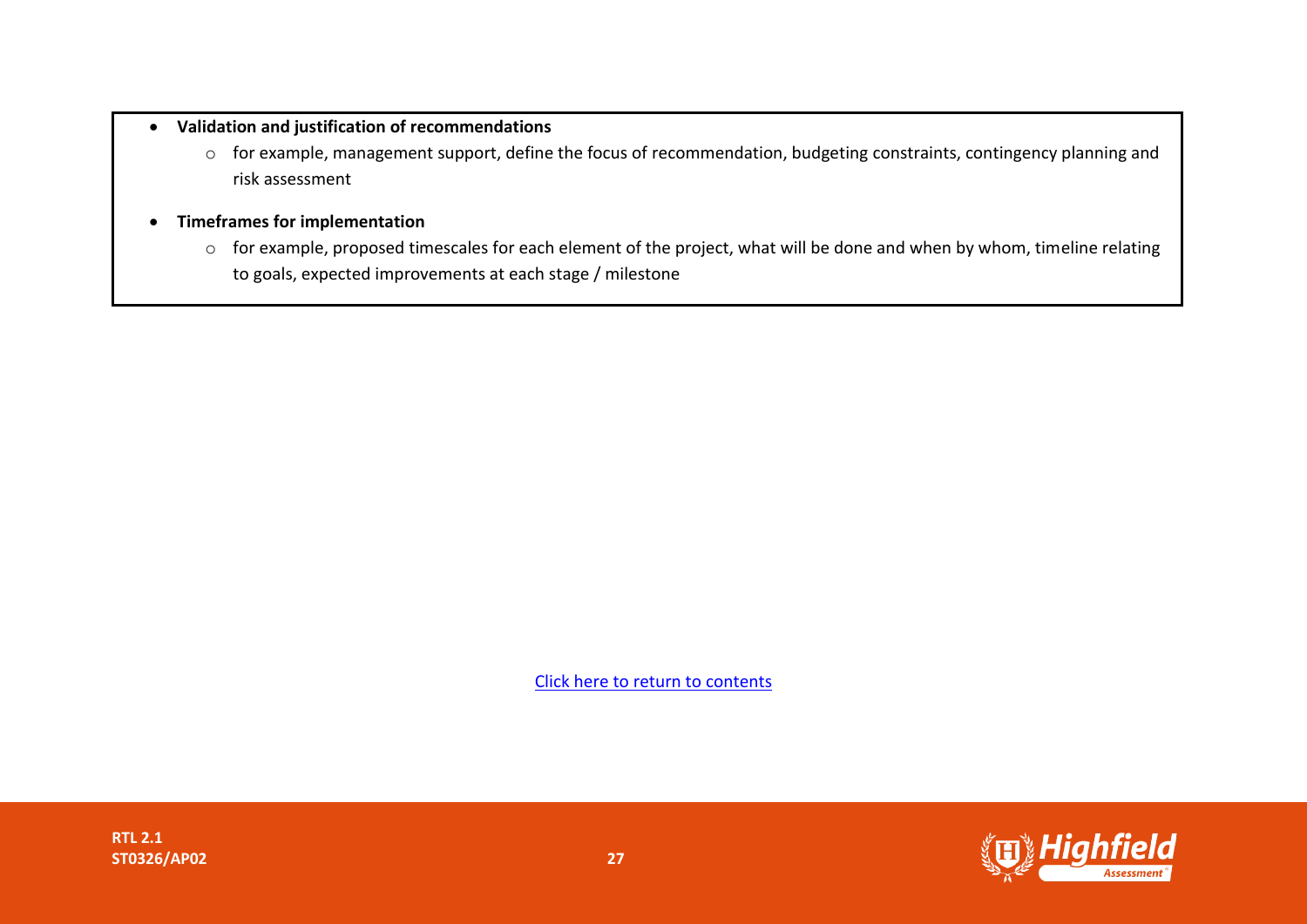# **Assessment Summary**

<span id="page-27-0"></span>The end-point assessment for retail team leader is made up of 3 components:

- 1. A 60-minute on-demand test consisting of 40 questions
- 2. A retail business project and 30 minute presentation with question and answer. The retail business project is recommended to be a minimum of 2000 words in length -10% and a maximum of 5000 words in length +10%, excluding any annexes. The business project must be accompanied by the Written Submission Sheet which is available to download from the Highfield Assessment website
- 3. A 1-hour professional discussion

As an employer/training provider, you should agree a plan and schedule with the apprentice to ensure all assessment components can be completed effectively.

Each component of the end-point assessment will be assessed against the appropriate criteria laid out in this kit, which will be used to determine a grade for each individual component.

## **On-demand test**

- To achieve a pass, apprentices must achieve 60% overall, which equates to 24 out of 40.
- The test is not graded above a pass.

# **Retail business project**

The retail business project will take the form of a 30-minute presentation with accompanying evidence, which will be in the form of a written report. The presentation should cover key recommendations from their project with the detail contained within the report. The report is supported by accompanying appendices (e.g. meeting minutes, emails). The retail business project is recommended to be a minimum of 2000 words in length -10% and a maximum of 5000 words in length +10%, excluding any annexes. The business project must be accompanied by the Written Submission Sheet which is available to download from the Highfield Assessment website.

At least 1 month prior to submission of the business project, the apprentice is required to submit a 200-to-300-word proposal for discussion and approval, firstly with their line manager and then with the end-point assessor.

- In order to achieve a pass in the business project, all of the pass criteria must be covered.
- To achieve a distinction in the business project, all pass and all distinction criteria must be covered.

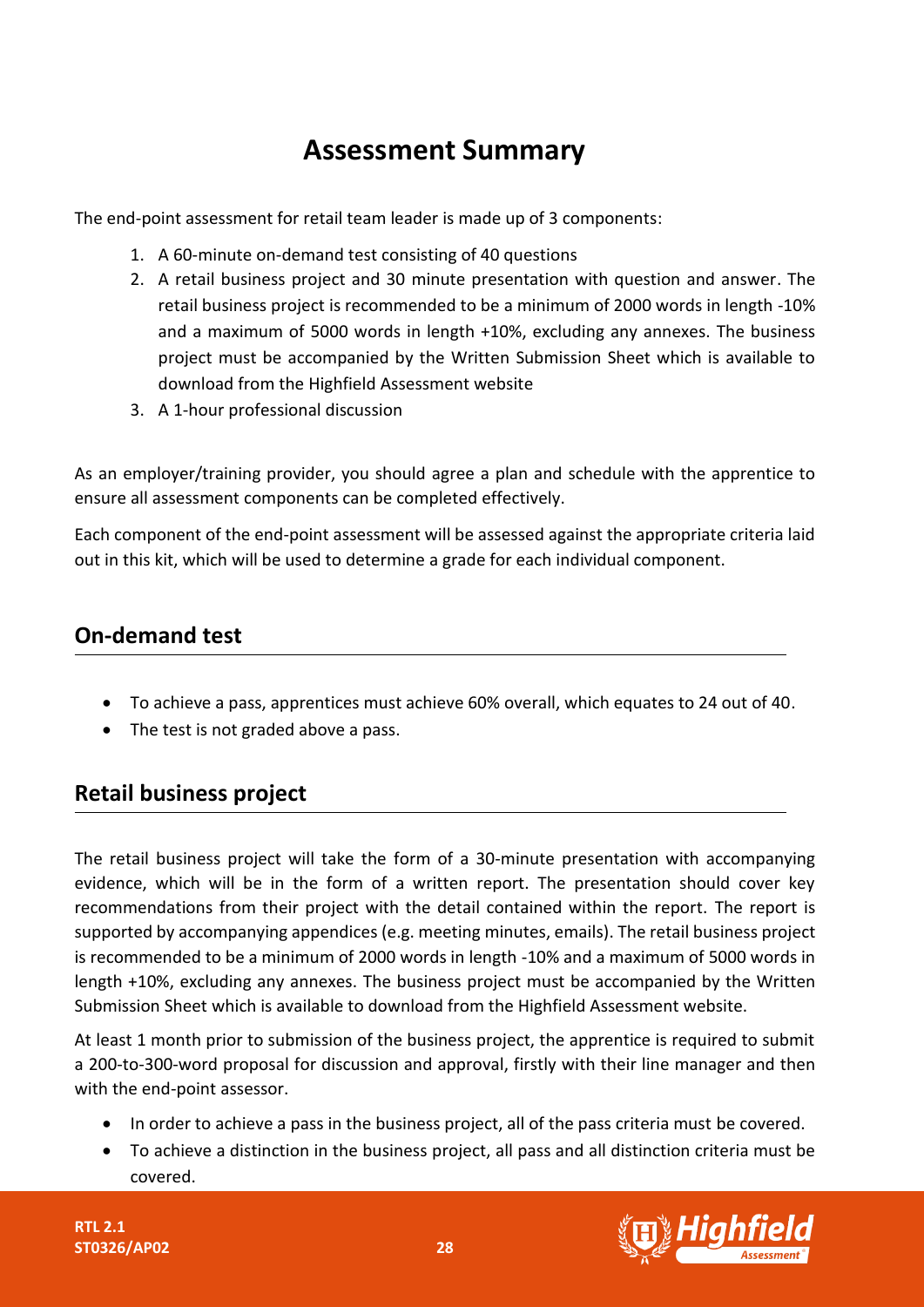# **Professional discussion**

- To achieve a pass in the professional discussion, all pass criteria must be covered.
- To achieve a distinction in the professional discussion, all pass and all distinction criteria must be covered.

# **Grading**

The overall grade for the apprentice is determined using the matrix below:

| <b>On-demand test</b> | <b>Business project</b> | Professional<br>discussion | <b>Overall outcome</b> |
|-----------------------|-------------------------|----------------------------|------------------------|
| Pass                  | Pass                    | Pass                       | Pass                   |
| Pass                  | Distinction             | Pass                       | <b>Distinction</b>     |
| Pass                  | Pass                    | <b>Distinction</b>         | Pass                   |
| Pass                  | Distinction             | Distinction                | <b>Distinction</b>     |

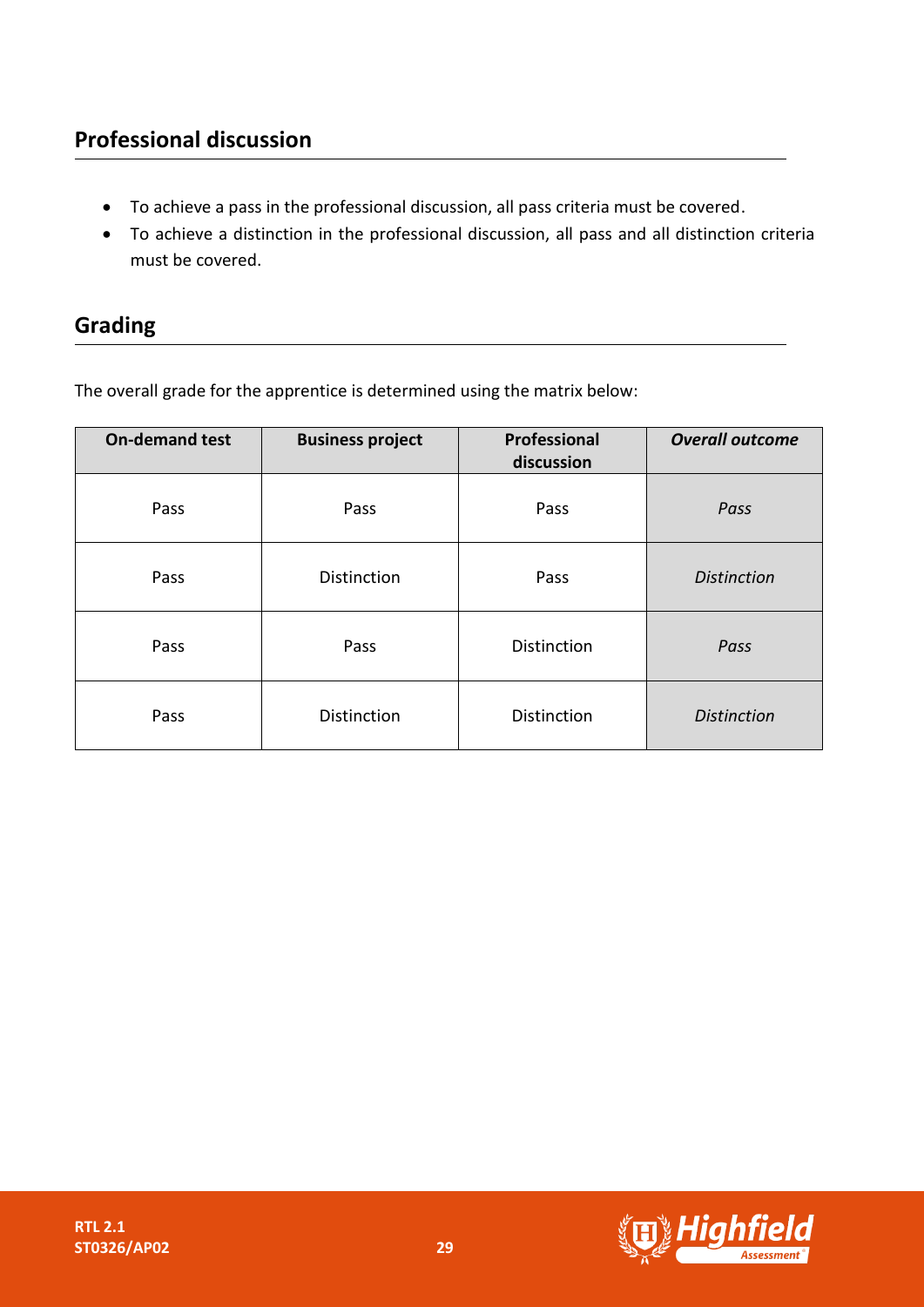#### **Resits**

Should an apprentice fail 1 assessment activity **only** on the first attempt (or during a subsequent retake), a resit of that activity should be scheduled as soon as the apprentice is ready, when practicable for the business and in line with the policies, practices and procedures of Highfield.

The resit is usually expected to take place after all the required assessments have been taken and the individual assessment results and overall apprenticeship result has been given to the apprentice. There is no limit on the amount of times an apprentice can resit a single failed activity. For any assessment activity where a resit is necessary, the grade will be limited to a pass.

#### **Retakes**

Should an apprentice fail 2 or more activities, a full retake must take place. A period of further training and development lasting between 1 and 3 months must take place before the retake is scheduled and a new assessment window will be agreed following the period of additional learning. The decision on how much time is required is based on a discussion between the apprentice, their employer and end-point assessor. This further training can begin as soon as a learner's result has been released.

As per People 1<sup>st</sup> EPAO update April 2018, the cap on the number of retakes has been relaxed. Therefore, there is no limit on the number of retakes that can take place should the apprentice fail 2 or more activities during subsequent retakes. In the event an apprentice fails 1 activity **only** as part of a retake, a resit of that activity should be scheduled in line with the guidance in the resit section above.



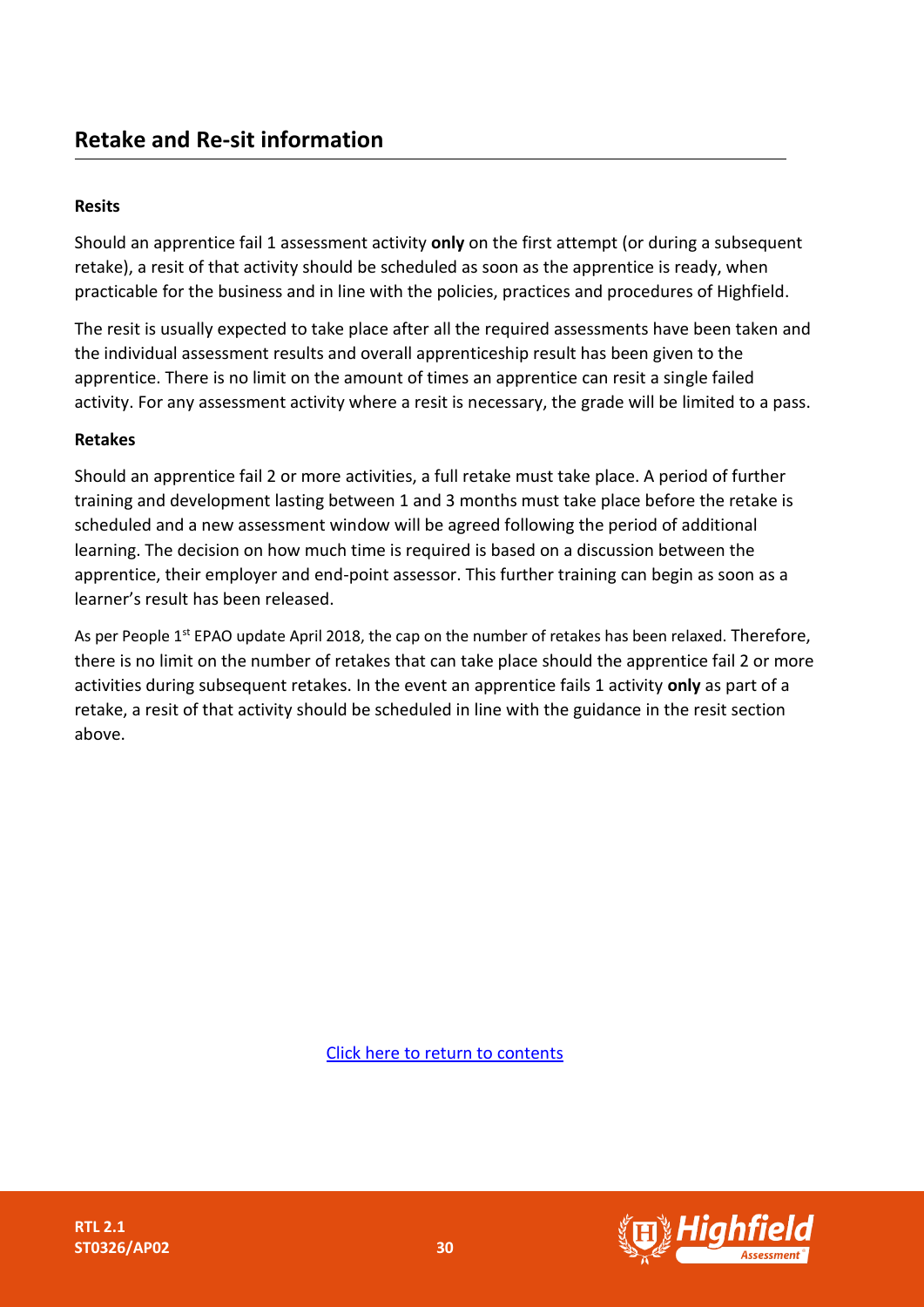## <span id="page-30-0"></span>**Assessing the on-demand test**

The following knowledge areas of the retail team leader standard will be assessed by a 60-minute on-demand test. The apprentice will be given 5 minutes to read the question paper before attempting to provide any answers, so in total the examination will last 65 minutes. The on-demand test consists of 40 questions with the pass mark being 60% (24 out of 40).

The test has been broken down into 8 sections as shown below.

The topics covered within the test are listed below.

- Financial
- Communication
- Merchandising
- Stock
- Developing self and others
- Team performance
- Legal and governance
- Diversity

In each paper, questions will cover each of the areas above, however not every aspect of every area will be covered in every test. The individual marking sections are detailed in the table below:

| Areas of the standard to be covered | Percentage of questions in the test |
|-------------------------------------|-------------------------------------|
| Financial                           | 30%                                 |
| Stock                               |                                     |
| Communication                       | 15%                                 |
| Merchandising                       | 15%                                 |
| Developing self and others          | 20%                                 |
| Team performance                    |                                     |
| Legal and governance                | 20%                                 |
| Diversity                           |                                     |

#### **Before the assessment**

- While on-programme, the employer/training provider should brief the apprentice on the areas to be assessed by the on-demand test.
- In readiness for end-point assessment, the apprentice should complete a sample test. A test is available to download from the Highfield Assessment website.



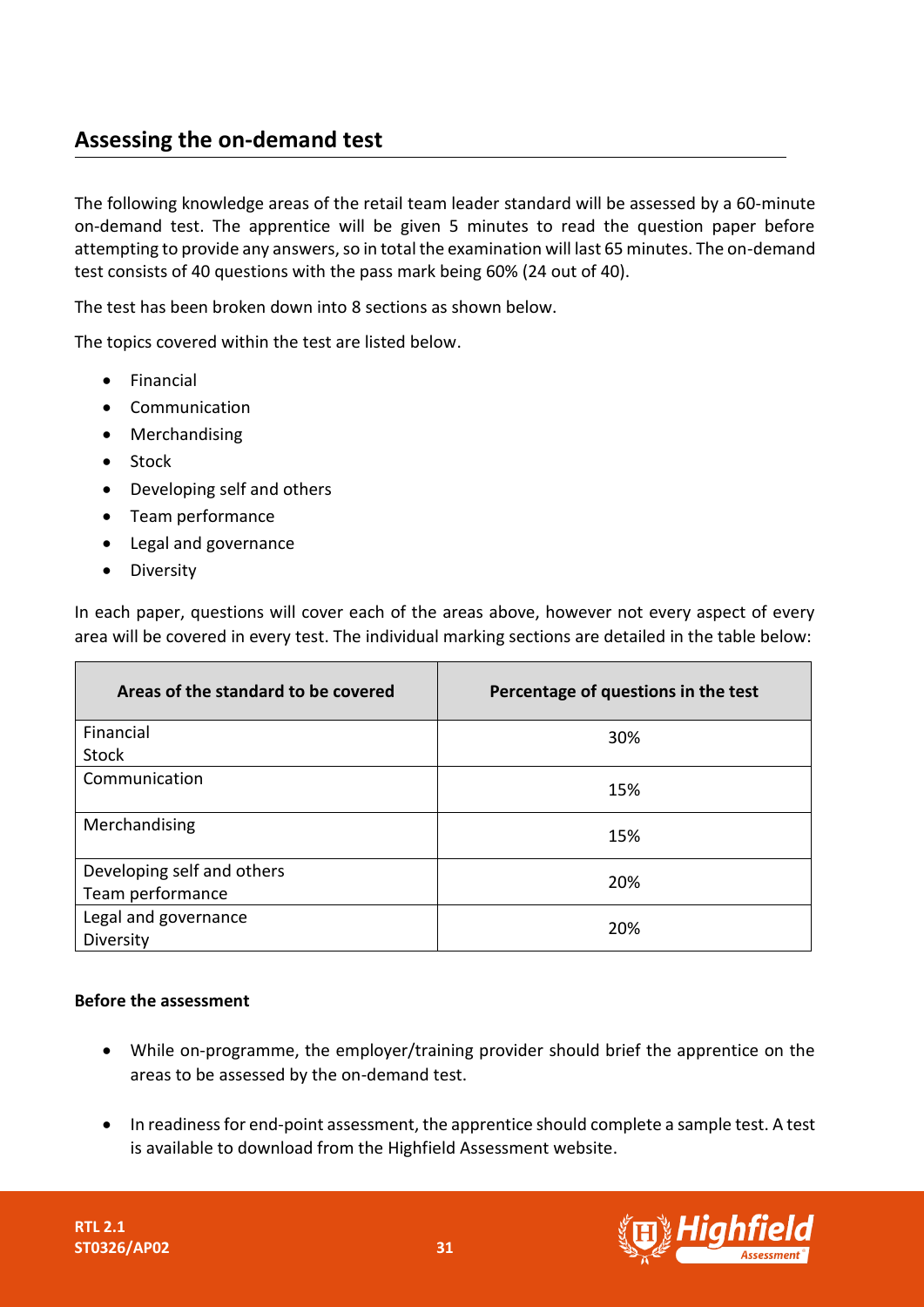# **On-demand test criteria**

| The apprentice will                                       | Criteria covered in the on-demand test |                                                                                          |
|-----------------------------------------------------------|----------------------------------------|------------------------------------------------------------------------------------------|
|                                                           |                                        | <b>Financial</b>                                                                         |
| Understand how own actions<br>and those of the team can   | FN1                                    | Principles of establishing, monitoring and<br>reviewing sales targets                    |
| contribute to the overall<br>financial performance of the | FN <sub>2</sub>                        | Key costs for a retail team, including fixed and<br>variable, stock, staff and overheads |
| business by increasing sales                              | FN3                                    | Turnover, gross and net profit                                                           |
| e.g. through product                                      | FN4                                    | Ways to minimise costs and wastage                                                       |
| positioning, and minimising                               | FN <sub>5</sub>                        | <b>VAT</b>                                                                               |
| costs through effective stock                             |                                        |                                                                                          |
| control and prevention of theft                           |                                        |                                                                                          |

| The apprentice will          | Criteria covered in the on-demand test |                                                   |  |
|------------------------------|----------------------------------------|---------------------------------------------------|--|
| <b>Communications</b>        |                                        |                                                   |  |
| Understand how to support    | CO <sub>1</sub>                        | The variety of methods of communication           |  |
| effective communication,     |                                        | available and how to use these effectively        |  |
| quickly determining the      |                                        | depending on the situation and audience           |  |
| situation and needs of       | CO <sub>2</sub>                        | Verbal/non-verbal/written, face to face, on-line, |  |
| individuals and how to       |                                        | via telephone, brand standard/corporate image     |  |
| respond in the most          | CO <sub>3</sub>                        | How to establish the needs of individuals (team   |  |
| appropriate way using a      |                                        | members and customers)                            |  |
| variety of techniques and    | CO <sub>4</sub>                        | Principles of active listening                    |  |
| methods, for example face to | CO <sub>5</sub>                        | The importance of feedback                        |  |
| face and/or remotely to      |                                        |                                                   |  |
| include on-line              |                                        |                                                   |  |

| The apprentice will                                                                                                                                                                       | Criteria covered in the on-demand test |                                                                                                                                                                        |
|-------------------------------------------------------------------------------------------------------------------------------------------------------------------------------------------|----------------------------------------|------------------------------------------------------------------------------------------------------------------------------------------------------------------------|
| <b>Merchandising</b>                                                                                                                                                                      |                                        |                                                                                                                                                                        |
| Know methods of<br>merchandising throughout the<br>retail operation, including<br>point of sale, the retail<br>calendar and local needs e.g.<br>geographical, topical or<br>weather based | ME1<br>ME2<br>ME3<br>ME4               | Key principles of the retail calendar<br>Principles of merchandising<br>How local needs can influence merchandising<br>The importance of following merchandising plans |

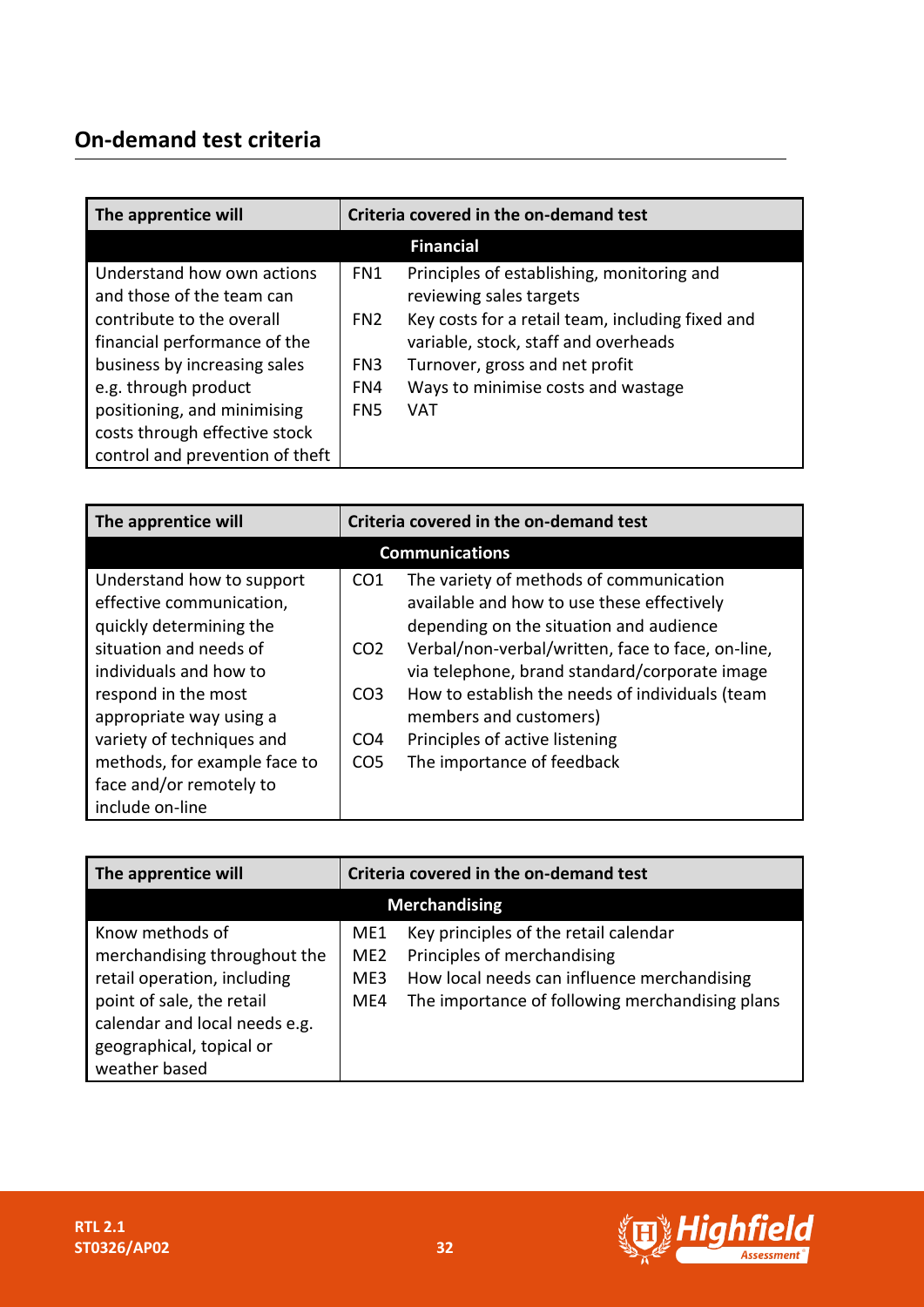| The apprentice will              | Criteria covered in the on-demand test |                                                    |
|----------------------------------|----------------------------------------|----------------------------------------------------|
|                                  |                                        | <b>Stock</b>                                       |
| Understand the principles of     | ST <sub>1</sub>                        | The principles of stock control                    |
| stock control from sourcing to   | ST <sub>2</sub>                        | The stock journey, from supply to sale             |
| sale/supply. Understand the      | ST <sub>3</sub>                        | Why storage conditions are important for effective |
| management of stock levels,      |                                        | stock control                                      |
| security, restrictions (e.g. age | ST <sub>4</sub>                        | How to manage stock levels                         |
| restricted products), wastage    | ST <sub>5</sub>                        | Legal requirements relating to stock control,      |
| and effective systems for        |                                        | movement and sale (e.g. age restricted, fireworks) |
| recording them                   |                                        |                                                    |

| The apprentice will                                                                                                                                                                                                                                      | Criteria covered in the on-demand test |                                                                                                                                                                                         |  |
|----------------------------------------------------------------------------------------------------------------------------------------------------------------------------------------------------------------------------------------------------------|----------------------------------------|-----------------------------------------------------------------------------------------------------------------------------------------------------------------------------------------|--|
| <b>Developing self and others</b>                                                                                                                                                                                                                        |                                        |                                                                                                                                                                                         |  |
| Understand the knowledge,<br>skills and behaviours required<br>of self and others to develop a<br>high performing team in the<br>business. Understand team<br>dynamics and the importance<br>of enabling team members to<br>appreciate their role in the | DS1<br>DS <sub>2</sub><br>DS3          | Team dynamics<br>Performance reviews, SMART planning and target<br>setting to meet team and individual objectives<br>Motivation and monitoring of team members to<br>achieve objectives |  |
| wider organisation and in<br>meeting business objectives                                                                                                                                                                                                 |                                        |                                                                                                                                                                                         |  |

| The apprentice will                                                                                                                                                       | Criteria covered in the on-demand test |                                                                                         |  |
|---------------------------------------------------------------------------------------------------------------------------------------------------------------------------|----------------------------------------|-----------------------------------------------------------------------------------------|--|
| <b>Team performance</b>                                                                                                                                                   |                                        |                                                                                         |  |
| Know how to identify and<br>develop excellent team<br>performance. Understand how<br>the performance of the team<br>contributes to the overall<br>success of the business | TE1<br>TE <sub>2</sub>                 | Benefits of team building<br>Identification and resolution of conflict within a<br>team |  |



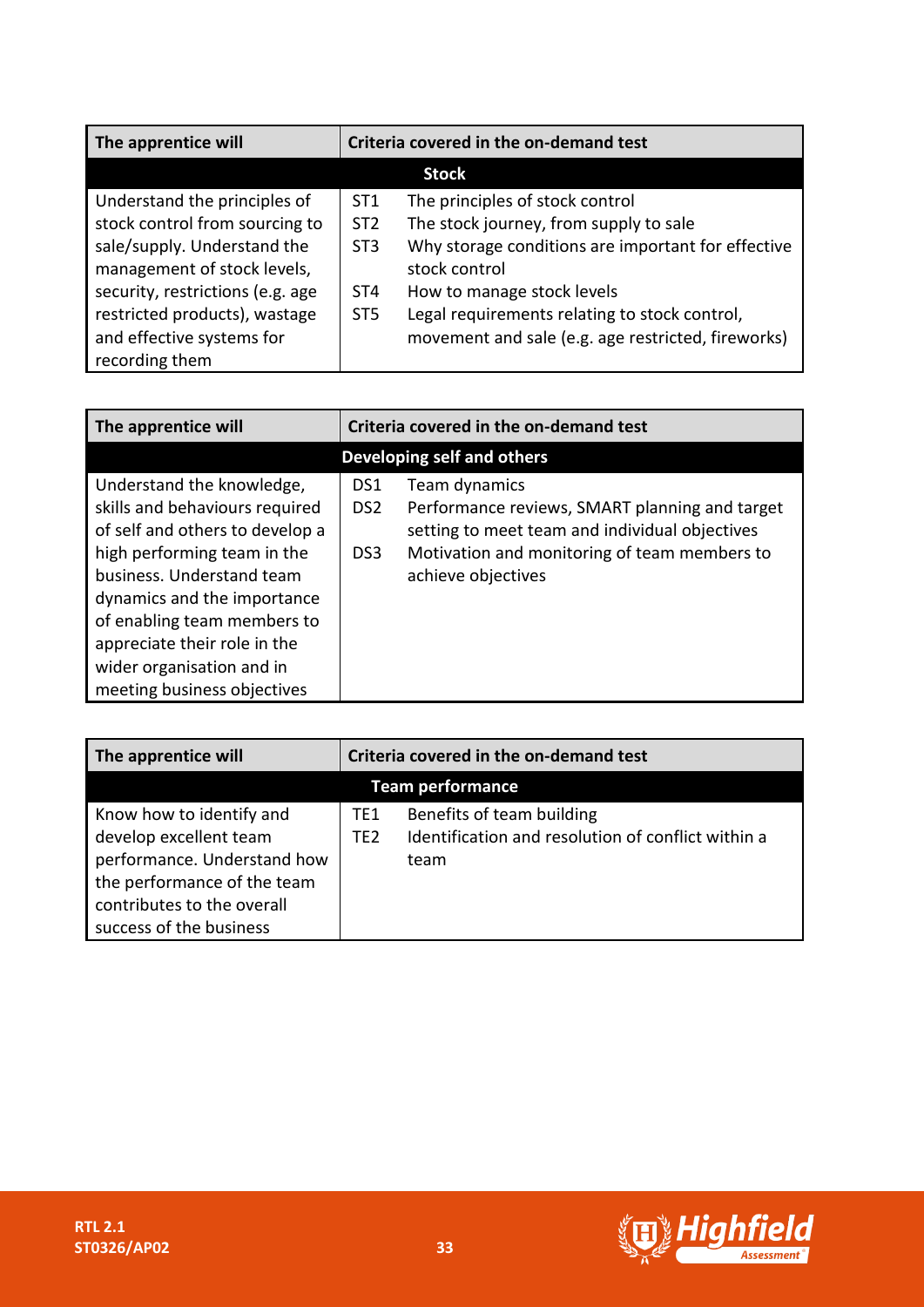| The apprentice will                                                                                                                                                  | Criteria covered in the on-demand test |                                                                                                                   |
|----------------------------------------------------------------------------------------------------------------------------------------------------------------------|----------------------------------------|-------------------------------------------------------------------------------------------------------------------|
| <b>Legal and governance</b>                                                                                                                                          |                                        |                                                                                                                   |
| Understand the importance of<br>business compliance to legal<br>requirements and supporting<br>the team to operate in line<br>with business policy and<br>procedures | LG1<br>LG2                             | Legal requirements relating to a range of retail<br>operations<br>Health and safety supervision and risk analysis |

| The apprentice will                                                                   | Criteria covered in the on-demand test                                                                                                                      |  |
|---------------------------------------------------------------------------------------|-------------------------------------------------------------------------------------------------------------------------------------------------------------|--|
|                                                                                       | <b>Diversity</b>                                                                                                                                            |  |
| Understand how to work with<br>and support people from a<br>wide range of backgrounds | The range of cultures, characteristics and<br>D <sub>1</sub><br>individual requirements that can affect team<br>members and customers and how and why these |  |
| and cultures and the business<br>policy on diversity                                  | may affect the operations/products in a retail<br>environment                                                                                               |  |

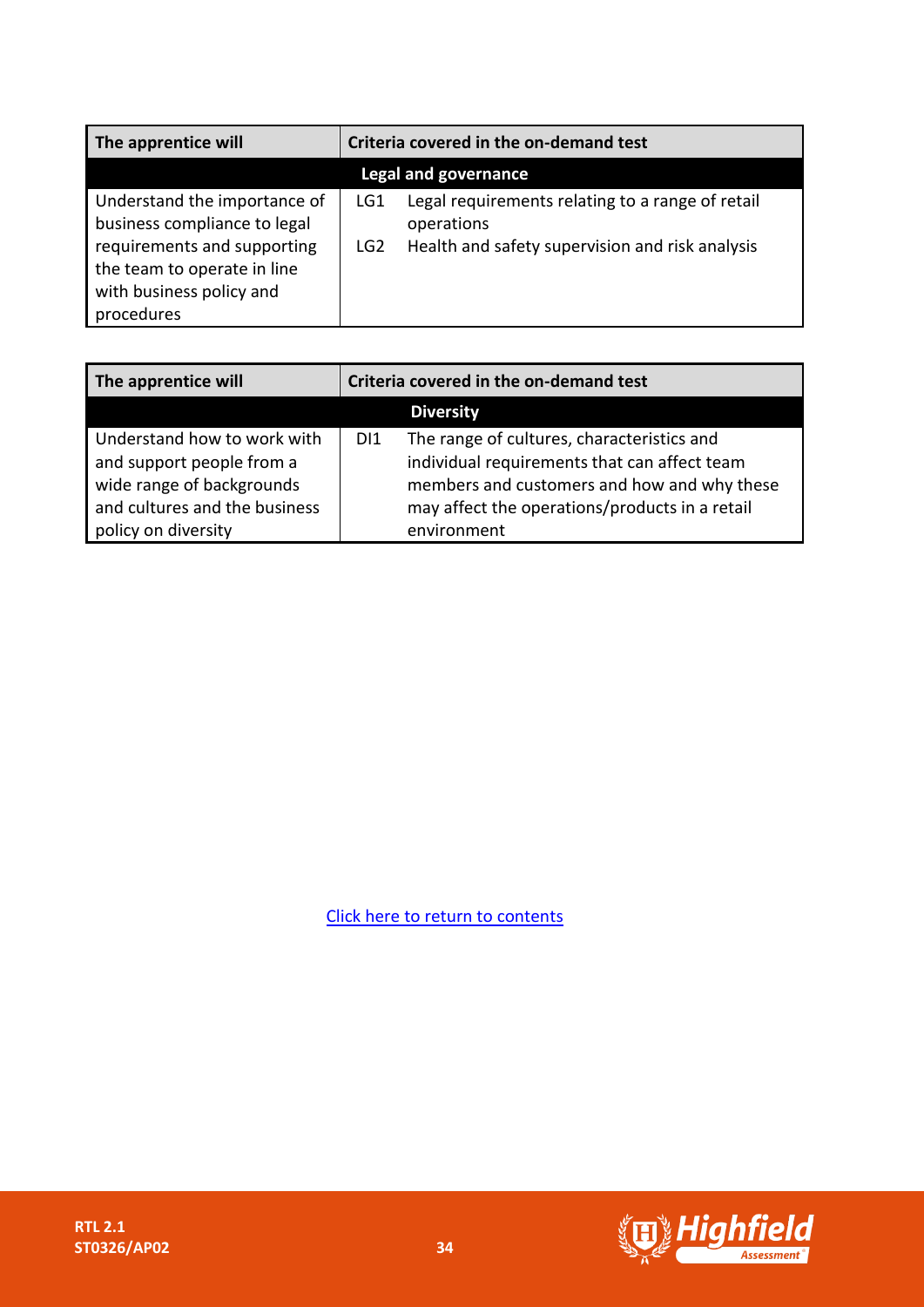<span id="page-34-0"></span>The purpose of the business project is to ensure the apprentice understands today's industry and what the consumer wants in a retail business, while relating this to their own retail organisation.

The project topic should focus on an immediate problem, opportunity or idea in line with the scope of the apprentice's day-to-day role. For example, a potential cost saving for the business through improving efficiency, reducing waste or finding alternative ways of working to achieve the business's objectives. The project should allow the apprentice to showcase their knowledge, behaviours and skills from across the apprenticeship standard and should include a research proposal which will identify measurable improvements and make recommendations for their implementation. The project needs to relate to a current business challenge identified by the learner at the point of gateway, not an idea they have had in the past and already implemented.

Once the project has been identified by the apprentice, it should be discussed with their employer/training provider, this should be at least 1 month prior to the readiness for independent end-point assessment. The employer/training provider will then determine whether the proposed project has the potential to meet the criteria of the business project. The apprentice will then prepare a 1-page synopsis of their proposed project to bring to the end-point assessment planning meeting no less than 5 working days prior to the presentation.

The apprentice will be required to prepare a written copy of their proposal which should be 200 to 300 words and then present it to the end-point assessor at a pre-planned meeting, which may be face-to-face or via a web-based system. At this meeting, the apprentice, end-point assessor and the employer will discuss the proposal and the end-point assessor should approve it. If for any reason the proposal is not approved, the apprentice must re-submit a revised proposal within 1 week. The learner must not proceed with writing the final business project until the approval has been received and the end point assessment window starts.

Once the proposal has been approved, the apprentice will have no more than the 3-month assessment window period to prepare the project and should include:

- an introduction and background
- an outline of the challenge or opportunity
- aims and objectives
- evidence of consultation and engagement of stakeholders
- evidence of effective research
- legislative requirements that have been explained and adhered to
- an analysis of costs and commercial context
- identification of measurable improvements and benefits to the organisation
- justified recommendations for implementation
- proposed timeframes for implementation



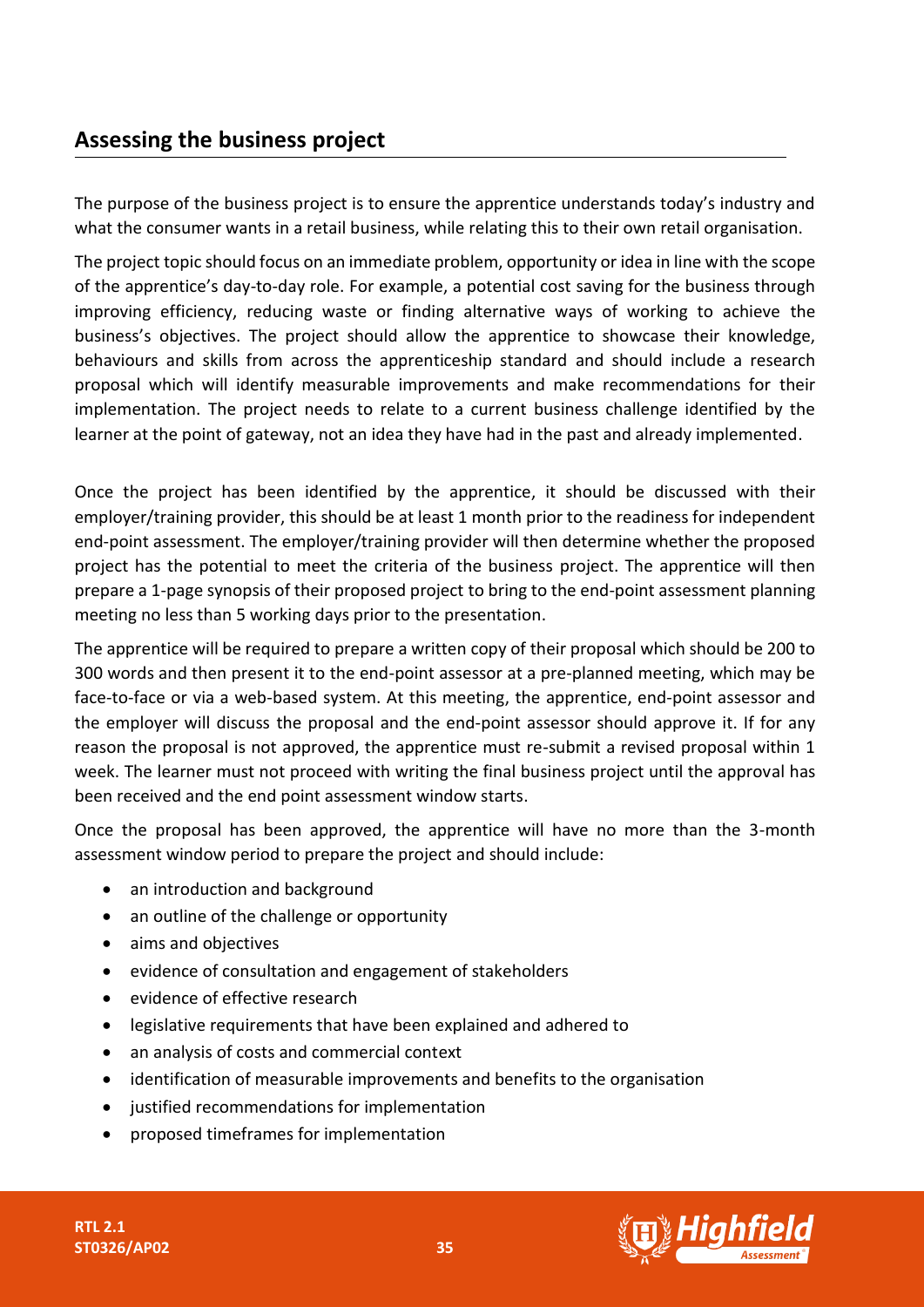The apprentice should be given sufficient time to undertake the research and writing of the project and allocated the required facilities either within or away from the workplace. In addition, time will need to be given to allow the apprentice to prepare for the presentation of their project.

The business project must be presented to the end-point assessor within the 3-month assessment period at a pre-arranged date, which will be mutually agreed. The written project, plus any supporting information, must be submitted to Highfield at least 5 days in advance of the apprentice's presentation, which will enable the end-point assessor to mark, read, reflect and prepare questions for the presentation given by the apprentice. The business project should be submitted via Dropbox, in either PDF or Word format.

The apprentice may present their project in a format of their choosing; however, they should ensure that they cover the key recommendations from their project within the detail contained within the report.

The final business project does not need to be implemented, the business project is a written report that acts as a detailed business case regarding their idea/improvement and needs to purely focus on the assessment criteria.

The apprentice will have 30 minutes to deliver their presentation to the end-point assessor and this should include time for questions and answers at the end. An appropriate, quiet place should be available for the presentation to ensure that there are no interruptions; this may be on or off site. The employer can be present during the presentation as an observer only and as such, must not interact with the assessment activity.

The end-point assessor will then mark the written project and the presentation against the criteria listed below.



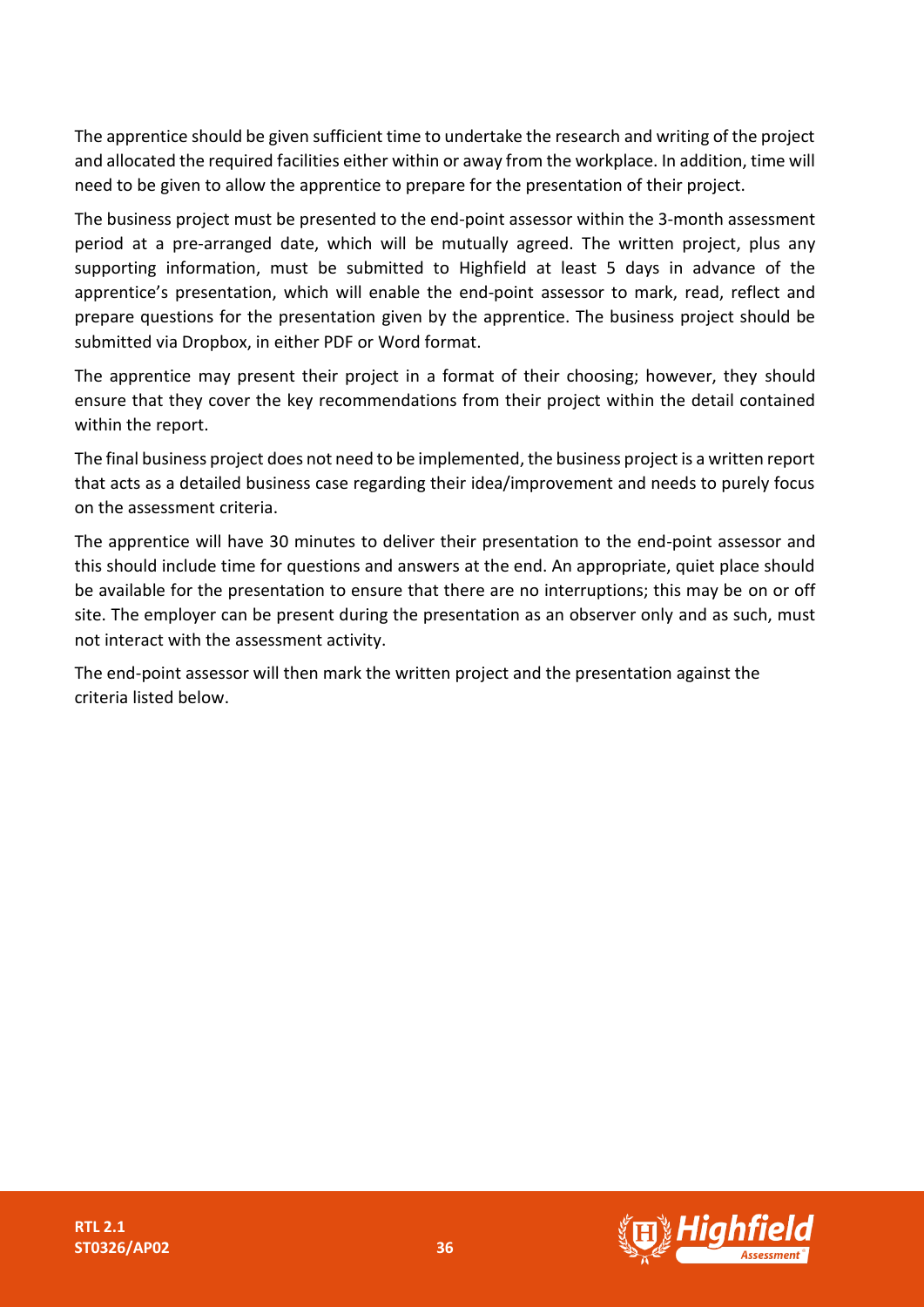The following page includes the criteria that must be covered by the business project.

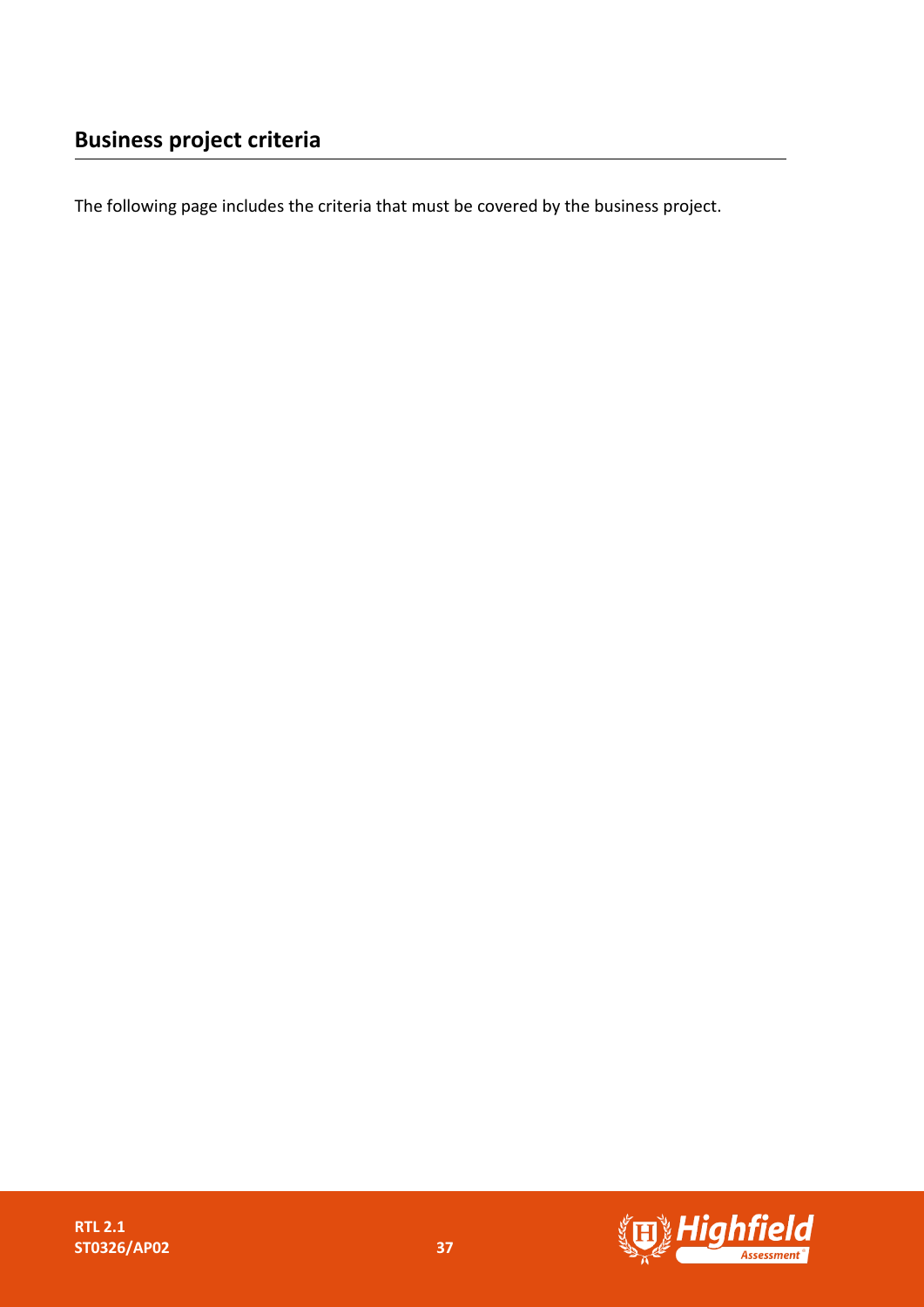|                        | Criteria covered in the business project                                                                                                                                                                                      |                            |                                                                                                                                                                                          |
|------------------------|-------------------------------------------------------------------------------------------------------------------------------------------------------------------------------------------------------------------------------|----------------------------|------------------------------------------------------------------------------------------------------------------------------------------------------------------------------------------|
|                        | <b>Business</b>                                                                                                                                                                                                               |                            |                                                                                                                                                                                          |
|                        | <b>Sales and promotion</b>                                                                                                                                                                                                    |                            |                                                                                                                                                                                          |
|                        | To pass, the following must be evidenced                                                                                                                                                                                      |                            | To gain a distinction                                                                                                                                                                    |
| BP1<br>BP <sub>2</sub> | Give a general introduction and background to department,<br>team or area of work, including how this relates to the rest<br>of the business unit (if applicable)<br>Outline the problem, challenge or opportunity identified | <b>BP11</b>                | Give a detailed introduction and background of the<br>department, team or working area wider business unit (e.g.<br>other departments, head office, local community/customer<br>profile) |
| BP3<br>BP4             | State the aims and objectives of the project<br>Identify how the potential changes would lead to                                                                                                                              | <b>BP12</b>                | Outline the current situation which has led to the<br>identification of a challenge or opportunity                                                                                       |
|                        | measurable improvements and benefits to the department,<br>team or area of working                                                                                                                                            | <b>BP13</b>                | Provide detailed aims and objectives for the project, linking<br>to the current situation                                                                                                |
| BP <sub>5</sub>        | Consult relevant stakeholders (e.g. customers, team<br>members, managers) to inform the results and                                                                                                                           | <b>BP14</b>                | Identification of measurable improvements and benefits to<br>the organisation                                                                                                            |
| BP <sub>6</sub>        | recommendations<br>Provide an indication of costs associated with the proposed                                                                                                                                                | <b>BP15</b>                | Provide evidence of wide consultation and show how<br>responses have been included in the recommendation                                                                                 |
| BP7                    | recommendations<br>Identify applicable legislation and ensure the proposal                                                                                                                                                    | <b>BP16</b>                | Review the project to ensure it meets organisational and<br>legal requirements                                                                                                           |
|                        | complies where necessary                                                                                                                                                                                                      | <b>BP17</b>                | Show a range of qualitative and quantitative research has                                                                                                                                |
| BP8                    | Provide research methodology to demonstrate a logical,                                                                                                                                                                        |                            | been used effectively                                                                                                                                                                    |
| BP9                    | coherent approach<br>Make clear recommendations for implementation                                                                                                                                                            | <b>BP18</b><br><b>BP19</b> | Detailed recommendations for implementation<br>Detailed validation and justification of recommendations                                                                                  |
| <b>BP10</b>            | Concise validation and justification of recommendation                                                                                                                                                                        | <b>BP20</b>                | Proposed timeframes for implementation                                                                                                                                                   |

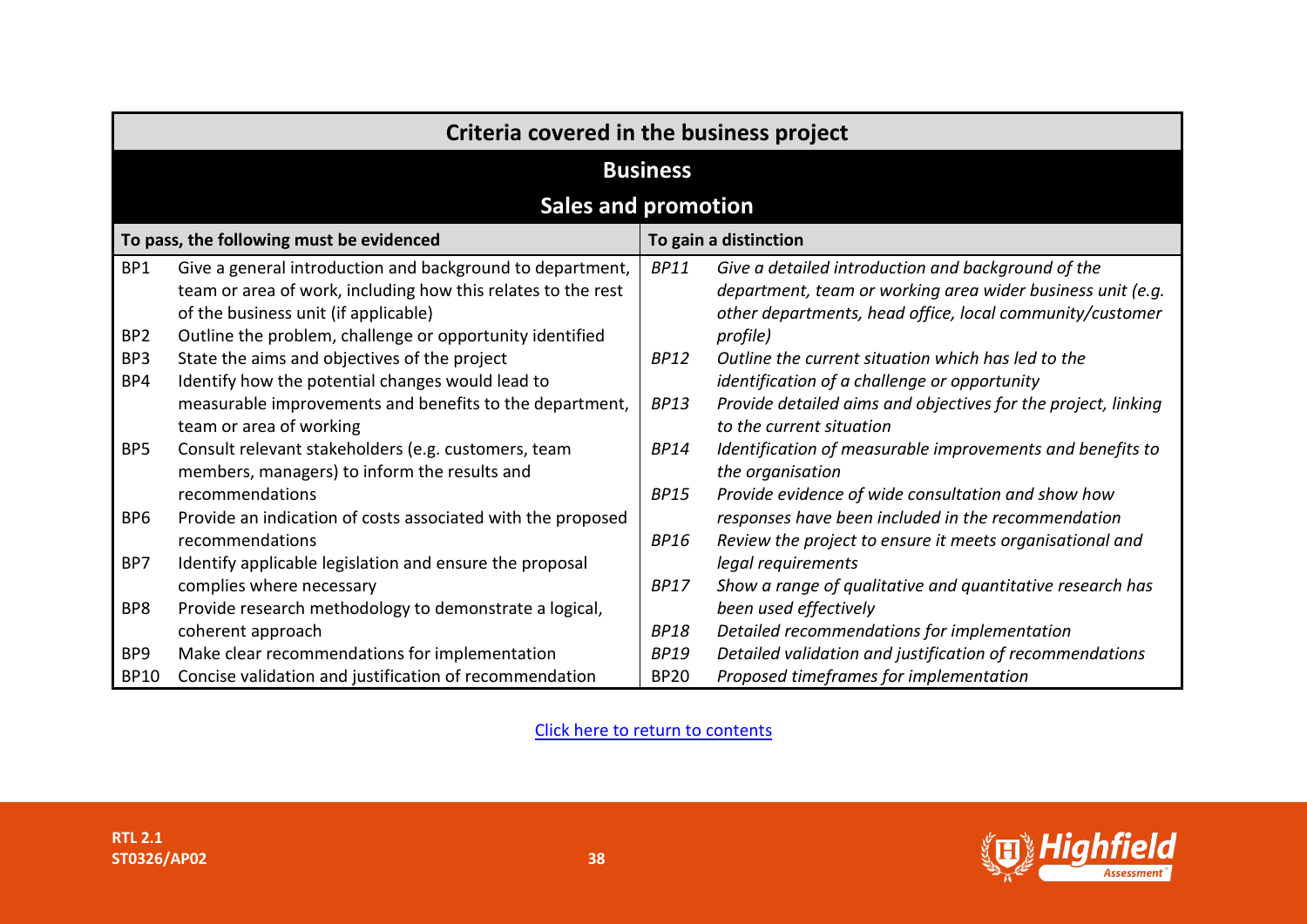## <span id="page-38-0"></span>**Assessing the professional discussion**

Throughout the 1-hour professional discussion, the assessor will review the apprentice's competence in all of the pass criteria outlined in this document as a minimum, therefore apprentices should prepare for the professional discussion by considering how the criteria can be met. The professional discussion will be conducted in a 'controlled environment' i.e. a quiet room, away from the normal place of work.

The apprentice can only achieve a distinction by covering all of the pass and distinction criteria, which is outlined in the distinction column.

The discussion be divided into 3 stages:

- a review of the period of learning, development and continuous assessment (approximately 10 minutes)
- coverage of the remaining areas for the professional discussion as shown below (approximately 40 minutes)
- personal development and reflection focusing on professional development (approximately 10 minutes).

#### **Before the assessment:**

Employers/training providers should:

- ensure the apprentice knows the date, time and location of the assessment
- ensure the apprentice knows which retail team leader criteria will be assessed (outlined on the following pages)
- encourage the apprentice to reflect on their experience and learning on-programme to understand what is required to meet the standard and identify real-life examples
- be prepared to provide clarification to the apprentice, and signpost them to relevant parts of their on-programme experience as preparation for this assessment

It is suggested that a mock assessment is carried out by the apprentice in advance of the endpoint assessment with the training provider/employer giving feedback on any areas for improvement.

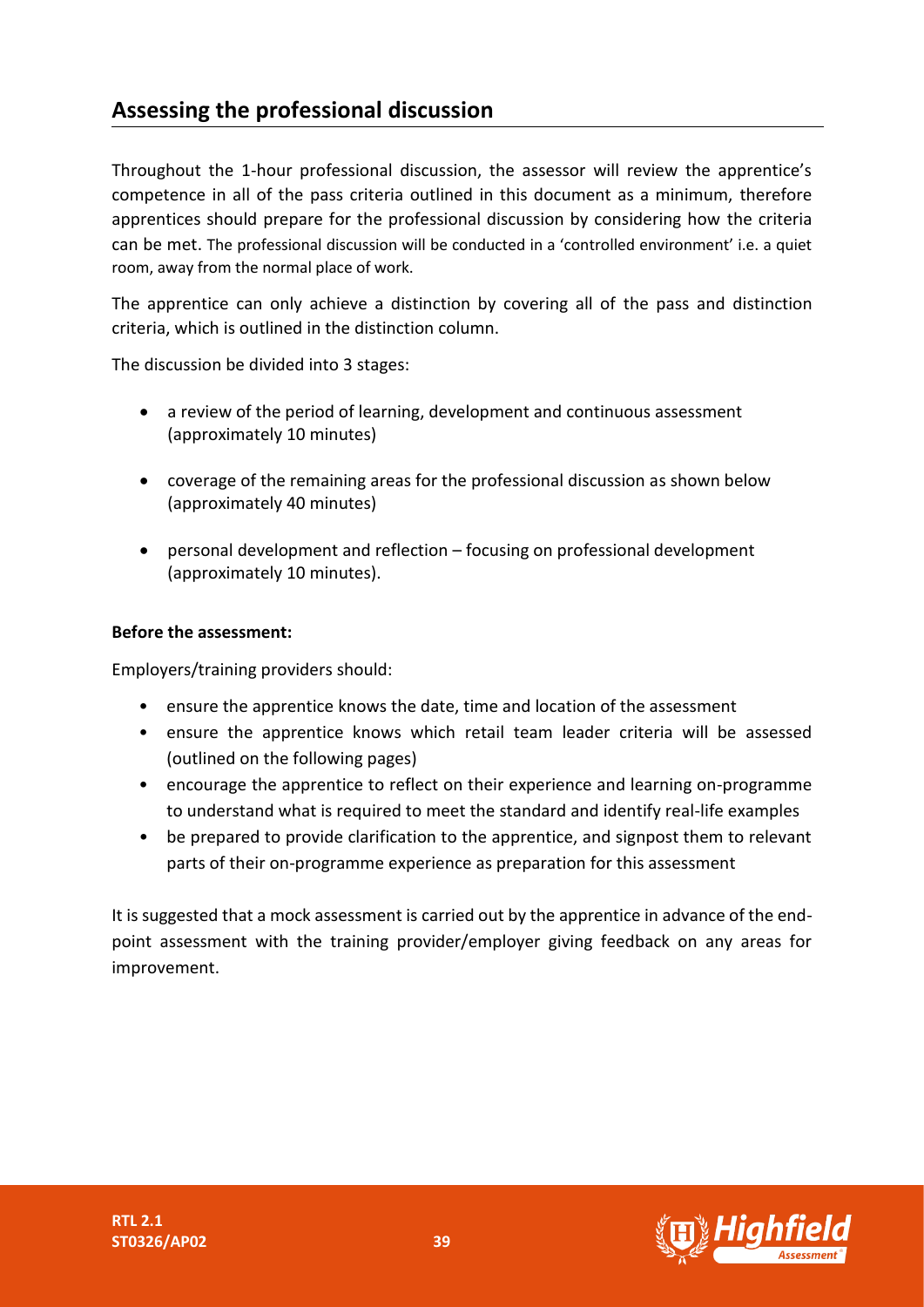<span id="page-39-0"></span>It is the employer/training provider's responsibility to prepare apprentices for their endpoint assessment, and Highfield recommend that they experience a mock professional discussion in preparation for the real thing. The most appropriate form of mock assessment will depend on the apprentice's setting and the resources available at the time. In designing a mock assessment, the employer/training provider should consider the following elements in their planning:

- a 1-hour time slot should be available for the complete professional discussion, if it is intended to be a complete mock assessment covering all relevant standards, however this time may be split up to allow for progressive learning
- consider an audio recording of the mock, and to allow the mock to be observed by other apprentices, especially if it is not practicable for the employer/training provider to carry out a separate mock assessment with each apprentice
- ensure that the apprentice's performance is assessed by a competent trainer/assessor, and that feedback is shared with the apprentice, to complete the learning experience, the mock assessment document sheets available from the website may be used for this purpose
- structured 'open' questions should be used as part of the professional discussion which do not lead the apprentice, but allows them to express their knowledge in a calm and comfortable manner, some examples of this may include the following:
	- o marketing
		- can you please tell me who are your main competitors?
			- how do you monitor their activities?
	- o stock
		- Does stock ever get damaged in your business?
		- what do you do if it does?
	- o leadership
		- how do you plan each day?
		- how do you know what needs to be achieved on a daily/weekly basis?

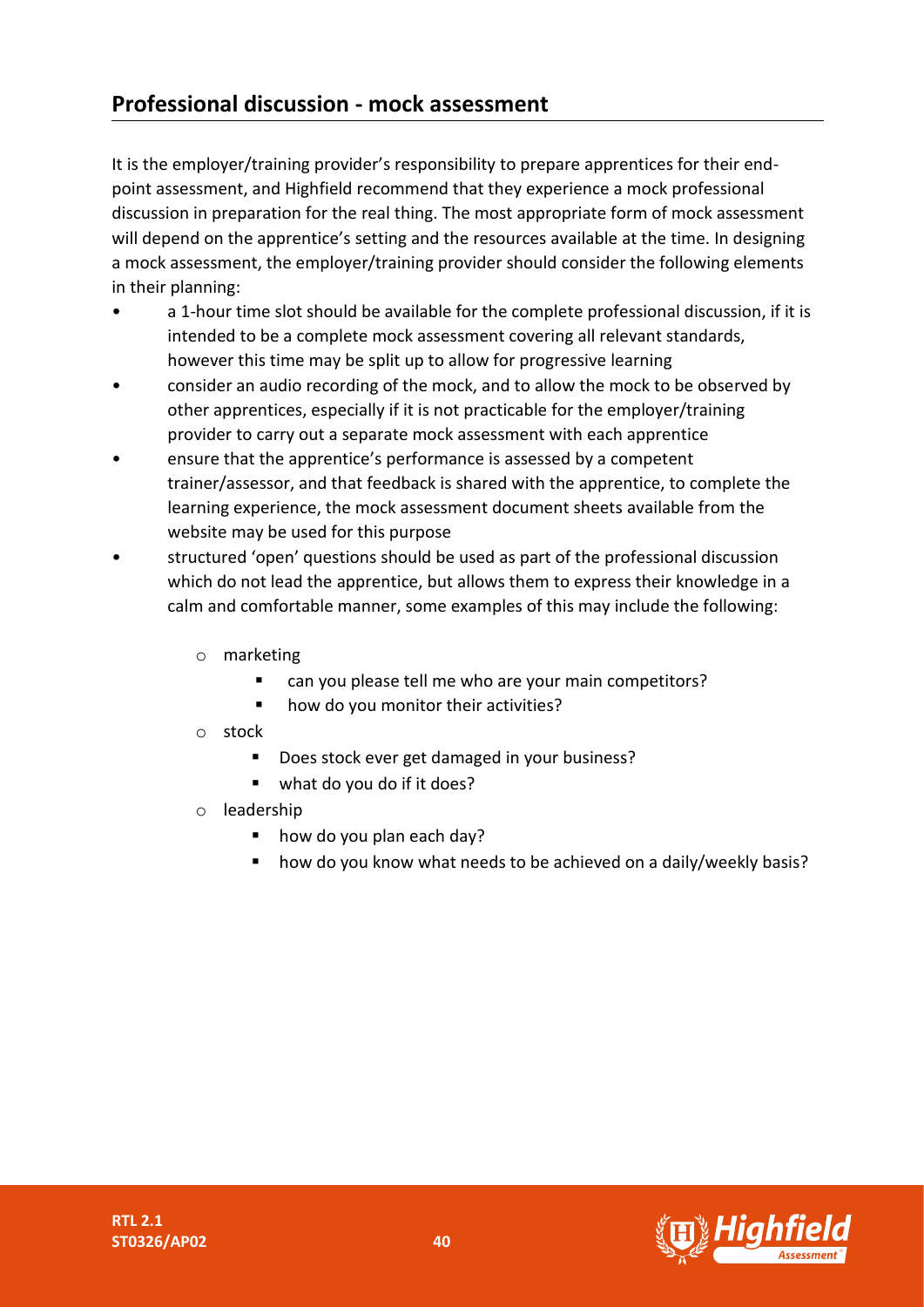## <span id="page-40-0"></span>**Professional discussion criteria**

Throughout the 1-hour professional discussion, the assessor will review the apprentice's competence in all of the pass criteria outlined below as a minimum, therefore apprentices should prepare for the professional discussion by considering how the criteria can be met. The professional discussion will be conducted in a 'controlled environment' i.e. a quiet room, away from the normal place of work.

The apprentice can only achieve a distinction by covering all of the pass and distinction criteria, which is outlined in the distinction column.

The discussion be divided into 3 stages:

- a review of the period of learning, development and continuous assessment (approximately 10 minutes)
- coverage of the remaining areas for the professional discussion as shown below (approximately 40 minutes)
- personal development and reflection focusing on professional development (approximately 10 minutes).

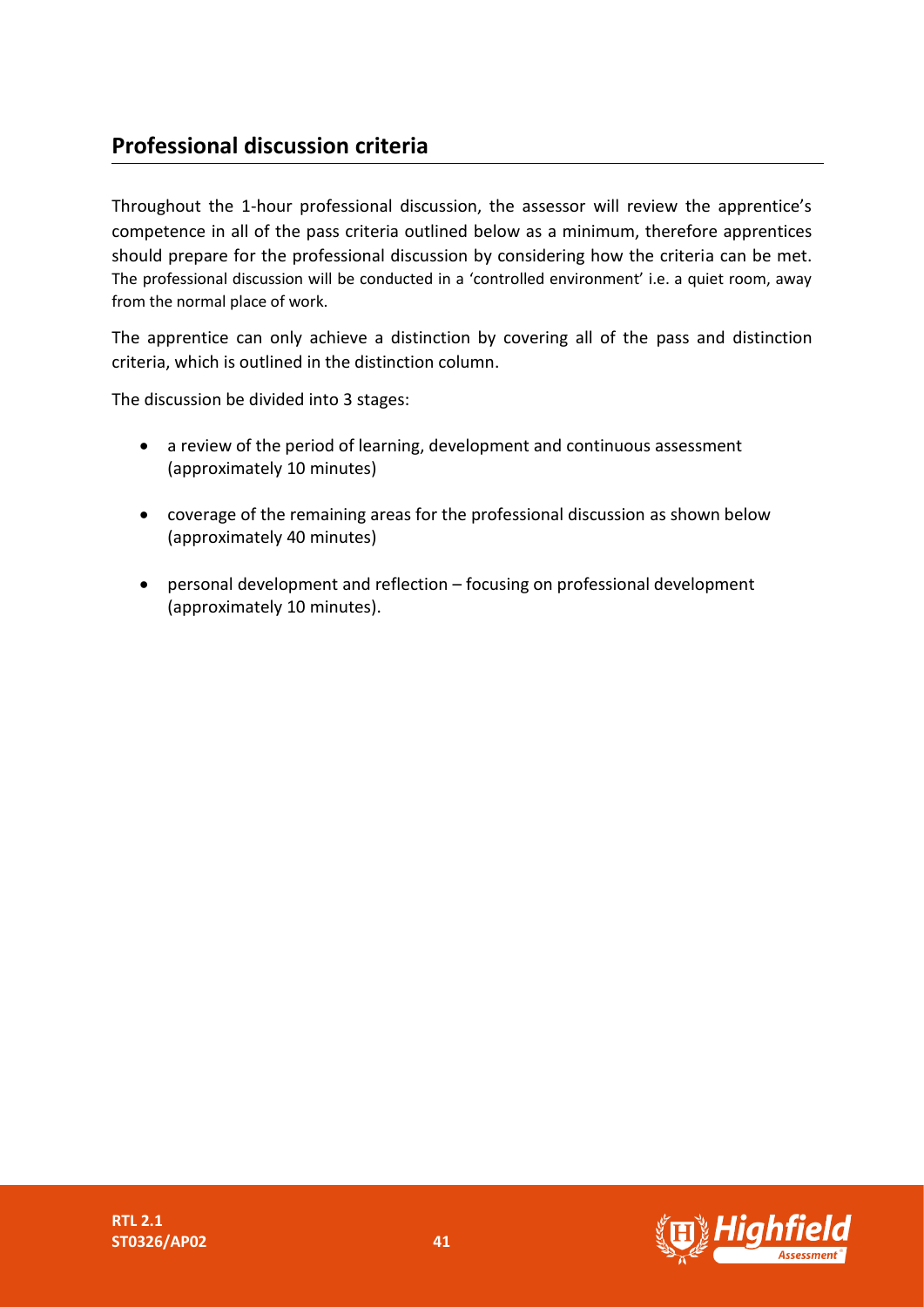|                 | <b>Stock</b>                                                  |                                   |  |
|-----------------|---------------------------------------------------------------|-----------------------------------|--|
|                 | To pass, the following must be evidenced                      | To gain a distinction             |  |
| ST <sub>6</sub> | Explain how to lead the team in effective stock management to | There are no distinction criteria |  |
|                 | meet legal and business requirements                          |                                   |  |

|     | Developing self and others                                                                                                                  |                 |                                                         |
|-----|---------------------------------------------------------------------------------------------------------------------------------------------|-----------------|---------------------------------------------------------|
|     | To pass, the following must be evidenced                                                                                                    |                 | To gain a distinction                                   |
| DS4 | Demonstrate how own and team development is planned and<br>managed detailing the benefits of development to individuals<br>and the business | DS <sub>5</sub> | Measure individual and team development and performance |

| Diversity                                |                                                                                   |                                   |  |
|------------------------------------------|-----------------------------------------------------------------------------------|-----------------------------------|--|
| To pass, the following must be evidenced |                                                                                   | To gain a distinction             |  |
| DI <sub>2</sub>                          | Describe how the team work positively, professionally within a<br>diverse culture | There are no distinction criteria |  |

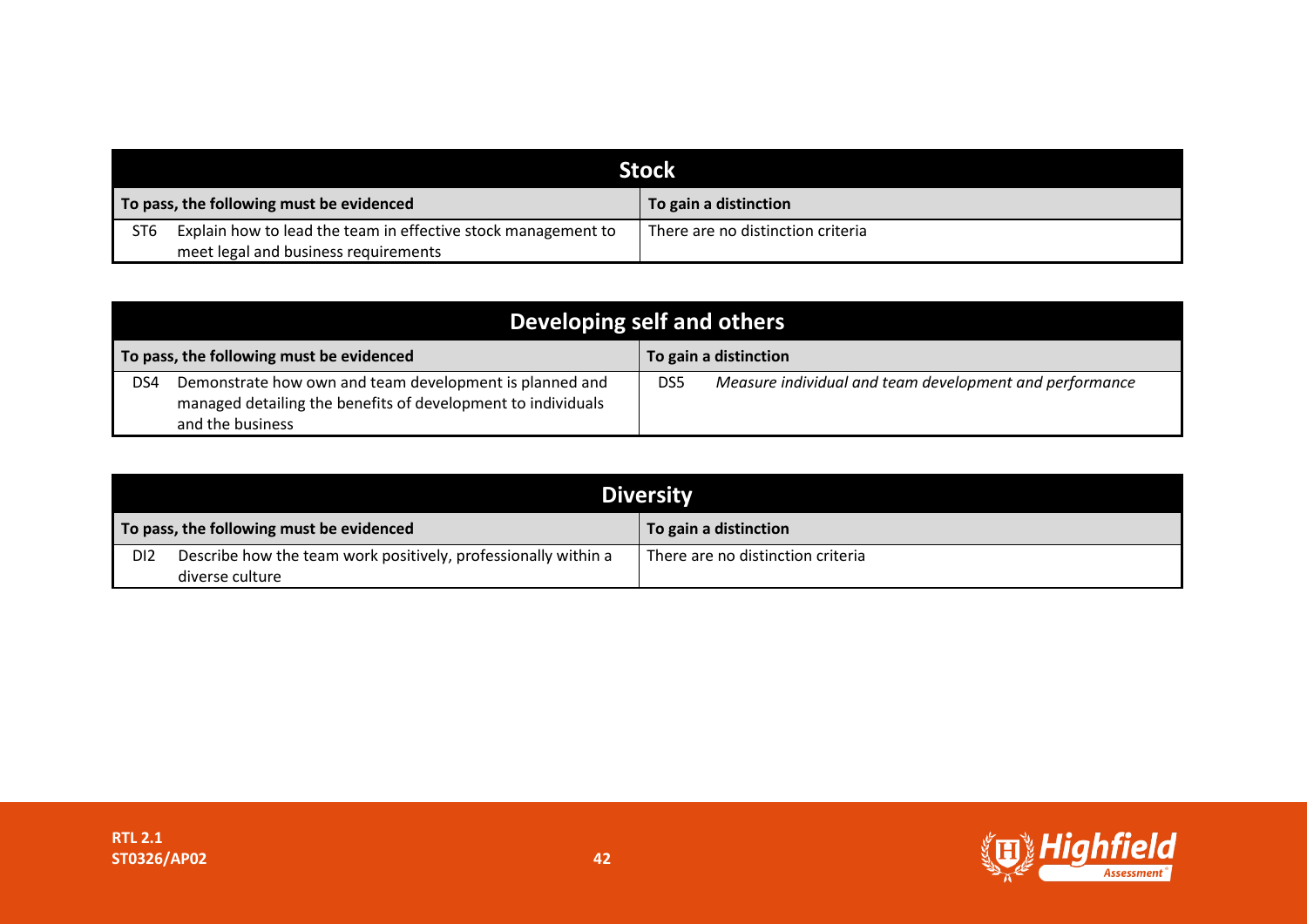| <b>Customer</b>                                                                                                                                                                                                                                                                                                                                                                                                              |                                                                                                                     |  |
|------------------------------------------------------------------------------------------------------------------------------------------------------------------------------------------------------------------------------------------------------------------------------------------------------------------------------------------------------------------------------------------------------------------------------|---------------------------------------------------------------------------------------------------------------------|--|
| To pass, the following must be evidenced                                                                                                                                                                                                                                                                                                                                                                                     | To gain a distinction                                                                                               |  |
| Describe the organisation's customer profile, how their<br>CU1.<br>purchasing habits are monitored across the retail calendar year<br>and explain how the team are supported to ensure their<br>individual needs are met or exceeded<br>State how they act as a role model to motivate the team to<br>CU2<br>increase sales, merchandise products effectively, attract<br>customer loyalty and meet business / brand targets | Evaluate customer feedback to justify evidence that customer<br>CU <sub>3</sub><br>expectations are met or exceeded |  |

| Leadership |                                                          |     |                                                 |
|------------|----------------------------------------------------------|-----|-------------------------------------------------|
|            | To pass, the following must be evidenced                 |     | To gain a distinction                           |
| LE1        | Describe how to organise day-to-day activities, plan for | LE2 | Analyse data evidence to support the meeting of |
|            | contingencies and escalate to the manager as appropriate |     | organisation's targets and objectives           |

|     | <b>Marketing</b>                                              |                                   |  |
|-----|---------------------------------------------------------------|-----------------------------------|--|
|     | To pass, the following must be evidenced                      | To gain a distinction             |  |
| MA1 | Explain the position of the business / brand and how the team | There are no distinction criteria |  |
|     | can impact the reputation within the market                   |                                   |  |